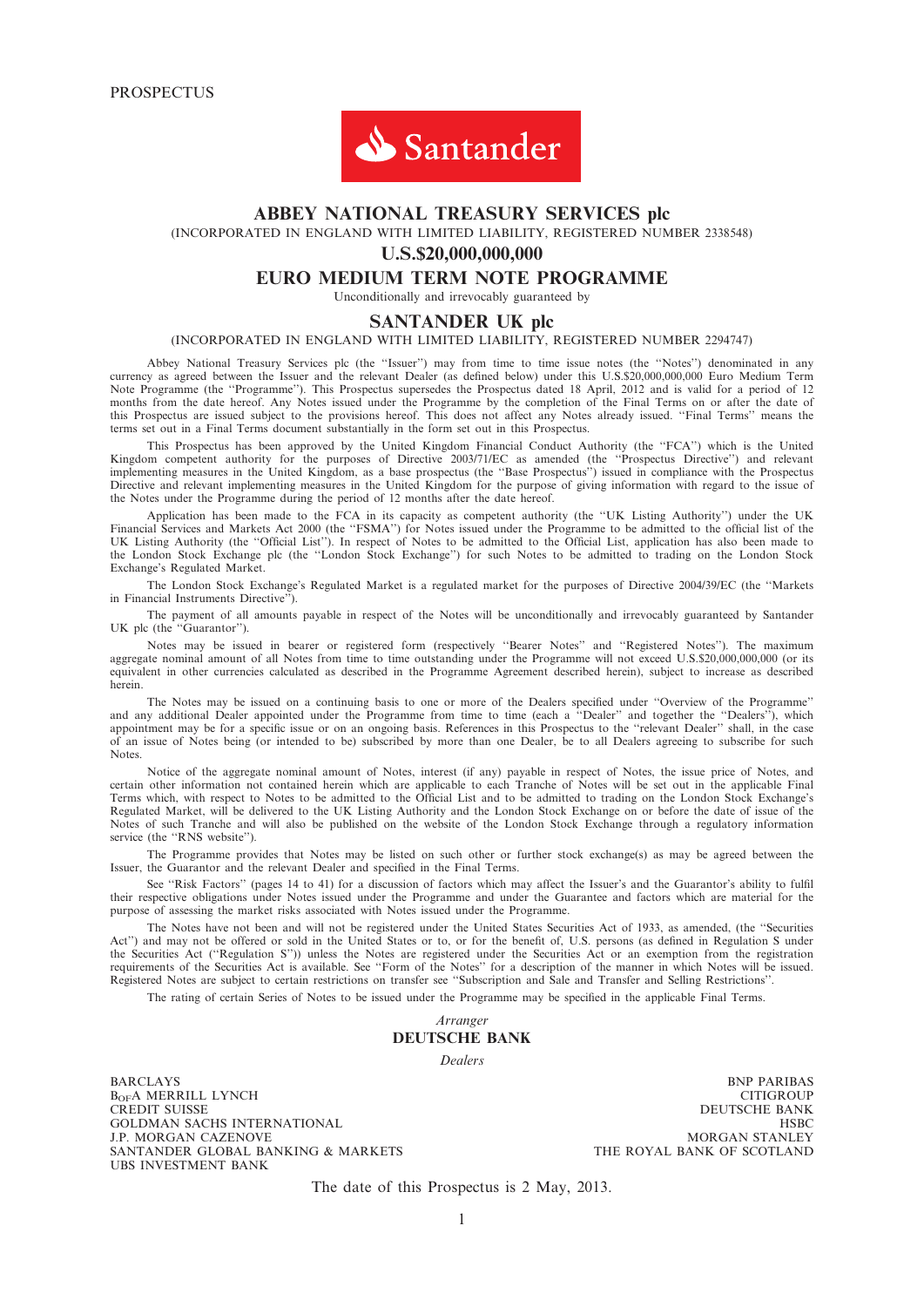In this document references to ''Santander UK'' and the ''Guarantor'' are references to Santander UK plc; references to ''ANTS'' are references to the Issuer; and references to the ''Santander UK Group'' and the ''Group'' are references to Santander UK and its subsidiaries. References to ''Banco Santander'' are references to Banco Santander, S.A. and references to the ''Banco Santander Group'' are references to Banco Santander and its subsidiaries.

In this document references to ''Moody's'' are to Moody's Investors Service Limited; references to ''S&P'' are to Standard & Poor's Credit Market Services Europe Limited; and references to ''Fitch'' are to Fitch Ratings Ltd. Each of Moody's, S&P and Fitch is established in the European Union and registered under Regulation 1060/2009/EC of the European Parliament and of the Council of 16 September, 2009 on credit rating agencies (as amended) (the ''CRA Regulation''). In general, European regulated investors are restricted from using a rating for regulatory purposes if such rating is not issued by a credit rating agency established in the European Union and registered under the CRA Regulation unless the rating is provided by a credit rating agency operating in the European Union before 7 June, 2010 which has submitted an application for registration in accordance with the CRA Regulation and such registration is not refused. Credit ratings are not a recommendation to buy, sell or hold securities and may be subject to suspension, reduction or withdrawal at any time by the assigning rating agency.

In this document references to the ''Prospectus Directive'' are references to Directive 2003/71/EC as amended (which includes the amendments made by Directive 2010/73/EU to the extent that such amendments have been implemented in a relevant Member State of the European Economic Area).

The Issuer and the Guarantor (the ''Responsible Persons'') accept responsibility for the information contained in this Prospectus and the Final Terms for each Tranche of Notes issued under the Programme. To the best of the knowledge of the Responsible Persons (each having taken all reasonable care to ensure that such is the case) the information contained in this Prospectus is in accordance with the facts and does not omit anything likely to affect the import of such information.

Neither the Dealers nor the Trustee have independently verified the information contained herein. Accordingly, no representation, warranty or undertaking, express or implied, is made and no responsibility or liability is accepted by the Dealers or the Trustee as to the accuracy or completeness of the information contained or incorporated in this Prospectus or any other information provided by the Issuer or the Guarantor in connection with the Programme. No Dealer or the Trustee accepts any liability in relation to the information contained or incorporated by reference in this Prospectus or any other information provided by the Issuer or the Guarantor in connection with the Programme.

No person is or has been authorised by the Issuer or the Guarantor to give any information or to make any representation not contained in or not consistent with this Prospectus or any other information supplied in connection with the Programme or the Notes and, if given or made, such information or representation must not be relied upon as having been authorised by the Issuer, the Guarantor, any of the Dealers or the Trustee.

Neither this Prospectus nor any other information supplied in connection with the Programme or any Notes (i) is intended to provide the basis of any credit or other evaluation or (ii) should be considered as a recommendation by the Issuer, the Guarantor, any of the Dealers or the Trustee that any recipient of this Prospectus or any other information supplied in connection with the Programme or any Notes should purchase any Notes. Each investor contemplating purchasing any Notes should make its own independent investigation of the financial condition and affairs, and its own appraisal of the creditworthiness, of the Issuer and the Guarantor. Neither this Prospectus nor any other information supplied in connection with the Programme or the issue of any Notes constitutes an offer or invitation by or on behalf of the Issuer, the Guarantor, any of the Dealers or the Trustee to any person to subscribe for or to purchase any Notes.

Neither the delivery of this Prospectus nor the offering, sale or delivery of any Notes shall in any circumstances imply that the information contained herein concerning the Issuer and/or the Guarantor is correct at any time subsequent to the date hereof or that any other information supplied in connection with the Programme is correct as of any time subsequent to the date indicated in the document containing the same. The Dealers and the Trustee expressly do not undertake to review the financial condition or affairs of the Issuer or the Guarantor during the life of the Programme or to advise any investor in the Notes of any information coming to their attention. Investors should review, inter alia, the most recently published documents incorporated by reference in this Prospectus when deciding whether or not to purchase any Notes.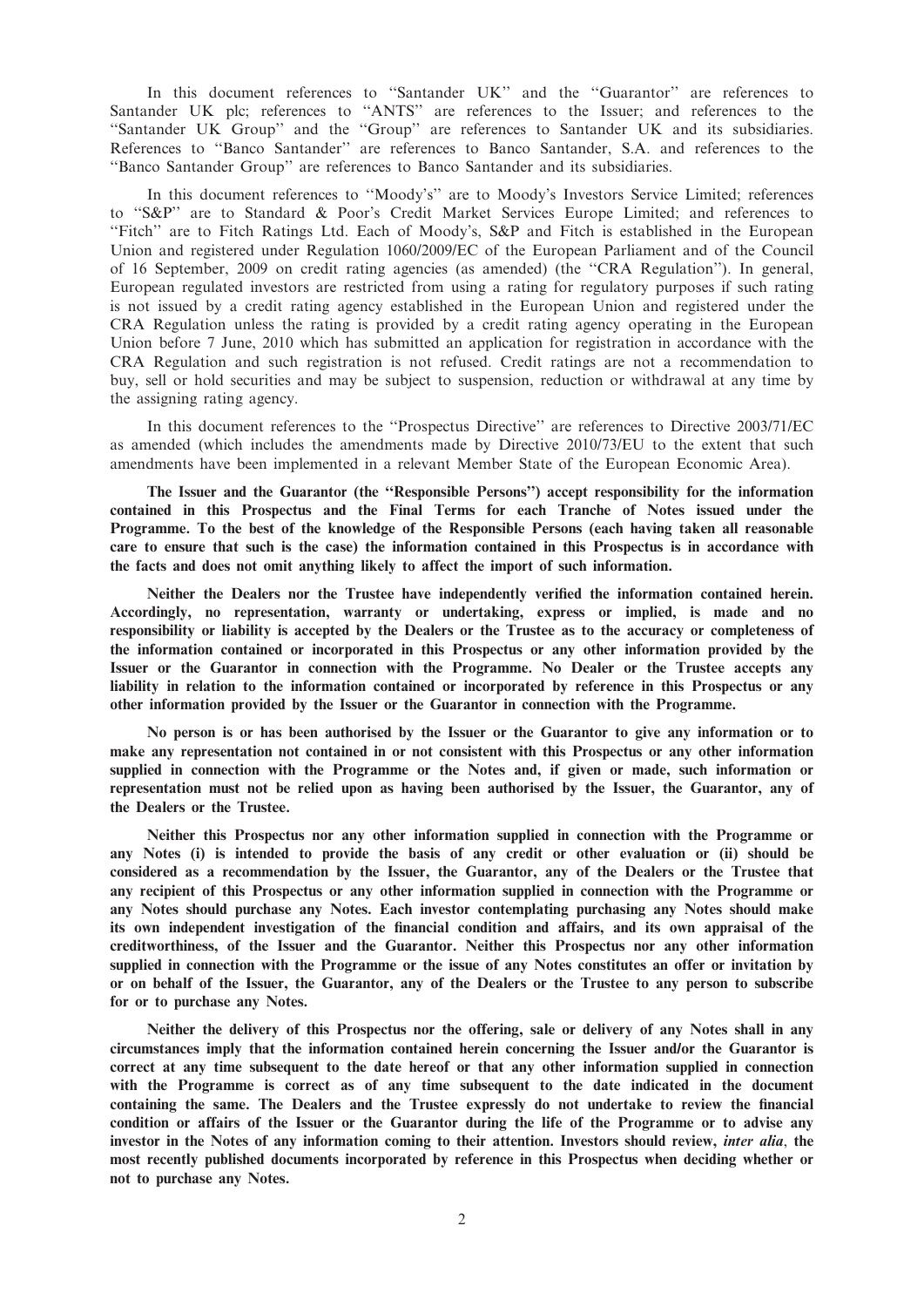The Notes, not in registered form, are subject to U.S. tax law requirements and may not be offered, sold or delivered within the United States or its possessions or to or for the account or benefit of U.S. persons, except in certain transactions permitted by U.S. tax regulations. Terms used in this paragraph have the meanings given to them by the U.S. Internal Revenue Code and the U.S. Treasury regulations promulgated thereunder.

To ensure compliance with Treasury Department Circular 230, Noteholders are hereby notified that: (a) any discussion of federal tax issues in this document is not intended or written to be relied upon, and cannot be relied upon, by Noteholders for the purpose of avoiding penalties that may be imposed on Noteholders under the Internal Revenue Code; (b) such discussion is included herein by the Issuer in connection with the promotion or marketing (within the meaning of Circular 230) by the Issuer of the transactions and matters addressed herein; and (c) Noteholders should seek advice based on their particular circumstances from an independent tax advisor.

Notwithstanding anything in this Prospectus to the contrary, each prospective investor (and each employee, representative or other agent of the prospective investor) may disclose to any and all persons, without limitation of any kind, the U.S. tax treatment and U.S. tax structure of any offering and all materials of any kind (including opinions or other tax analyses) that are provided to the prospective investor relating to such U.S. tax treatment and U.S. tax structure, other than any information for which nondisclosure is reasonably necessary in order to comply with applicable securities laws.

Persons into whose possession offering material comes must inform themselves about and observe any such restrictions. This Prospectus does not constitute, and may not be used for or in connection with, an offer to any person to whom it is unlawful to make such an offer or a solicitation by anyone not authorised so to act.

This Prospectus does not constitute an offer to sell or the solicitation of an offer to buy any Notes in any jurisdiction to any person to whom it is unlawful to make the offer or solicitation in such jurisdiction. The distribution of this Prospectus and the offer or sale of Notes may be restricted by law in certain jurisdictions. The Issuer, the Guarantor, the Dealers and the Trustee do not represent that this Prospectus may be lawfully distributed, or that any Notes may be lawfully offered, in compliance with any applicable registration or other requirements in any such jurisdiction, or pursuant to an exemption available thereunder, or assume any responsibility for facilitating any such distribution or offering, or that all actions have been taken by the Issuer, the Guarantor, the Dealers or the Trustee which would permit a public offering of any Notes or distribution of this Prospectus in any jurisdiction where action for that purpose is required. In particular, no action has been taken by the Issuer, the Guarantor, the Dealers or the Trustee which would permit a public offering of any Notes or distribution of this Prospectus in any jurisdiction where action for that purpose is required. Accordingly, no Notes may be offered or sold, directly or indirectly, and neither this Prospectus nor any advertisement or other offering material may be distributed or published in any jurisdiction, except under circumstances that will result in compliance with any applicable laws and regulations. Persons into whose possession this Prospectus or any Notes may come must inform themselves about, and observe, any such restrictions on the distribution of this Prospectus and the offering and sale of Notes. In particular, there are restrictions on the distribution of this Prospectus and the offer or sale of Notes in the United States, the European Economic Area, the United Kingdom, Australia, Canada, Japan, Hong Kong, Ireland, Singapore and Poland, see ''Subscription and Sale and Transfer and Selling Restrictions''.

In making an investment decision, investors must rely on their own examination of the Issuer and the Guarantor and the terms of the Notes being offered, including the merits and risks involved.

Certain of the Dealers and their affiliates have engaged and may in the future engage in investment banking and/or commercial banking transactions with, and may perform services for the Issuer, the Guarantor and their respective affiliates. In addition, in the ordinary course of their business activities, the Dealers and their affiliates may make or hold a broad array of investments and actively trade debt and equity securities (or related derivative securities) and financial instruments (including bank loans) for their own account and for the accounts of their customers. Such investments and securities activities may involve securities and/or instruments of the Issuer, the Guarantor or any of their respective affiliates. Certain of the Dealers or their affiliates that have a lending relationship with the Issuer and/or the Guarantor routinely hedge their credit exposure to the Issuer and the Guarantor consistent with their customary risk management policies. Typically, such Dealers and their affiliates would hedge such exposure by entering into transactions which consist of either the purchase of credit default swaps or the creation of short positions in securities, including potentially the Notes. Any such short positions could adversely affect future trading prices of the Notes. The Dealers and their affiliates may also make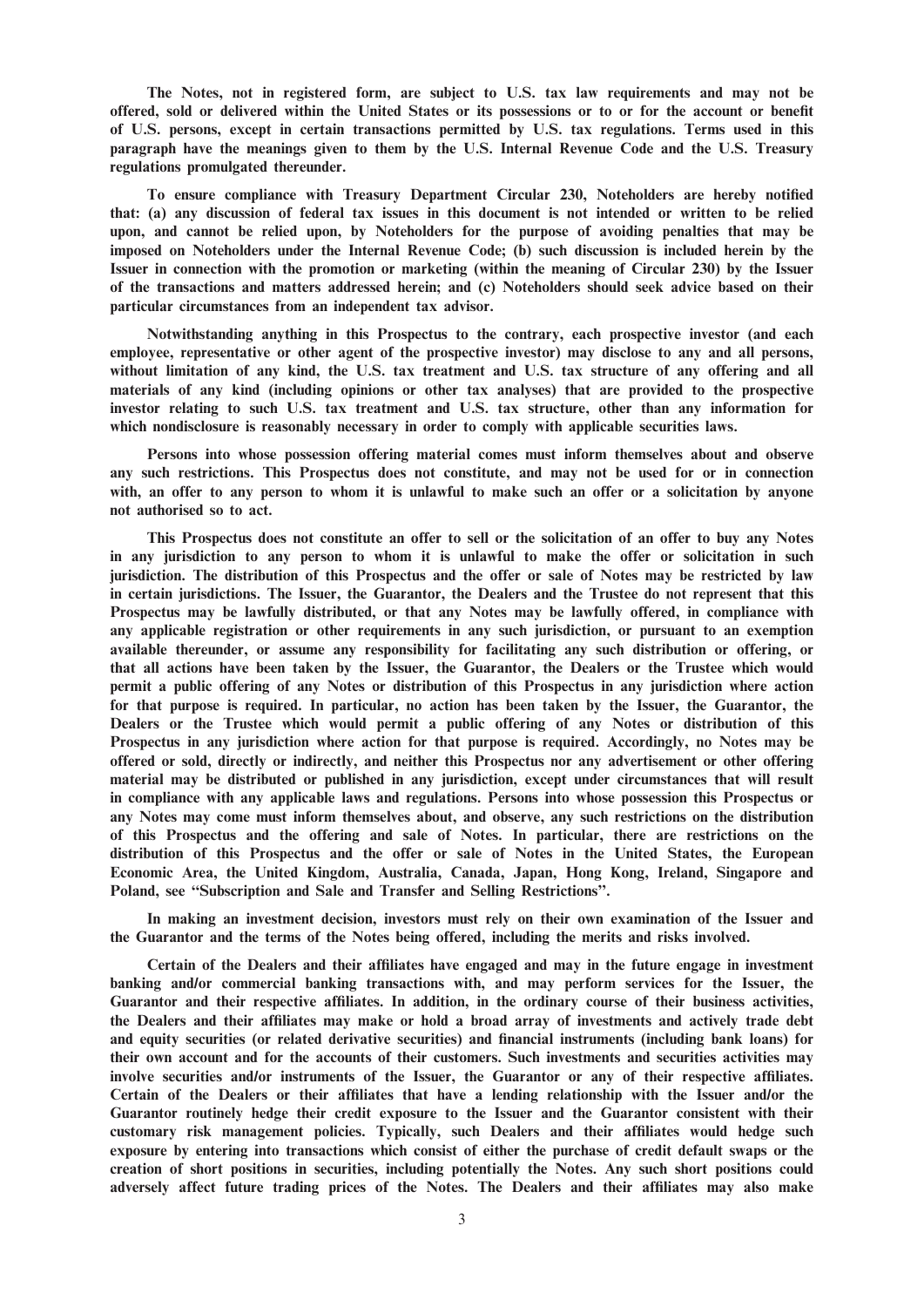investment recommendations and/or publish or express independent research views in respect of such securities or financial instruments and may hold, or recommend to clients that they acquire, long and/or short positions in such securities and instruments.

None of the Dealers, the Issuer, the Guarantor and the Trustee makes any representation to any investor in the Notes regarding the legality of its investment under any applicable laws. Any investor in the Notes should satisfy itself that it is able to bear the economic risk of an investment in the Notes for an indefinite period of time.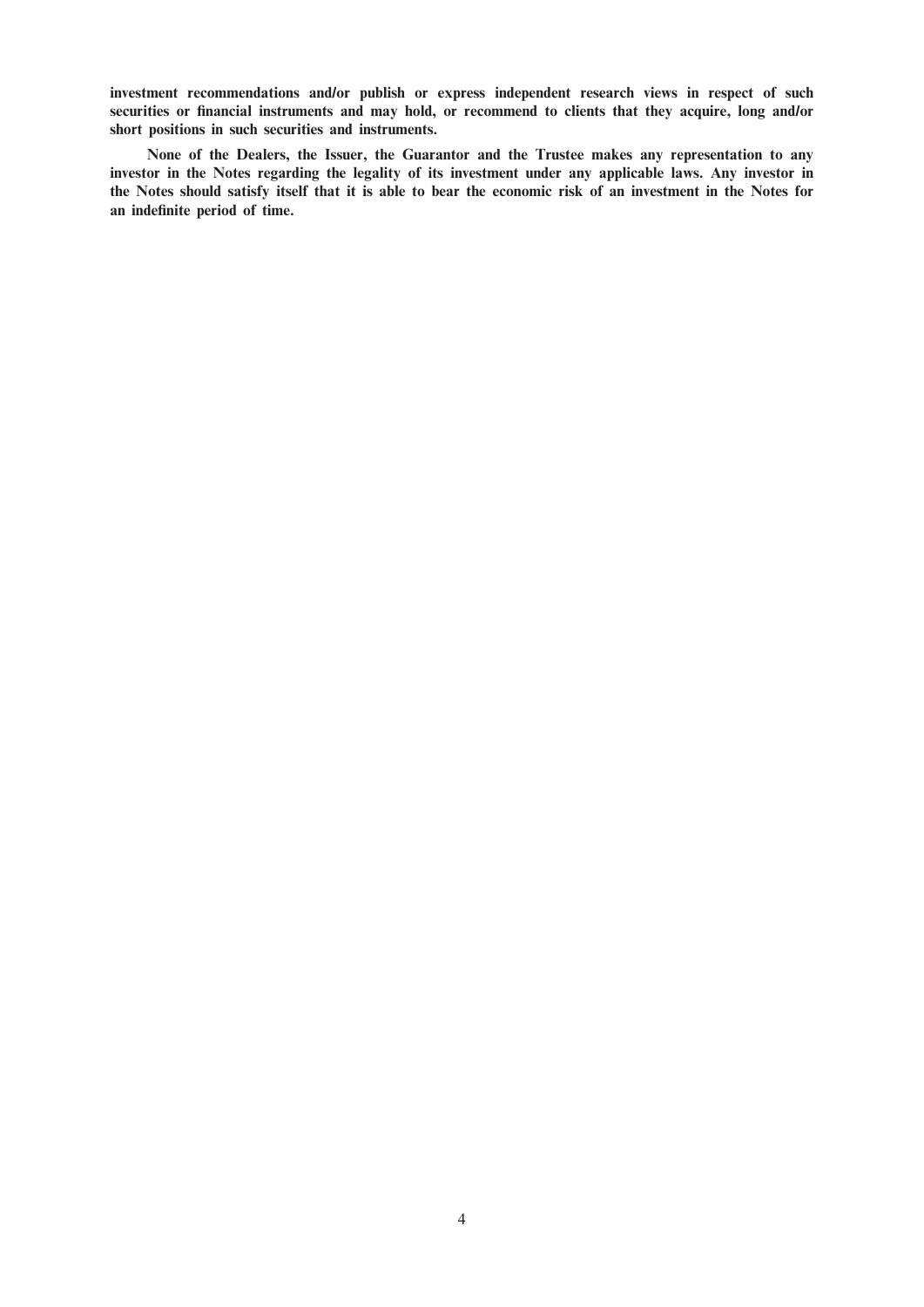#### U.S. INFORMATION

The Notes have not been approved or disapproved by the United States Securities and Exchange Commission or any other securities commission or other regulatory authority in the United States, nor have the foregoing authorities approved this Prospectus or confirmed the accuracy or determined the adequacy of the information contained in this Prospectus. Any representation to the contrary is unlawful.

This Prospectus may be distributed on a confidential basis in the United States to a limited number of Qualified Institutional Buyers (''QIBs'') as defined in Rule 144A under the Securities Act (''Rule 144A'') for informational use solely in connection with the consideration of the purchase of the Notes being offered hereby. Its use for any other purpose in the United States is not authorised. It may not be copied or reproduced in whole or in part nor may it be distributed or any of its contents disclosed to anyone other than the prospective investors to whom it is originally submitted.

Registered Notes may be offered or sold within the United States only to QIBs in transactions exempt from the registration requirements under the Securities Act. Each U.S. purchaser of Registered Notes is hereby notified that the offer and sale of any Registered Notes to it may be made in reliance upon the exemption from the registration requirements of the Securities Act provided by Rule 144A.

Each purchaser or holder of Notes represented by a Rule 144A Global Note or any Notes issued in registered form in exchange or substitution therefor (together ''Restricted Notes'') will be deemed, by its acceptance or purchase of any such Restricted Notes, to have made certain representations and agreements intended to restrict the resale or other transfer of such Notes as set out in ''Subscription and Sale and Transfer and Selling Restrictions''. Unless otherwise stated, terms used in this paragraph have the meanings given to them in ''Form of the Notes''.

## NOTICE TO NEW HAMPSHIRE RESIDENTS

Neither the fact that a registration statement or an application for a licence has been filed under Chapter 421-B of the New Hampshire revised statutes with the State of New Hampshire nor the fact that a security is effectively registered or a person is licensed in the State of New Hampshire constitutes a finding by the Secretary of State of New Hampshire that any document filed under Chapter 421-B is true, complete and not misleading. Neither any such fact nor the fact that an exemption or exception is available for a security or a transaction means that the Secretary of State has passed in any way upon the merits or qualifications of, or recommended or given approval to, any person, security or transaction. It is unlawful to make, or cause to be made, to any prospective purchaser, customer or client any representation inconsistent with the provisions of this paragraph.

## AVAILABLE INFORMATION

To permit compliance with Rule 144A in connection with any resales or other transfers of Notes that are ''restricted securities'' within the meaning of the Securities Act, the Issuer has undertaken in the Trust Deed to furnish, upon the request of a holder of such Notes or any beneficial interest therein, to such holder or to a prospective purchaser designated by him, the information required to be delivered under Rule 144A(d)(4) under the Securities Act if, at the time of the request, the Issuer and the Guarantor are neither reporting companies under Section 13 or 15(d) of the U.S. Securities Exchange Act of 1934, as amended, (the ''Exchange Act'') nor exempt from reporting pursuant to Rule 12g3-2(b) thereunder. The Guarantor and the Issuer are currently reporting companies under the Exchange Act.

#### SERVICE OF PROCESS AND ENFORCEMENT OF CIVIL LIABILITIES

The Issuer and the Guarantor are companies incorporated in England. All of their directors reside outside the United States and all or a substantial portion of the assets of the Issuer and the Guarantor are located outside the United States. As a result, it may not be possible for investors to effect service of process outside England upon the Issuer or the Guarantor, or to enforce judgments against them obtained in the United States predicated upon civil liabilities of the Issuer or the Guarantor or such directors under laws other than English, including any judgment predicated upon United States federal securities laws. The Issuer and the Guarantor have been advised by Slaughter and May, their English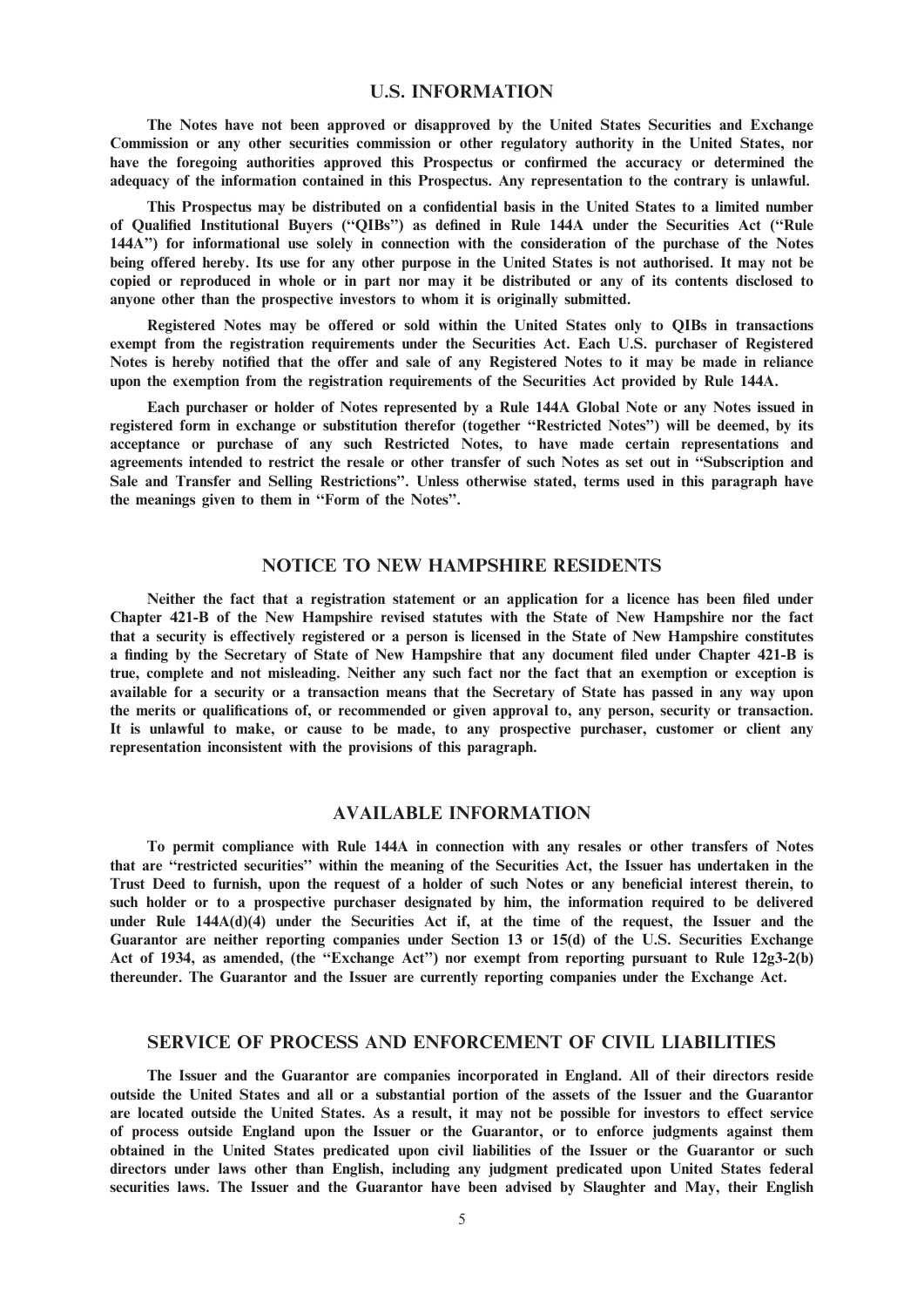solicitors, that there is doubt as to the enforceability in England in original actions or in actions for enforcement of judgments of United States courts of civil liabilities predicated solely upon the federal securities laws of the United States.

#### PRESENTATION OF FINANCIAL AND OTHER INFORMATION

All references in this document to "U.S. dollars", "U.S.\$" and "\$" are to the currency of the United States of America, to "Sterling" and "£" are to the currency of the United Kingdom and to "euro" and " $\epsilon$ " are to the currency introduced at the start of the third stage of European economic and monetary union pursuant to the Treaty on the Functioning of the European Union, as amended.

From 1 January, 2005 each of the Issuer and the Guarantor maintains its financial books and records and prepares its financial statements in Sterling in accordance with International Financial Reporting Standards (''IFRS'') as approved by the International Accounting Standards Board (''IASB''), interpretations issued by the International Financial Reporting Interpretations Committee (''IFRIC'') of the IASB that, under European Regulations, are effective and available for early adoption at the Group's reporting date. The Group has complied with IFRS as issued by the IASB in addition to complying with its legal obligation to comply with IFRS as adopted for use in the European Union.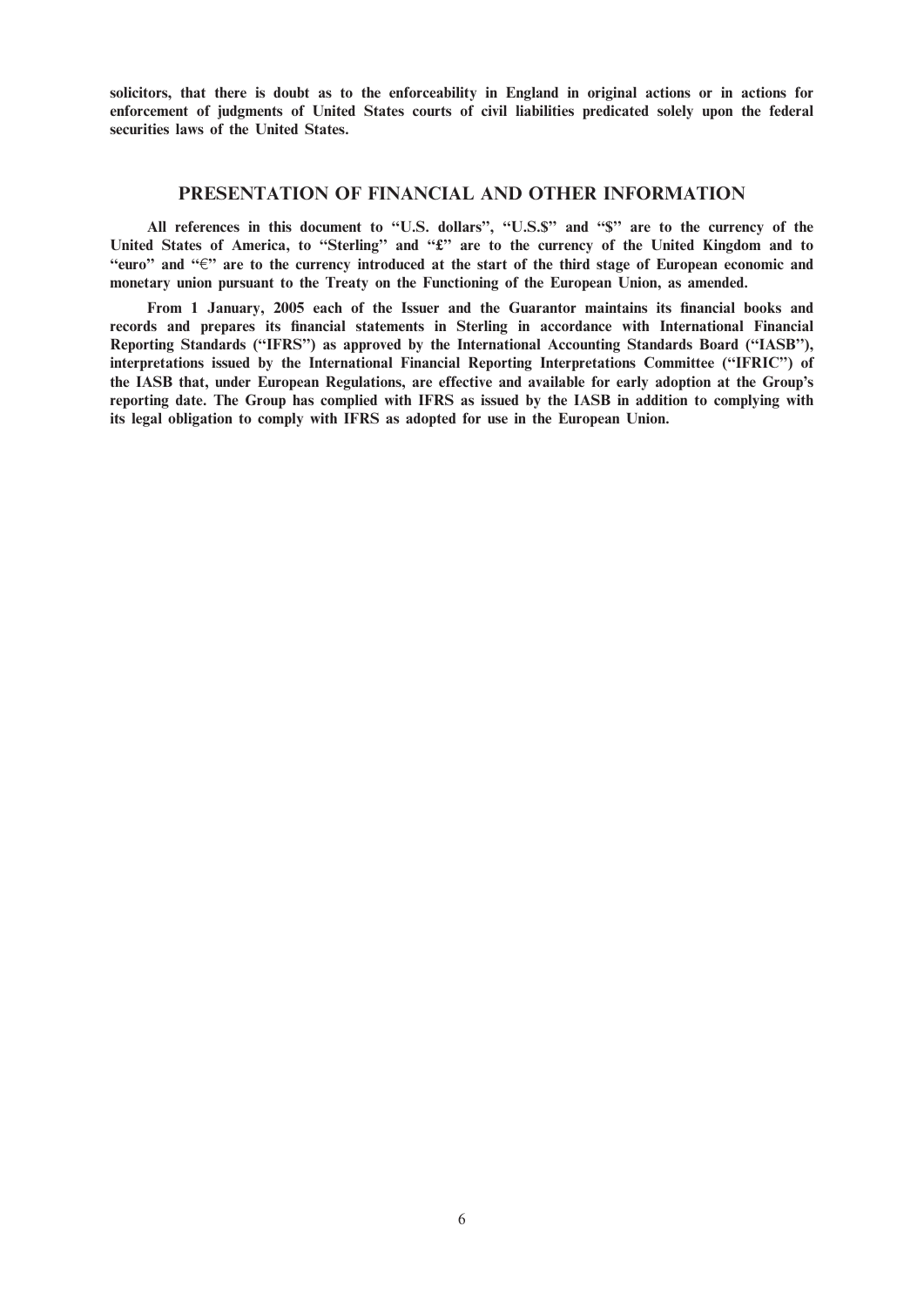# TABLE OF CONTENTS

|                                                             | Page |
|-------------------------------------------------------------|------|
|                                                             | 8    |
|                                                             | 10   |
|                                                             | 14   |
|                                                             | 42   |
|                                                             | 47   |
|                                                             | 55   |
|                                                             | 83   |
|                                                             | 84   |
| DESCRIPTION OF SANTANDER UK PLC AND THE SANTANDER UK GROUP  | 86   |
|                                                             | 89   |
|                                                             | 92   |
| SUBSCRIPTION AND SALE AND TRANSFER AND SELLING RESTRICTIONS | 94   |
|                                                             | 103  |

In connection with the issue of any Tranche of Notes, one or more relevant Dealers (the ''Stabilising Manager(s)''), (or persons acting on behalf of any Stabilising Manager(s)) may over-allot Notes or effect transactions with a view to supporting the market price of the Notes at a level higher than that which might otherwise prevail. However, there is no assurance that the Stabilising Manager(s) (or persons acting on behalf of a Stabilising Manager) will undertake stabilisation action. Any stabilisation action may begin on or after the date on which adequate public disclosure of the terms of the offer of the relevant Tranche of Notes is made and, if begun, may be ended at any time, but it must end no later than the earlier of 30 days after the issue date of the relevant Tranche of Notes and 60 days after the date of the allotment of the relevant Tranche of Notes. Any stabilisation action or overallotment must be conducted by the relevant Stabilising Manager(s) (or person(s) acting on behalf of any Stabilising Manager(s)) in accordance with all applicable laws and rules.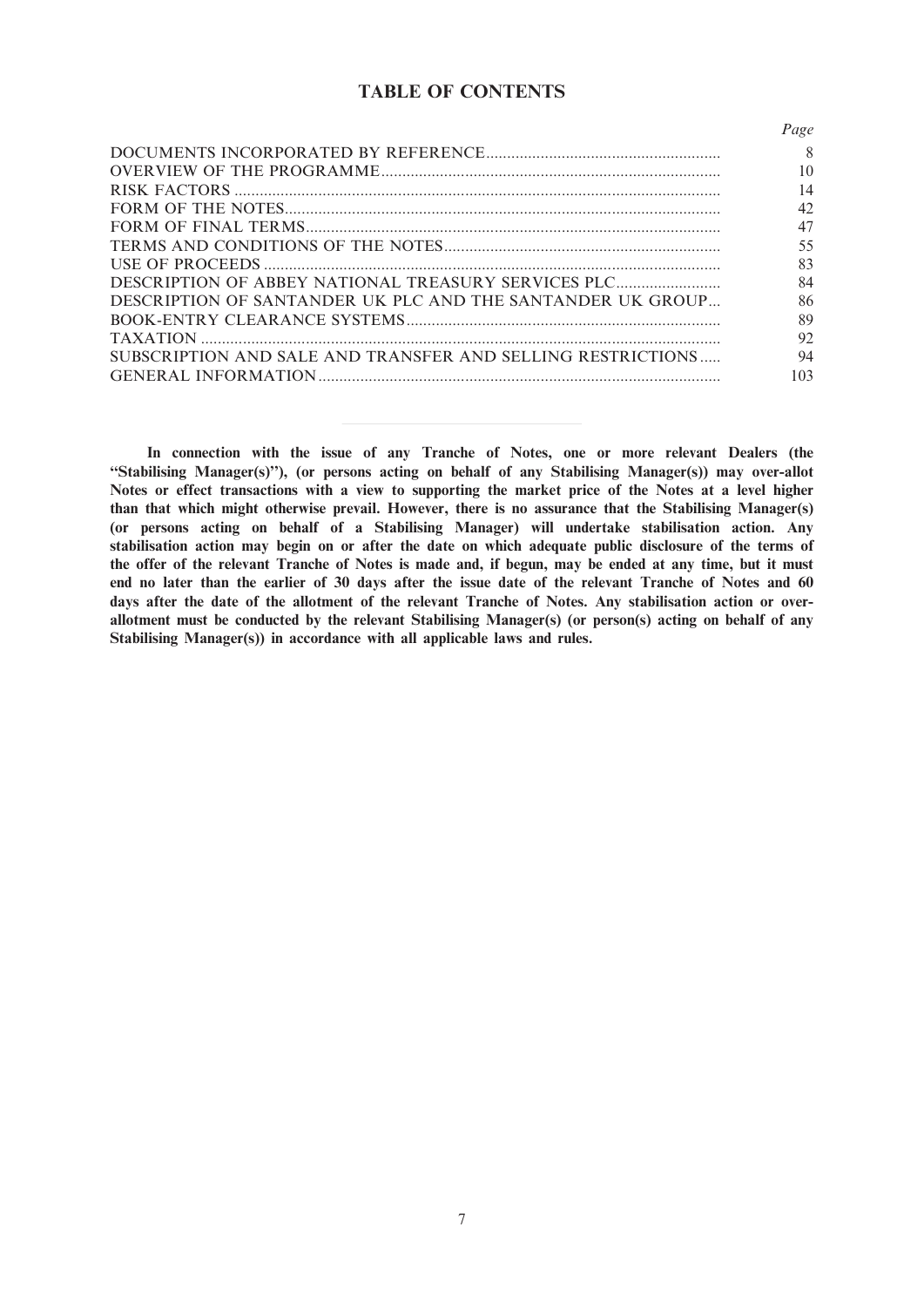## DOCUMENTS INCORPORATED BY REFERENCE

The following documents which have previously been published or are published simultaneously with this Prospectus and have been approved by the FSA or the FCA or filed with it shall be incorporated in, and form part of, this Prospectus and the Base Prospectus set out in this Prospectus and approved by the FCA for the purpose of the Prospectus Directive:

- (1) the audited consolidated annual financial statements of the Issuer for the financial year ended 31 December, 2012, which appear on pages 110 to 189, and in the ''Risk Management Report'' on pages 40 to 78 and pages 84 to 98, except for those items marked as unaudited, in each case, of the Issuer's Annual Report and Accounts for the year ended 31 December, 2012;
- (2) the audited consolidated annual financial statements of the Issuer for the financial year ended 31 December, 2011, which appear on pages 13 to 120 of the Issuer's Annual Report and Accounts for the year ended 31 December, 2011;
- (3) the (i) audited consolidated annual financial statements of the Guarantor for the financial year ended 31 December, 2012, which appear on pages 199 to 309 and on pages 74 to 134 and pages 140 to 162, except those items marked as unaudited; (ii) section entitled ''FSA Remuneration Disclosures'' on pages 194 to 198; (iii) the section entitled ''Bank of England Special Liquidity Scheme'' on page 58; and its audited information in the ''Director's Report'' on pages 181 to 192; in each case, of the Guarantor's Annual Report and Accounts for the year ended 31 December, 2012; and
- (4) the (i) audited consolidated annual financial statements of the Guarantor for the financial year ended 31 December, 2011, which appear on pages 157 to 274 and pages 62 to 135 except the Operational Risk and Other Risks sections on pages 128 to 134; (ii) the ''Balance Sheet Business Review'' marked audited on pages 44 to 48; (iii) audited information titled ''FSA Remuneration Disclosures'' on pages 152 to 156; (iv) the section entitled ''Bank of England Special Liquidity Scheme'' on page 58 of the Guarantor's Annual Report and Accounts for the year ended 31 December, 2011; and (v) the audited information in the Directors' Report which appears on pages 143 to 145; in each case of the Guarantor's Annual Report and Accounts for the year ended 31 December, 2011;

provided also that any statement contained in a document all or the relevant portion of which is incorporated by reference herein shall be modified or superseded for the purpose of this Prospectus to the extent that a statement contained in this Prospectus modifies or supersedes such earlier statement (whether expressly, by implication or otherwise). Any statement so modified or superseded shall not, except as so modified or superseded, constitute part of this Prospectus.

The following sections of the Guarantor's unaudited Quarterly Management Statement for the quarter ended 31 March, 2013 (as published on 25 April, 2013) are incorporated in, and form part of, this Prospectus:

- (5) the unaudited interim financial statements of the Guarantor appearing at pages 14 15 (each inclusive); and
- (6) the section entitled "Income statement analysis ( $Q1'13$  compared to  $Q1'12$ )" at page 5.

In addition to the above, the following Terms and Conditions of the Notes shall be incorporated by reference in, and form part of, this Prospectus:

- (7) the Terms and Conditions of the Notes set out on pages 26 to 51 of the Information Memorandum dated 29 March, 2004;
- (8) the Terms and Conditions of the Notes set out on pages 26 to 52 of the Information Memorandum dated 11 April, 2005;
- (9) the Terms and Conditions of the Notes set out on pages 34 to 59 of the Information Memorandum dated 5 August, 2005;
- (10) the Terms and Conditions of the Notes set out on pages 36 to 63 of the Prospectus dated 22 June, 2006;
- (11) the Terms and Conditions of the Notes set out on pages 36 to 63 of the Prospectus dated 18 May, 2007;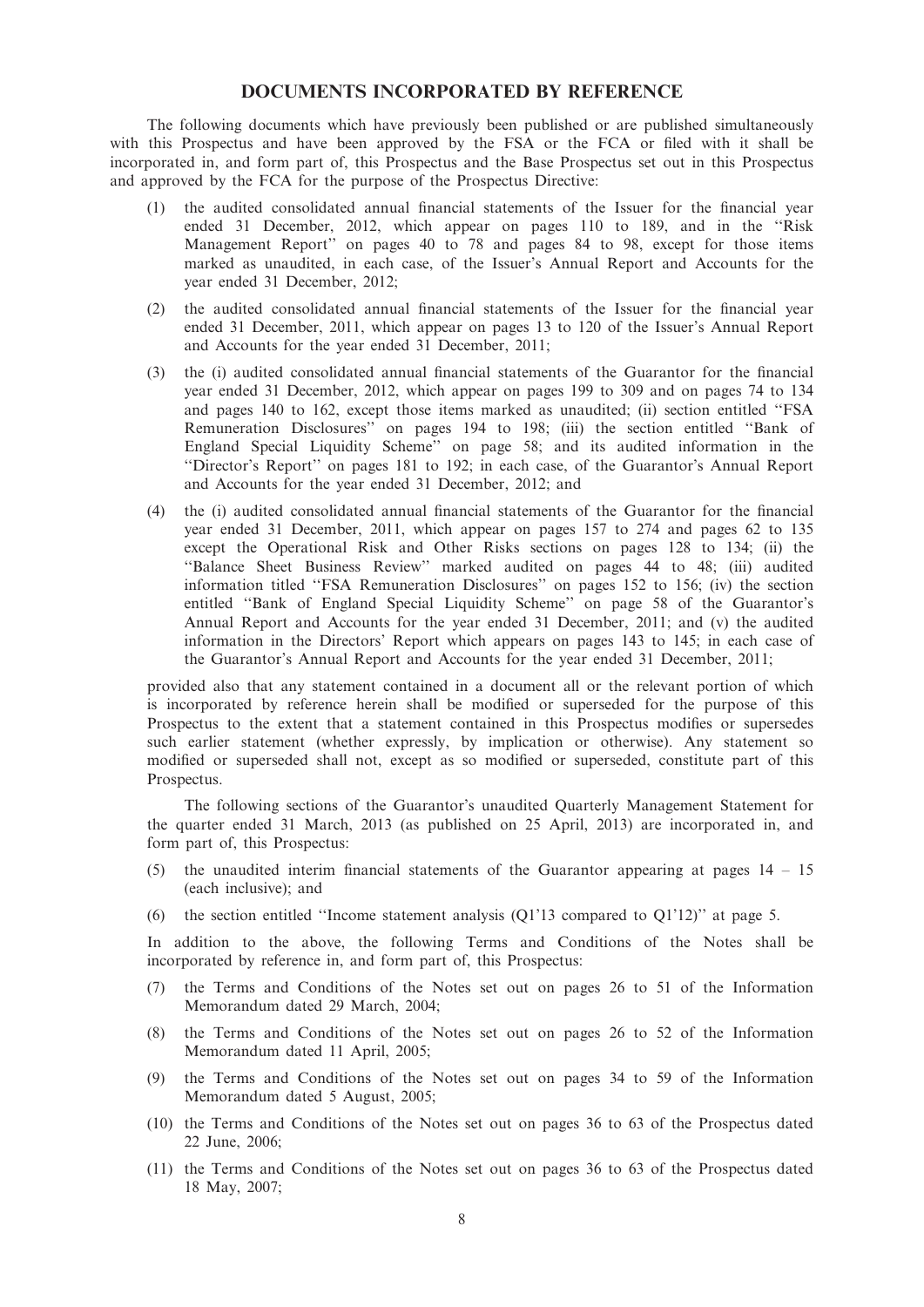- (12) the Terms and Conditions of the Notes set out on pages 50 to 79 of the Prospectus dated 26 March, 2008;
- (13) the Terms and Conditions of the Notes set out on pages 54 to 85 of the Prospectus dated 14 April, 2009;
- (14) the Terms and Conditions of the Notes set out on pages 61 to 93 of the Prospectus dated 5 May, 2010;
- (15) the Terms and Conditions of the Notes set out on pages 67 to 97 of the Prospectus dated 20 April, 2011; and
- (16) the Terms and Conditions of the Notes set out on pages 71 to 102 of the Prospectus dated 18 April, 2012.

Any statement contained herein or in a document which is incorporated by reference herein shall be modified or superseded for the purpose of this Prospectus to the extent that a subsequent statement which is deemed to be incorporated by reference herein or contained herein modifies or supersedes such earlier statement (whether expressly, by implication or otherwise), (provided, however, that such statement shall only form part of the Base Prospectus to the extent that it is contained in a document all of the relevant portion of which is incorporated by reference by way of a supplement proposed in accordance with Article 16 of the Prospectus Directive). Any statement so modified or superseded shall not, except as so modified or superseded, constitute part of this Prospectus.

Copies of the documents incorporated by reference in this Prospectus, listed in (1) to (16) above, can be obtained without charge from the RNS website and the relevant sections listed in (5) and (6) above are also available for viewing at: http://www.aboutsantander.co.uk/investors/results-andpresentations/2013.aspx.

Any documents themselves incorporated by reference in the documents incorporated by reference in this Prospectus shall not form part of this Prospectus.

The Issuer and the Guarantor will, in the event of any significant new factor, material mistake or inaccuracy relating to information included in this Prospectus which is capable of affecting the assessment of any Notes, prepare a supplement to this Prospectus or publish a new Prospectus for use in connection with any subsequent issue of Notes. The Issuer and the Guarantor have undertaken to the Dealers in the Programme Agreement (as defined in ''Subscription and Sale and Transfer and Selling Restrictions'' herein) that they will comply with section 87G of the FSMA.

Certain information contained in the documents listed above has not been incorporated by reference in this Prospectus. Such information is either (i) not considered by the Issuer and the Guarantor to be relevant for prospective investors in the Notes to be issued under the Programme or (ii) is covered elsewhere in this Prospectus.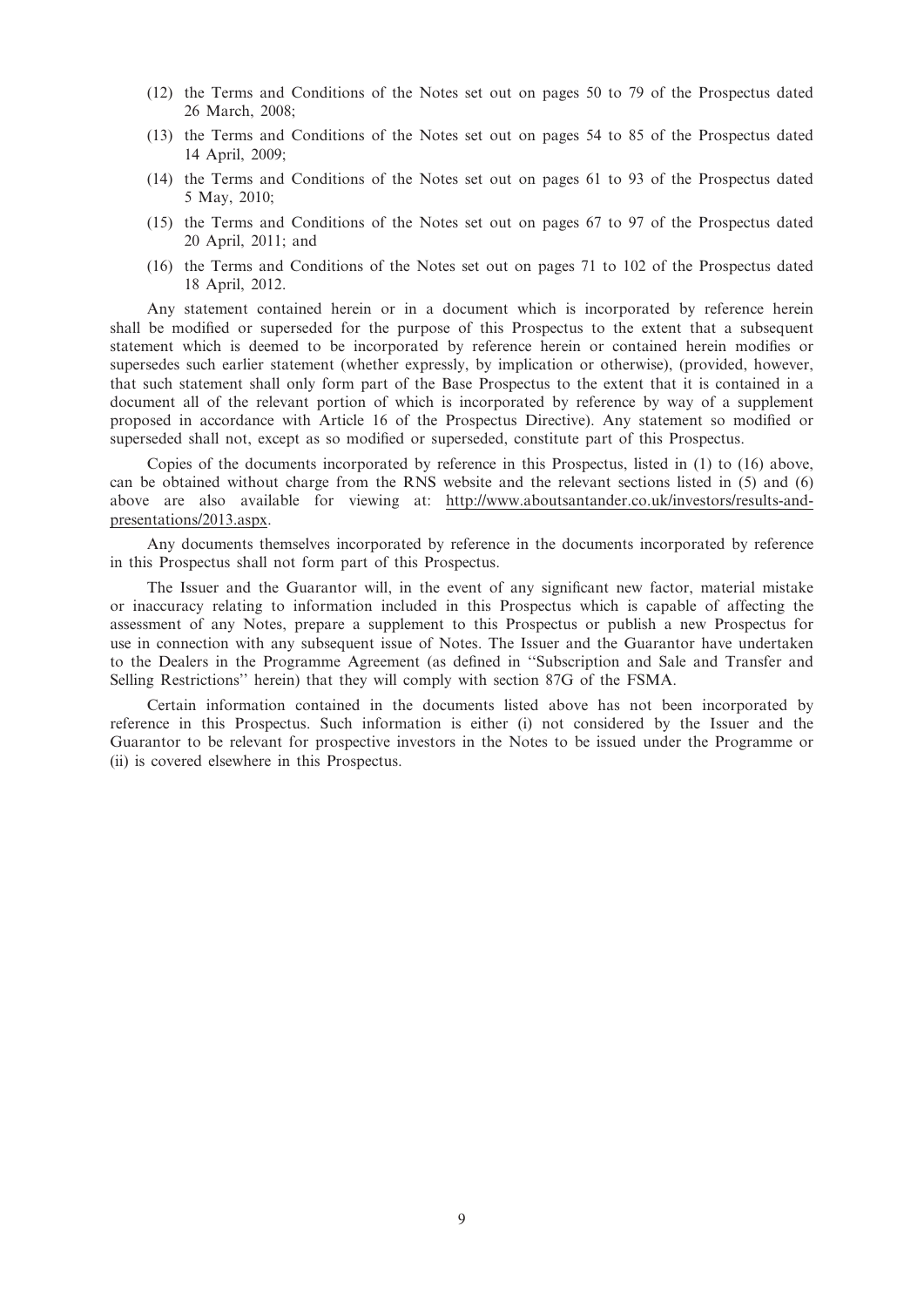## OVERVIEW OF THE PROGRAMME

The following overview does not purport to be complete and is taken from, and is qualified in its entirety by, the remainder of this Prospectus and, in relation to the terms and conditions of any particular Tranche of Notes, the applicable Final Terms.

This Overview constitutes a general description of the Programme for the purposes of Article 22.5(3) of Commission Regulation (EC) No 809/2004, as amended, implementing the Prospectus Directive.

Words and expressions defined in ''Form of the Notes'' and ''Terms and Conditions of the Notes'' shall have the same meanings in this overview.

| shau have the same meanings in this overview.  |                                                                                                                                                                                                                                                                                                                                                                                                                                                                                                                                                                                                                                                                                                                                                                                                                                                                                                                                                                                                                                                                                                                                                                                                                                                                                                                                                                                                                                                                                                                |
|------------------------------------------------|----------------------------------------------------------------------------------------------------------------------------------------------------------------------------------------------------------------------------------------------------------------------------------------------------------------------------------------------------------------------------------------------------------------------------------------------------------------------------------------------------------------------------------------------------------------------------------------------------------------------------------------------------------------------------------------------------------------------------------------------------------------------------------------------------------------------------------------------------------------------------------------------------------------------------------------------------------------------------------------------------------------------------------------------------------------------------------------------------------------------------------------------------------------------------------------------------------------------------------------------------------------------------------------------------------------------------------------------------------------------------------------------------------------------------------------------------------------------------------------------------------------|
| <b>Issuer:</b>                                 | Abbey National Treasury Services plc (including any Designated<br>Branch)                                                                                                                                                                                                                                                                                                                                                                                                                                                                                                                                                                                                                                                                                                                                                                                                                                                                                                                                                                                                                                                                                                                                                                                                                                                                                                                                                                                                                                      |
| <b>Guarantor:</b>                              | Santander UK plc                                                                                                                                                                                                                                                                                                                                                                                                                                                                                                                                                                                                                                                                                                                                                                                                                                                                                                                                                                                                                                                                                                                                                                                                                                                                                                                                                                                                                                                                                               |
| Description of Issuer and<br><b>Guarantor:</b> | The Guarantor is the parent company of the Santander UK Group<br>which provides financial services in the UK. The Guarantor was<br>incorporated in England and Wales in 1988. The Issuer is a wholly<br>owned subsidiary of the Guarantor and was incorporated in England<br>and Wales in 1989. The Guarantor and the Issuer form part of the<br>Banco Santander Group.                                                                                                                                                                                                                                                                                                                                                                                                                                                                                                                                                                                                                                                                                                                                                                                                                                                                                                                                                                                                                                                                                                                                        |
| <b>Risk Factors:</b>                           | There are certain factors that may affect the Issuer's and the<br>Guarantor's ability to fulfil their obligations under Notes issued<br>under the Programme. These are set out under "Risk Factors -<br>Business Risk Factors" below and include risks concerning (i) the<br>creditworthiness of the Issuer and the Guarantor, (ii) general<br>economic conditions, (iii) competition in the financial services<br>industry, (iv) regulatory and legislative change and (v) operational<br>risks. In addition, there are certain factors set out under "Risk<br>Factors – Risks relating to the Notes" below which are material for<br>the purpose of assessing the market risks associated with Notes<br>issued under the Programme, including (i) there being no assurance<br>that a trading market for the Notes will develop or be maintained,<br>(ii) that the Notes may be redeemed prior to their maturity, (iii) the<br>fact that the Notes are subject to certain transfer restrictions, (iv)<br>that the Issuer and Guarantor may rely on paying agents and<br>clearing systems and (v) the loss of all or part of a Noteholder's<br>anticipated return due, inter alia, to Notes bearing a fixed-to-floating<br>(or floating-to-fixed) rate of interest, an inverse floating rate of<br>interest, a capped or variable rate of interest or to payments of<br>interest on Notes being determined by reference to a formula or<br>other reference factor, as specified in the applicable Final Terms. |
| <b>Description:</b>                            | Euro Medium Term Note Programme                                                                                                                                                                                                                                                                                                                                                                                                                                                                                                                                                                                                                                                                                                                                                                                                                                                                                                                                                                                                                                                                                                                                                                                                                                                                                                                                                                                                                                                                                |
| Arranger:                                      | Deutsche Bank AG, London Branch                                                                                                                                                                                                                                                                                                                                                                                                                                                                                                                                                                                                                                                                                                                                                                                                                                                                                                                                                                                                                                                                                                                                                                                                                                                                                                                                                                                                                                                                                |
| <b>Dealers:</b>                                | Banco Santander, S.A.<br>Barclays Bank PLC<br><b>BNP</b> Paribas<br>Citigroup Global Markets Limited<br>Credit Suisse Securities (Europe) Limited<br>Deutsche Bank AG, London Branch<br>Goldman Sachs International<br>HSBC Bank plc<br>J.P. Morgan Securities plc<br>Merrill Lynch International<br>Morgan Stanley & Co. International plc<br>The Royal Bank of Scotland plc<br><b>UBS</b> Limited                                                                                                                                                                                                                                                                                                                                                                                                                                                                                                                                                                                                                                                                                                                                                                                                                                                                                                                                                                                                                                                                                                            |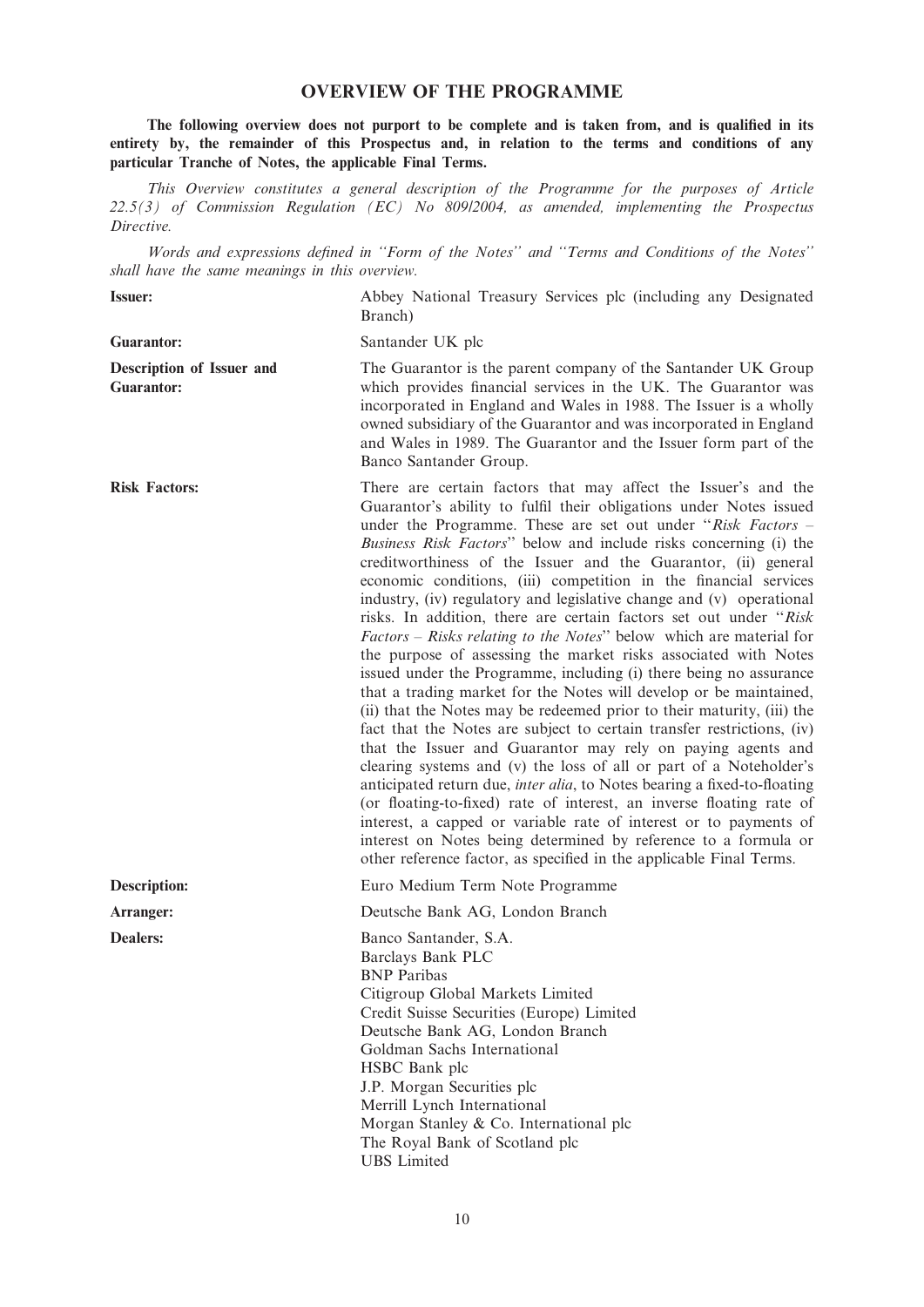|                                                                                                                                                  | and any other Dealers appointed in accordance with the Programme<br>Agreement.                                                                                                                                                                                                                                                                                                                                           |
|--------------------------------------------------------------------------------------------------------------------------------------------------|--------------------------------------------------------------------------------------------------------------------------------------------------------------------------------------------------------------------------------------------------------------------------------------------------------------------------------------------------------------------------------------------------------------------------|
| <b>Certain Restrictions:</b>                                                                                                                     | Each issue of Notes denominated in a currency in respect of which<br>particular laws, guidelines, regulations, restrictions or reporting<br>requirements apply will only be issued in circumstances which<br>comply with such laws, guidelines, regulations, restrictions or<br>reporting requirements from time to time (see "Subscription and<br>Sale and Transfer and Selling Restrictions").                         |
| <b>Trustee:</b>                                                                                                                                  | The Law Debenture Trust Corporation p.l.c.                                                                                                                                                                                                                                                                                                                                                                               |
| <b>Issuing and Principal Paying</b><br>Agent:                                                                                                    | Citibank, N.A., London.                                                                                                                                                                                                                                                                                                                                                                                                  |
| Registrar:                                                                                                                                       | Citigroup Global Markets Deutschland AG.                                                                                                                                                                                                                                                                                                                                                                                 |
| <b>Programme Size:</b>                                                                                                                           | Up to U.S.\$20,000,000,000 (or its equivalent) outstanding at any<br>time. The Issuer and the Guarantor may increase the amount of the<br>Programme in accordance with the terms of the Programme<br>Agreement.                                                                                                                                                                                                          |
| <b>Distribution:</b>                                                                                                                             | The Notes may be distributed by way of private or public placement<br>and in each case on a syndicated or non-syndicated basis.                                                                                                                                                                                                                                                                                          |
| <b>Currencies:</b>                                                                                                                               | Any currency indicated in the applicable Final Terms.                                                                                                                                                                                                                                                                                                                                                                    |
| <b>Maturities:</b>                                                                                                                               | Subject to any applicable legal or regulatory restrictions and the rules<br>from time to time of any relevant central bank (or equivalent body),<br>such maturity as indicated in the applicable Final Terms.                                                                                                                                                                                                            |
| <b>Issue Price:</b>                                                                                                                              | Notes may be issued at an issue price which is at par or at a discount<br>to, or premium over, par.                                                                                                                                                                                                                                                                                                                      |
| Form of Notes:                                                                                                                                   | The Notes will be issued in bearer or registered (or inscribed) form as<br>described in "Form of the Notes". Notes issued in bearer form may<br>also be issued in new global note (NGN) form. Registered Notes will<br>not be exchangeable for Bearer Notes or vice versa.                                                                                                                                               |
| <b>Fixed Rate Notes:</b>                                                                                                                         | Interest on Fixed Rate Notes will be payable on such date or dates as<br>indicated in the applicable Final Terms and on redemption and will<br>be calculated on the basis of such Day Count Fraction as may be<br>agreed between the Issuer and the relevant Dealer.                                                                                                                                                     |
| <b>Floating Rate Notes:</b>                                                                                                                      | Floating Rate Notes will bear interest at a rate:                                                                                                                                                                                                                                                                                                                                                                        |
|                                                                                                                                                  | determined on the same basis as the floating rate under a<br>(1)<br>notional interest rate swap transaction in the relevant Specified<br>Currency governed by an agreement incorporating the 2006<br>ISDA Definitions (as published by the International Swaps and<br>Derivatives Association, Inc., and as amended and updated as<br>at the Issue Date of the first Tranche of the Notes of the<br>relevant Series); or |
|                                                                                                                                                  | determined on the basis of a reference rate appearing on the<br>(2)<br>agreed screen page of a commercial quotation service; or                                                                                                                                                                                                                                                                                          |
|                                                                                                                                                  | equal to a fixed rate minus a rate based upon a reference rate<br>(3)<br>such as the London interbank offered rate.                                                                                                                                                                                                                                                                                                      |
|                                                                                                                                                  | The Margin (if any) relating to such floating rate will be indicated in<br>the applicable Final Terms.                                                                                                                                                                                                                                                                                                                   |
| <b>Convertible Interest Basis Notes:</b>                                                                                                         | Convertible Interest Basis Notes may be converted from one interest<br>and/or payment basis to another if so provided in the applicable<br>Final Terms.                                                                                                                                                                                                                                                                  |
| Other provisions in relation to<br><b>Floating Rate Notes,</b><br><b>Variable Interest Notes and</b><br><b>Convertible Interest Basis Notes:</b> | Floating Rate Notes, Variable Interest Notes and Convertible<br>Interest Basis Notes may also have a maximum interest rate, a<br>minimum interest rate or both.                                                                                                                                                                                                                                                          |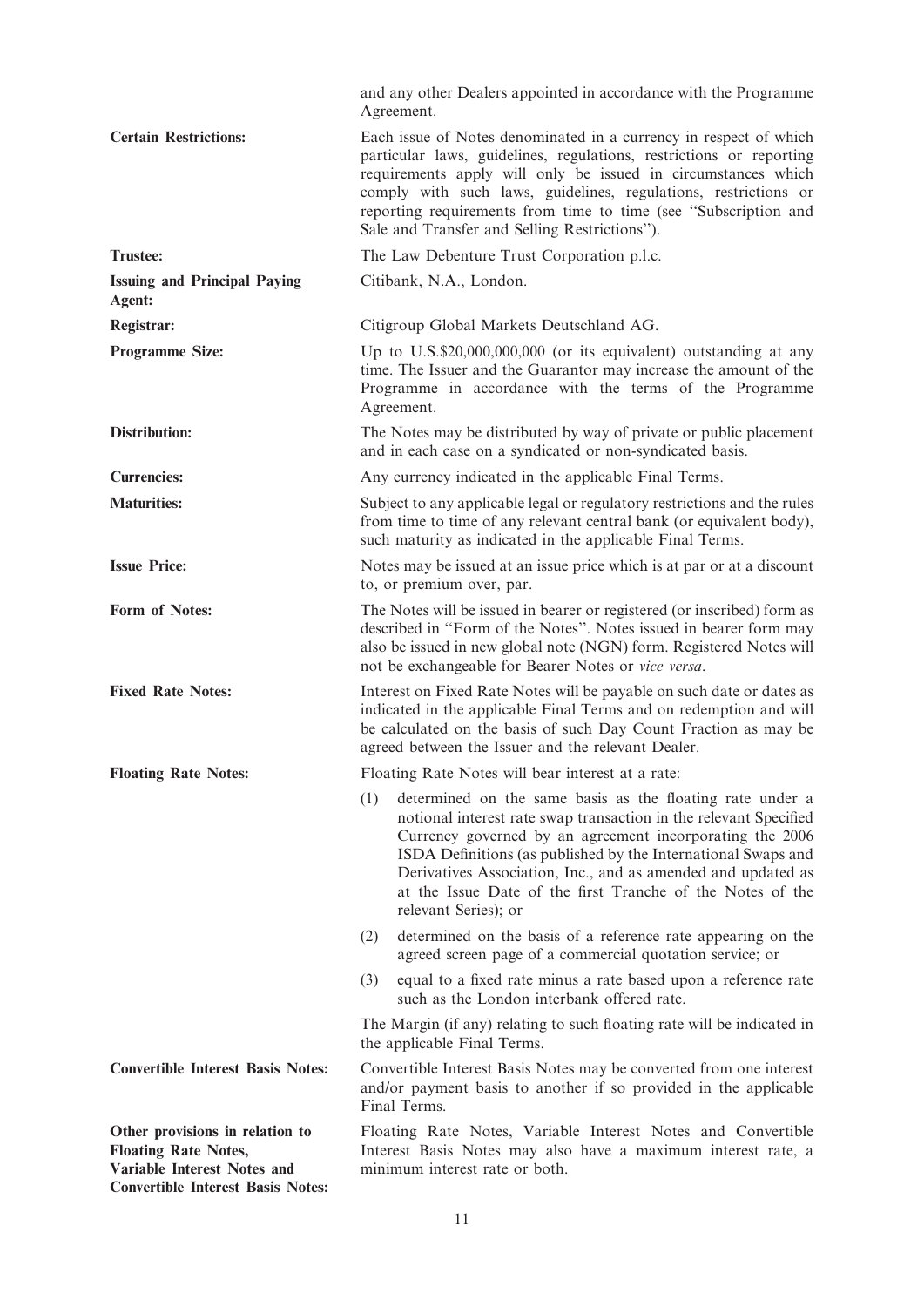|                                    | Interest on Floating Rate Notes, Variable Interest Notes and<br>Convertible Interest Basis Notes in respect of each Interest Period,<br>as agreed prior to issue by the Issuer and the relevant Dealer, will be<br>payable on such Interest Payment Dates, and may be calculated on<br>the basis of such Day Count Fraction, as indicated in the applicable<br>Final Terms.                                                                                                                                                                                                                                                                                                     |
|------------------------------------|---------------------------------------------------------------------------------------------------------------------------------------------------------------------------------------------------------------------------------------------------------------------------------------------------------------------------------------------------------------------------------------------------------------------------------------------------------------------------------------------------------------------------------------------------------------------------------------------------------------------------------------------------------------------------------|
| <b>Zero Coupon/Discount Notes:</b> | Zero Coupon Notes and Discount Notes will be offered and sold at a<br>discount to their nominal amount and, in the case of Zero Coupon<br>Notes, will not bear interest.                                                                                                                                                                                                                                                                                                                                                                                                                                                                                                        |
| <b>Redemption:</b>                 | The applicable Final Terms will indicate either that the relevant<br>Notes cannot be redeemed prior to their stated maturity (other than<br>for taxation reasons or following an Event of Default) or that such<br>Notes will be redeemable at the option of the Issuer and/or the<br>Noteholders upon giving notice to the Noteholders or the Issuer, as<br>the case may be, on a date or dates specified prior to such stated<br>maturity or automatically upon the occurrence of certain specified<br>events and at a price or prices and on such other terms as may be<br>agreed between the Issuer and the relevant Dealer and indicated in<br>the applicable Final Terms. |
| <b>Denomination of Notes:</b>      | Notes will be issued in such denominations as indicated in the<br>applicable Final Terms save that the minimum denomination of each<br>Note will be such as may be allowed or required from time to time by<br>the relevant central bank (or equivalent body) or any laws or<br>regulations applicable to the relevant Specified Currency, see<br>"Certain Restrictions" in this Overview. In addition, the minimum<br>denomination of each Note will be $\epsilon$ 100,000 (or, if the Notes are<br>denominated in a currency other than euro, the equivalent amount in<br>such currency).                                                                                     |
|                                    | No sales of Restricted Notes in the United States to any one<br>purchaser will be for less than U.S.\$200,000.                                                                                                                                                                                                                                                                                                                                                                                                                                                                                                                                                                  |
| <b>Taxation:</b>                   | All payments in respect of the Notes will be made without<br>withholding of or deduction for or on account of taxes imposed by<br>the relevant tax jurisdiction, subject as provided in Condition 7. In<br>the event that any such withholding or deduction is required by law,<br>the Issuer or, as the case may be, the Guarantor will, save in certain<br>circumstances provided in Condition 7, be required to pay additional<br>amounts to cover the amounts so deducted.                                                                                                                                                                                                  |
| <b>Status of the Notes:</b>        | The Notes will constitute direct, unconditional and unsecured<br>obligations of the Issuer and will rank without preference among<br>themselves and, subject as aforesaid, pari passu with all other<br>outstanding unsecured and unsubordinated obligations of the Issuer,<br>present and future, but, in the event of insolvency, only to the extent<br>permitted by laws relating to creditors' rights.                                                                                                                                                                                                                                                                      |
| <b>Guarantee:</b>                  | The Notes will be unconditionally and irrevocably guaranteed by the<br>Guarantor. The obligations of the Guarantor under such guarantee<br>will constitute direct, unconditional and unsecured obligations of the<br>Guarantor and will rank without any preference among themselves<br>and, subject as aforesaid, pari passu with all other outstanding<br>unsecured and unsubordinated obligations of the Guarantor, present<br>and future, but, in the event of insolvency, only to the extent<br>permitted by laws relating to creditors' rights.                                                                                                                           |
| <b>Rating:</b>                     | The rating of the Notes (if any) to be issued under the Programme<br>will be specified in the applicable Final Terms.                                                                                                                                                                                                                                                                                                                                                                                                                                                                                                                                                           |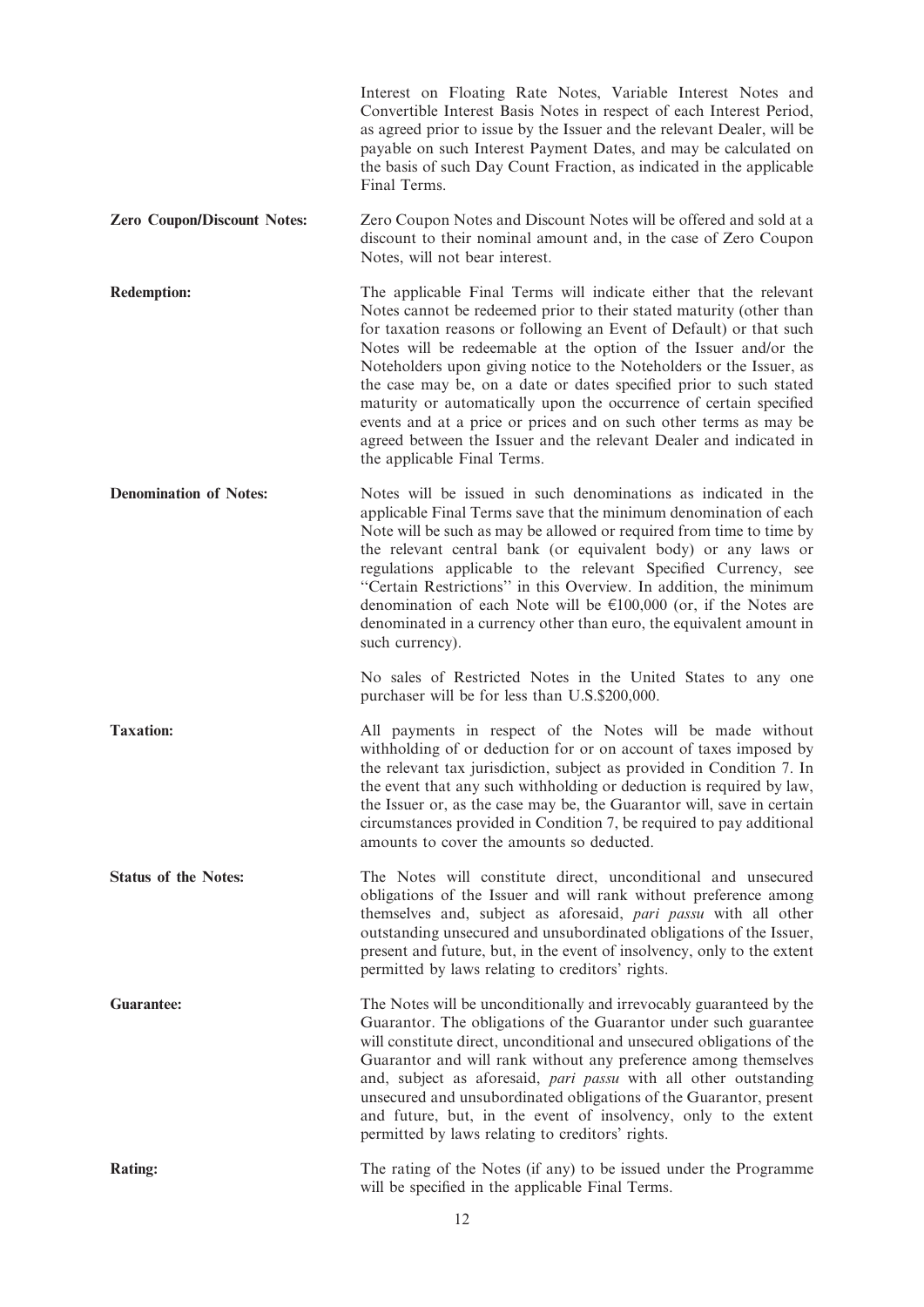| <b>Listing:</b>              | Application has been made for Notes issued under the Programme to<br>be admitted to the Official List and trading on the London Stock<br>Exchange's Regulated Market. The Notes may also be listed on such<br>other or further stock exchange(s) as indicated in the applicable<br>Final Terms in relation to each Series.                                                                                                                                   |
|------------------------------|--------------------------------------------------------------------------------------------------------------------------------------------------------------------------------------------------------------------------------------------------------------------------------------------------------------------------------------------------------------------------------------------------------------------------------------------------------------|
| <b>Governing Law:</b>        | The Notes and any non-contractual obligations arising out of or in<br>connection therewith will be governed by, and construed in<br>accordance with, English law.                                                                                                                                                                                                                                                                                            |
| <b>Selling Restrictions:</b> | There are restrictions on the offer, sale and transfer of Notes in<br>certain jurisdictions, including in the United States, the European<br>Economic Area, the United Kingdom, Australia, Japan, Hong<br>Kong, Ireland, Singapore, Canada and Poland and such other<br>restrictions as may be required in connection with the offering and<br>sale of a particular Tranche of Notes (see "Subscription and Sale and<br>Transfer and Selling Restrictions"). |

Neither the Trust Deed constituting the Notes nor the Terms and Conditions of the Notes will contain any negative pledge covenant by the Issuer or any events of default other than those set out in Condition 9 (which do not include, inter alia, a cross default provision).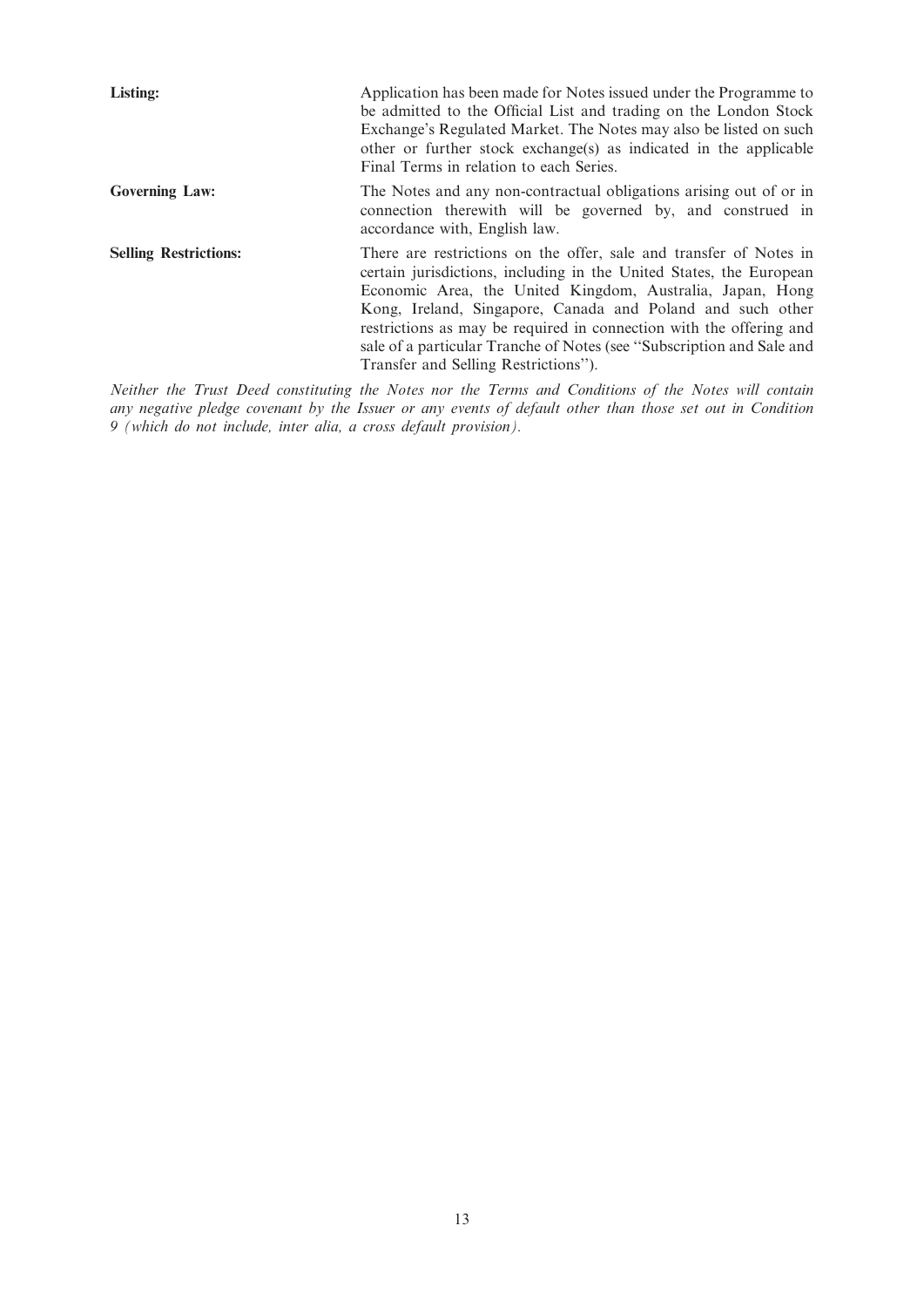## RISK FACTORS

In purchasing Notes, investors assume the risk that the Issuer and the Guarantor may become insolvent or otherwise be unable to make all payments due in respect of the Notes. There is a wide range of factors which individually or together could result in the Issuer and the Guarantor becoming unable to make all payments due in respect of the Notes. It is not possible to identify all such factors or to determine which factors are most likely to occur, as the Issuer and the Guarantor may not be aware of all relevant factors and certain factors which they currently deem not to be material may become material as a result of the occurrence of events outside the Issuer's and the Guarantor's control. The Issuer and the Guarantor believe that the factors described below represent the principal risks inherent in investing in Notes issued under the Programme.

Prospective investors should also read the detailed information set out elsewhere in this Prospectus and reach their own views prior to making any investment decision.

Words and expressions defined in the ''Terms and Conditions of the Notes'' below or elsewhere in this Prospectus have the same meanings in this section.

### Business Risk Factors

### The Group's operating results, financial condition and prospects may be materially impacted by economic conditions in the UK.

The Group's business activities are concentrated in the UK and on the offering of mortgage, loan and savings-related products and services. As a consequence, the Group's operating results, financial condition and prospects are significantly affected by economic conditions in the UK generally, and by the UK property market in particular.

The outlook for the UK economy has remained challenging over the last year, with the UK economy dipping back into recession in the course of 2012. Though the economy returned to growth in the third quarter of 2012, this was in part due to one-off factors (such as the Olympics) and prospects for the 2013-2014 financial year remain challenging. Uncertainty surrounding the future of the eurozone, although less acute than before, may continue to pose a risk of further slowdown in economic activity in the UK's principal export markets which would have an effect on the broader UK economy. Domestically, both public and household spending are being constrained by austerity measures, and there is a risk of higher levels of unemployment combined with a decline in real disposable incomes.

Adverse changes in the credit quality of the Group's borrowers and counterparties or a general deterioration in UK or global economic conditions could reduce the recoverability and value of the Group's assets and require an increase in the Group's level of provisions for bad and doubtful debts. Likewise, a significant reduction in the demand for the Group's products and services could negatively impact its business and financial condition. UK economic conditions and uncertainties may have an adverse effect on the quality of the Group's loan portfolio and may result in a rise in delinquency and default rates. There can be no assurance that the Group will not have to increase its provisions for loan losses in the future as a result of increases in non-performing loans or for other reasons beyond its control. Material increases in the Group's provisions for loan losses and write-offs/ charge-offs could have an adverse effect on its operating results, financial condition and prospects.

As in several other economies, the UK Government has taken measures to address the exceptionally high level of national debt, including tax increases and public spending cuts. These measures have contributed to a slower recovery than other recent recessions. Political involvement in the regulatory process, in the behaviour and governance of the UK banking sector and in the major financial institutions in which the UK Government has a direct financial interest is set to continue. Credit quality could be adversely affected by a further increase in unemployment. This, plus the combination of slow economic recovery and UK Government intervention, together with any related significant reduction in the demand for the Group's products and services, could have a material adverse effect on its operating results, financial condition and prospects.

#### The Group is vulnerable to the current disruptions and volatility in the global financial markets.

In the past five years, the financial systems worldwide have experienced difficult credit and liquidity conditions and disruptions leading to less liquidity, greater volatility, a general widening of spreads and, in some cases, lack of price transparency on interbank lending rates. Global economic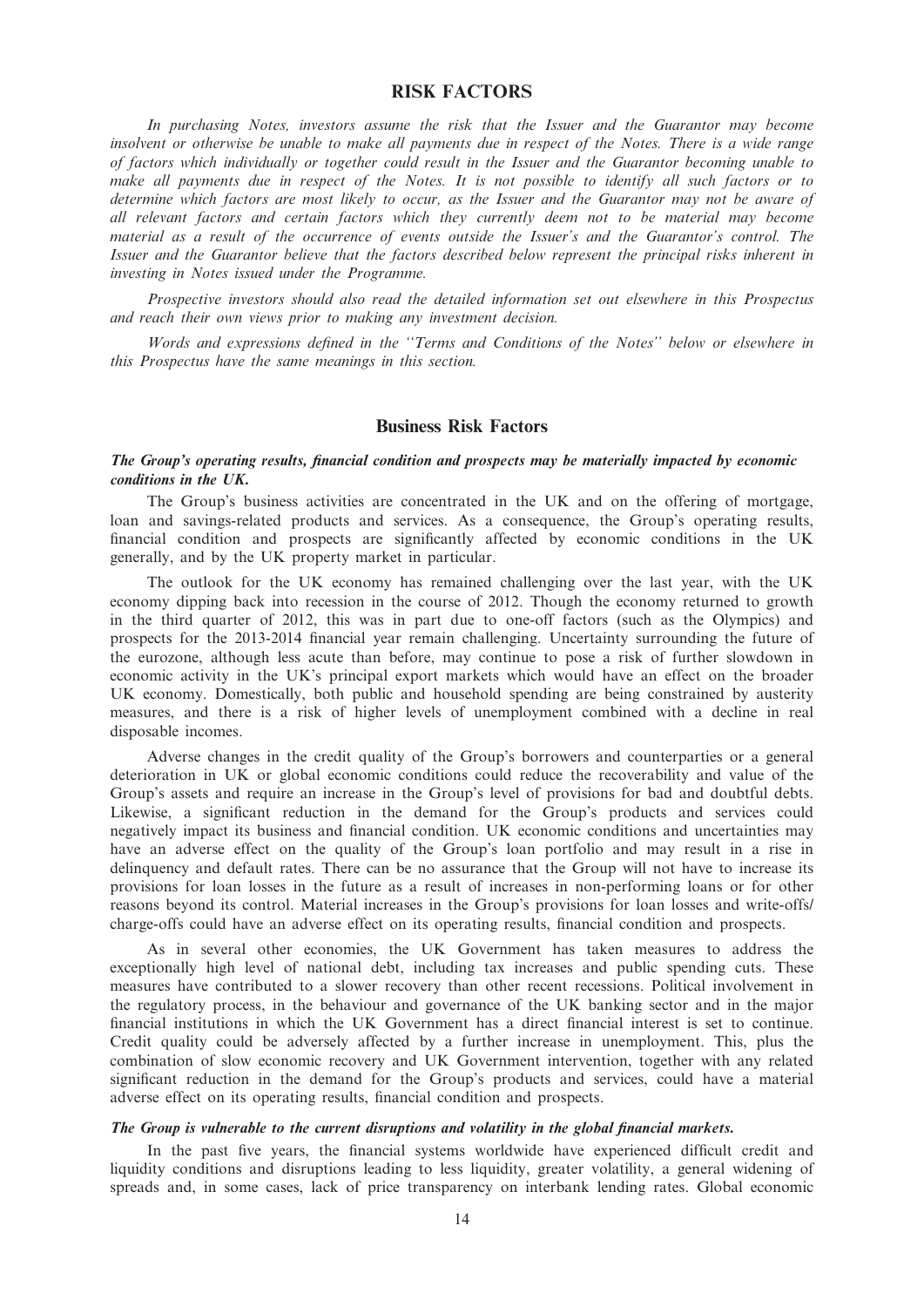conditions deteriorated significantly between 2007 and 2009 and many countries, including the UK, have been in recession. Many major financial institutions, including some of the world's largest global commercial banks, investment banks, mortgage lenders, mortgage guarantors and insurance companies, experienced significant difficulties. Around the world, there have also been runs on deposits at several financial institutions, numerous institutions have sought additional capital or have been assisted by central banks and governments providing liquidity, whilst many lenders and institutional investors have reduced or ceased providing funding to borrowers (including to other financial institutions). The global economic slowdown, and the downturn in the UK in particular, have had a negative impact on the UK economy and adversely affected the Group's business.

The following is an example of the most apparent risk factors related to the economic downturn:

- $\geq$  The Group potentially faces increased regulation of its industry. Compliance with such regulation may increase the Group's costs, may affect the pricing for its products and services, and limit its ability to pursue business opportunities.
- $>$  Reduced demand for the Group's products and services.
- $>$  Inability of the Group's borrowers to comply fully or in a timely manner with their existing obligations.
- 4 The process the Group uses to estimate losses inherent in its credit exposure requires complex judgements, including forecasts of economic conditions and how these economic conditions might impair the ability of the Group's borrowers to repay their loans. The degree of uncertainty concerning economic conditions may adversely affect the accuracy of the Group's estimates, which may, in turn, impact the reliability of the process and the quality of its assets.
- $\geq$  The value and liquidity of the portfolio of investment securities that the Group holds may be adversely affected.
- $\geq$  A worsening of the global economic conditions may delay the recovery of the international financial industry and impact the Group's financial condition and results of operations.

Uncertainty remains concerning the future economic environment and there is no assurance when conditions will significantly improve. While certain segments of the global economy are currently experiencing some modest recovery, the Group expects these conditions to continue to have an ongoing negative impact on its business and results of operations. Investors remain cautious and downgrades of the sovereign debt of certain eurozone countries have induced greater volatility in the capital markets. A slowing or failing of the economic recovery would likely aggravate the adverse effects of these difficult economic and market conditions on the Group and on others in the financial services industry.

Continued or worsening disruption and volatility in the global financial markets could have a material adverse effect on the Group, including its ability to access capital and liquidity on financial terms acceptable to it, if at all. If capital markets financing ceases to become available, or becomes excessively expensive, the Group may be forced to raise the rates it pays on deposits to attract more customers and become unable to maintain certain liability maturities. Any such increase in capital markets funding costs or deposit rates could have a material adverse effect on the Group's interest margins.

If all or some of the foregoing risks were to materialise, this could have a material adverse effect on the Group.

## The Group is subject to regulatory capital requirements that could limit its operations, and changes to these requirements may further limit and adversely affect its operating results, financial condition and prospects.

The Group is subject to capital adequacy requirements applicable to banks and adopted by the Financial Services Authority (''FSA'') which provide for a minimum ratio of total capital to riskadjusted assets both on a consolidated basis and on a solo-consolidated basis (the basis used by the FSA, the FCA and the Prudential Regulatory Authority (the ''PRA'') solely for the purpose of the calculation of capital resources and capital resources requirements, which measure the capital of Santander UK and certain subsidiaries) and a minimum ratio of Core Tier 1 capital to risk-adjusted assets on a consolidated basis. Any failure by us to maintain the Group's ratios may result in administrative actions or sanctions which may affect the Group's ability to fulfil the Group's obligations.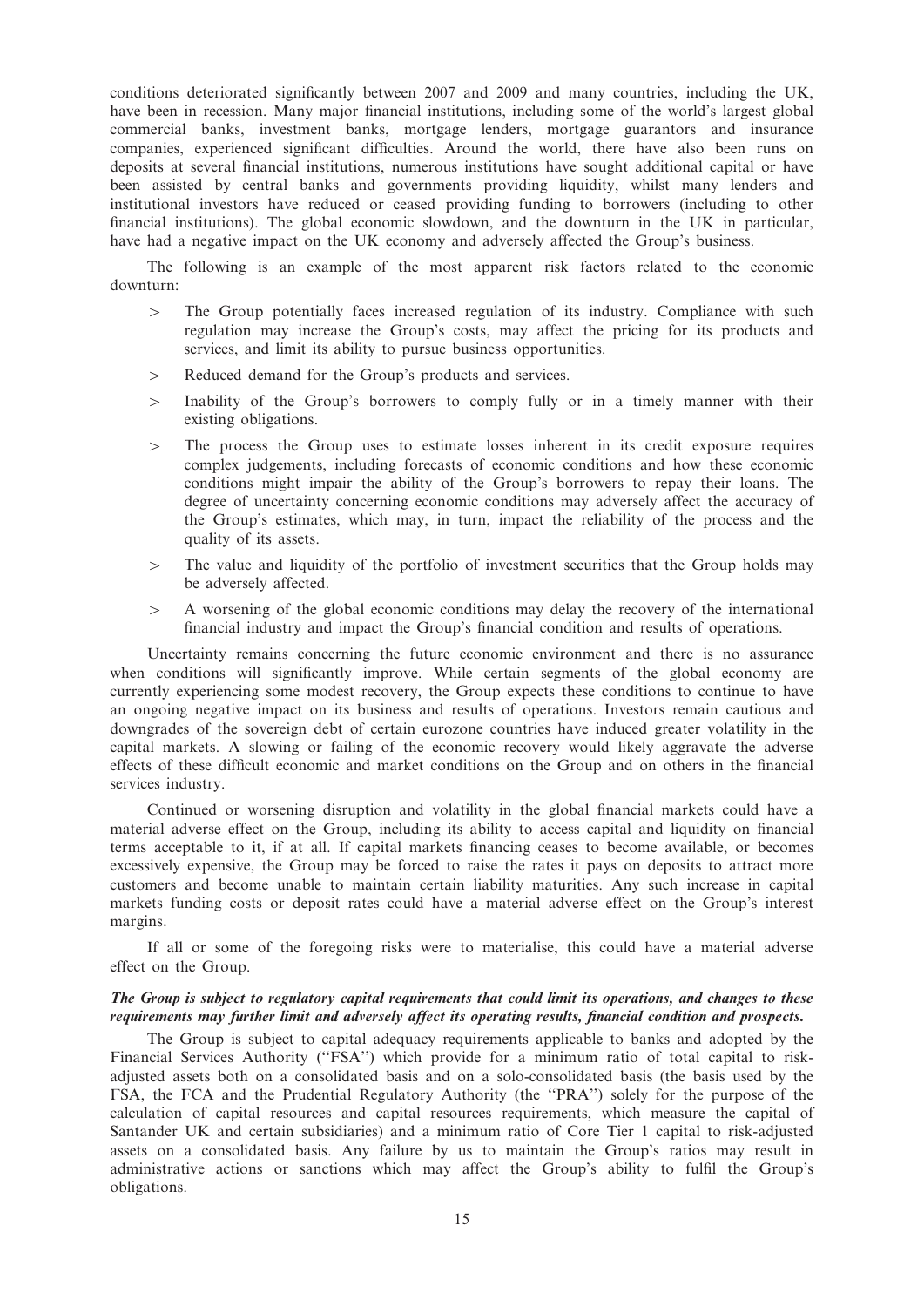In response to the recent financial crisis, the FSA imposed more stringent capital adequacy requirements, and the FSA's regulatory successors, the FCA and the PRA, may continue to require more stringent capital adequacy standards including increasing the minimum regulatory capital requirements demanded of the Group. For instance, the FSA has adopted a supervisory approach in relation to certain UK banks, including Santander UK, under which those banks are expected to maintain Core Tier 1 capital in excess of the minimum levels required by the existing rules and guidance of the FSA or its successor bodies. In future, the FSA or the PRA may also impose higher capital requirements and target capital ratios as part of the implementation of UK macroprudential tools.

In December 2010, the Basel Committee on Banking Supervision (the ''Basel Committee'') proposed comprehensive changes to the capital adequacy framework, known as Basel III. A revised version of these proposals was issued in June 2011. The reforms to the regulatory capital framework were proposed to raise the resilience of the banking sector, through increasing both the quality and quantity of the regulatory capital base and enhancing the risk coverage of the capital framework. As part of these reforms, the amount and quality of Tier 1 capital that institutions are required to hold was raised; innovative Tier 1 capital instruments with an incentive to redeem are to be phased out and the rules for determining Tier 2 capital instruments are to be harmonised. Basel III also requires institutions to build counter-cyclical capital buffers that may be drawn upon in stress periods and to hold a capital conservation buffer above minimum capital ratio levels, which have the effect of raising the minimum level of tangible common equity capital from 2 per cent. to 7 per cent. of risk-weighted assets. In addition a leverage ratio was proposed for institutions as a backstop, which would be applied alongside current risk-based regulatory capital requirements. The changes in Basel III are proposed to be phased in gradually between January 2013 and January 2022.

The implementation of Basel III in the European Union is being performed through the Capital Requirements Directive IV and Capital Requirements Regulation (''CRDIV / CRR'') legislative package. In early 2013 the draft legislation remains under discussion between the European Parliament, the European Commission and the Council of Ministers. The final capital framework to be established in the EU under CRDIV / CRR is likely to differ from Basel III in certain areas and the implementation date is still subject to uncertainty.

In addition to Basel III, regulators in the UK and worldwide have produced a range of proposals for future legislative and regulatory changes which could force the Group to comply with certain operational restrictions or take steps to raise further capital, or could increase the Group's expenses, or otherwise adversely affect the Group's operating results, financial condition and prospects. These include:

- $\geq$  the introduction of recovery and resolution planning requirements (popularly known as ''living wills'') for banks and other financial institutions as contingency planning for the failure of a financial institution that may affect the stability of the financial system;
- 4 the implementation of the Financial Services Act 2012, which enhances the FCA and PRA's disciplinary and enforcement powers;
- $\geq$  the introduction of more regular and detailed reporting obligations;
- $>$  a move to pre-funding of the deposit protection scheme in the UK;
- $\geq$  the recommendation by the Financial Policy Committee of the Bank of England that the PRA should take steps to ensure that, by the end of 2013, major UK banks and building societies hold Core Tier 1 capital reserves equivalent to at least 7 per cent. of their risk weighted assets; and
- $\ge$  proposed revisions to the approaches for determining trading book capital requirements and banking book risk-weighted assets from the Basel Committee.

These measures could have a material adverse effect on the Group's operating results, financial condition and prospects. There is a risk that changes to the UK's capital adequacy regime (including any introduction of a minimum leverage ratio) may result in increased minimum capital requirements, which could reduce available capital and thereby adversely affect the Group's profitability and ability to pay dividends, continue organic growth (including increased lending), or pursue acquisitions or other strategic opportunities (alternatively the Group could restructure its balance sheet to reduce the capital charges incurred pursuant to the FSA's (and its successors) rules in relation to the assets held, or raise additional capital but at increased cost and subject to prevailing market conditions). In addition, changes to the eligibility criteria for Tier 1 and Tier 2 capital may affect the Group's ability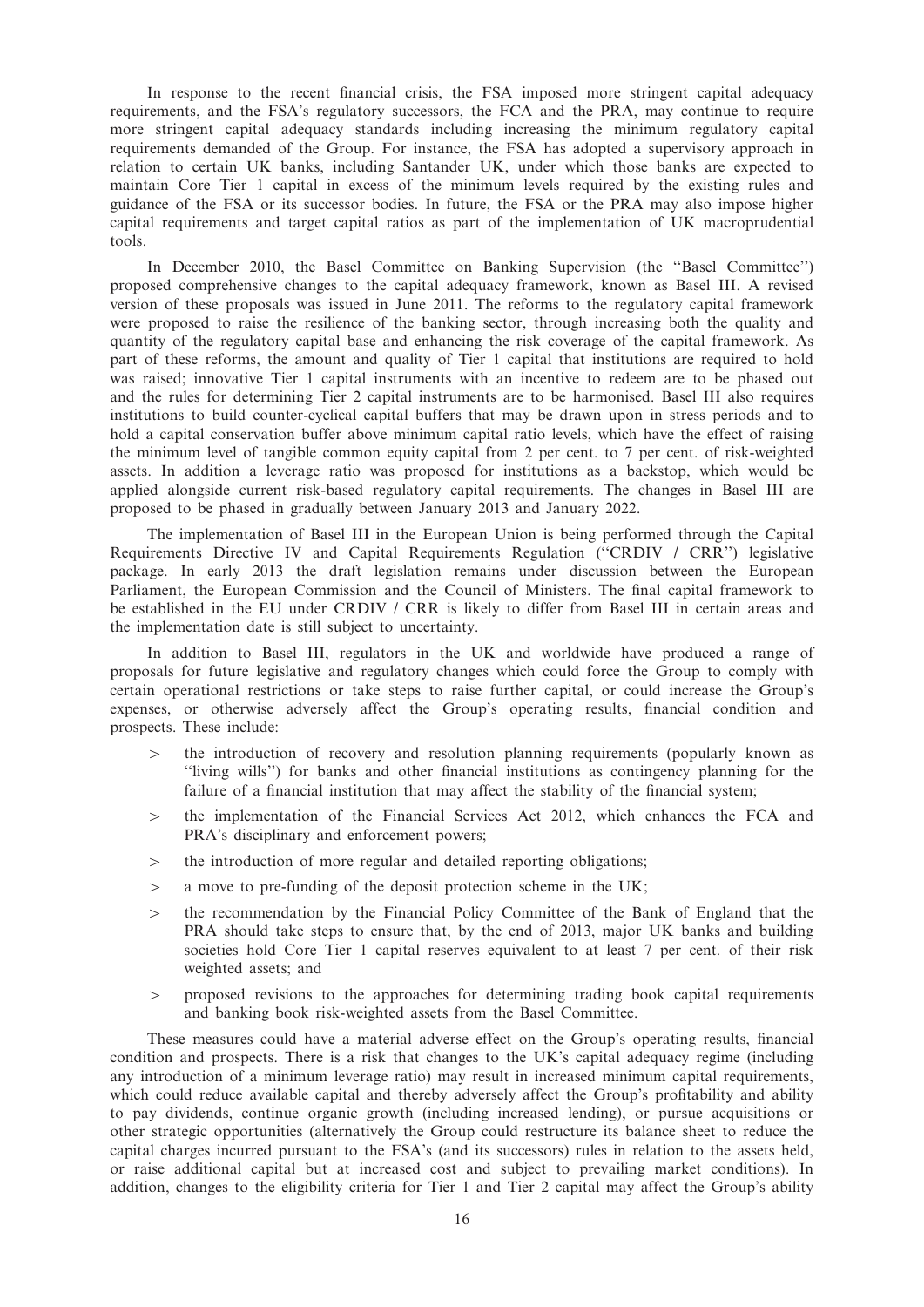to raise Tier 1 and Tier 2 capital and impact the recognition of existing Tier 1 and Tier 2 capital resources in the calculation of the Group's capital position.

The Group's business could be affected if its capital is not managed effectively or if these measures limit its ability to manage its balance sheet and capital resources effectively or to access funding on commercially acceptable terms. Effective management of the Group's capital position is important to its ability to operate its business, to continue to grow organically and to pursue its business strategy.

#### The Group is subject to liquidity requirements that could limit its operations, and changes to these requirements may further limit and adversely affect the Group's operating results, financial condition and prospects.

On 5 October, 2009, the FSA published liquidity rules which significantly broadened the scope of the existing liquidity regime. These were designed to enhance regulated firms' liquidity risk management practices. As part of these reforms, the FSA has implemented requirements for financial institutions to hold prescribed levels of specified liquid assets and have in place other sources of liquidity to address the institution-specific and market-wide liquidity risks that institutions may face in short-term and prolonged stress scenarios. These rules have applied to Santander UK since June 2010 with some subsequent technical revisions.

In addition to the changes to the capital adequacy framework published in December 2010 described above, the Basel Committee also published its global quantitative liquidity framework, comprising the Liquidity Coverage Ratio (''LCR'') and Net Stable Funding Ratio (''NSFR'') metrics, with objectives to (1) promote the short-term resilience of banks' liquidity risk profiles by ensuring they have sufficient high-quality liquid assets to survive a significant stress scenario; and (2) promote resilience over a longer time horizon by creating incentives for banks to fund their activities with more stable sources of funding on an ongoing basis. The LCR has subsequently been revised by the Basel Committee in January 2013 which amended the definition of high-quality liquid assets and agreed a revised timetable for phase-in of the standard from 2015 to 2019, as well as making some technical changes to some of the stress scenario assumptions.

As with the Basel Committee's proposed changes to the capital adequacy framework, the draft liquidity framework remains under discussion within the EU and the final framework to be established could differ from Basel III in certain areas. The implementation date is still subject to uncertainty.

There is also a risk that implementing and maintaining enhanced liquidity risk management systems may incur significant costs, and more stringent requirements to hold liquid assets may materially affect the Group's lending business as more funds may be required to acquire or maintain a liquidity buffer, thereby reducing future profitability.

## Exposure to UK Government debt could have a material adverse effect on the Group.

Like many other UK banks, the Group invests in debt securities of the UK Government largely for liquidity purposes. As of 31 December, 2012, approximately 2% of the Group's total assets and 51% of its securities portfolio were comprised of debt securities issued by the UK Government. Any failure by the UK Government to make timely payments under the terms of these securities, or a significant decrease in their market value, will have a material adverse effect on the Group.

## The Group may suffer adverse effects as a result of the continued economic and sovereign debt tensions in the eurozone.

Eurozone markets and economies continue to show signs of fragility and volatility, with recession in several economies and only sporadic access to capital markets in others. Interest rate differentials among eurozone countries indicate continued doubts about some governments' ability to fund themselves and affect borrowing rates in those economies.

The European Central Bank and European Council took actions in 2012 to aim to reduce the risk of contagion throughout and beyond the eurozone. These included the creation of the Open Market Transaction facility of the ECB and the decision by eurozone governments to create a banking union. Nonetheless, a significant number of financial institutions throughout Europe have substantial exposures to sovereign debt issued by nations which are under financial pressure. Should any of those nations default on their debt, or experience a significant widening of credit spreads, major financial institutions and banking systems throughout Europe could be destabilised, resulting in the further spread of the ongoing economic crisis.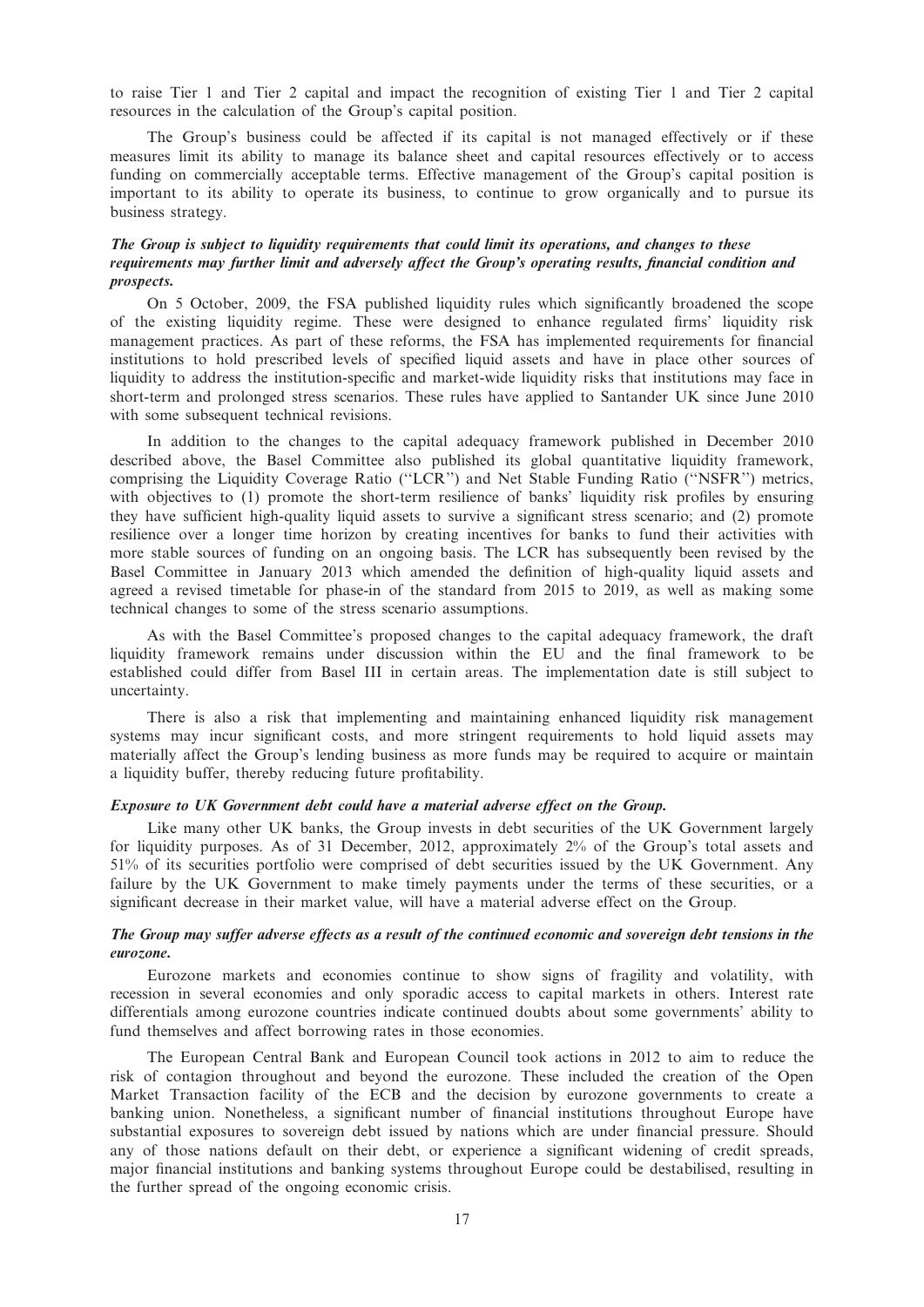The continued high cost of capital for some European governments was felt in the wholesale markets in the UK, which has resulted in an increase in the cost of retail funding and greater competition in a savings market that is growing slowly by historical standards. In the absence of a permanent resolution of the eurozone crisis, conditions could deteriorate.

Although the Group conducts the majority of its business in the UK, it has direct and indirect exposure to financial and economic conditions throughout the eurozone economies. In addition, general financial and economic conditions in the UK, which directly affect the Group's operating results, financial condition and prospects, may deteriorate as a result of conditions in the eurozone.

Though the possibility may be more remote following the measures taken in 2012, a wide-scale break-up of the eurozone would most likely be associated with a deterioration in the economic and financial environment in the UK and could have a material adverse impact on the whole financial sector, creating new challenges in sovereign and corporate lending and resulting in significant disruptions in financial activities at both the market and retail levels. This could materially and adversely affect the Group's operating results, financial position and prospects.

## The Group may suffer adverse effects should eurozone member states exit the euro or the euro be totally abandoned.

The departure or risk of departure from the euro by one or more eurozone countries and/or the abandonment of the euro as a currency could have negative effects on both existing contractual relations and the fulfilment of obligations by the Group, its counterparties and/or the Group's customers, which would have a significant negative impact on the Group's activity, operating results and capital and financial position.

There is currently no established legal framework within the European treaties to facilitate a member state exiting from the euro; consequently, it is not possible to predict the course of events and legal consequences that would ensue. Uncertainties that heighten the risk of re-denomination include how an exiting member state would deal with its existing euro-denominated assets and liabilities, the valuation of any newly-adopted currency against the euro and the process of exiting the euro. These uncertainties make it impossible to predict what the Group's losses might be as a result of any country's decision to exit the euro. The significant upheaval in the eurozone that might arise from any such member state exit, or from the wholesale abandonment of the euro by the eurozone states could materially and adversely affect the Group's operating results, financial condition and prospects.

#### The Group is exposed to risks faced by other financial institutions.

The Group routinely transacts with counterparties in the financial services industry, including brokers and dealers, commercial banks, investment banks, mutual funds, hedge funds and other institutional clients. Defaults by, and even rumours or questions about the solvency of, certain financial institutions and the financial services industry generally have led to market-wide liquidity problems and could lead to losses or defaults by other institutions. Many of the routine transactions that the Group enters into expose it to significant credit risk in the event of default by one of its significant counterparties. The European sovereign debt crisis and the risk it poses to financial institutions throughout Europe have had, and may continue to have, an adverse effect on interbank financial transactions in general. A default by a significant financial counterparty, or liquidity problems in the financial services industry generally, could have a material adverse effect on the Group.

## Liquidity and funding risks are inherent in the Group's business and could have a material adverse effect on the Group.

Liquidity risk is the risk that the Group, although solvent, either does not have available sufficient financial resources to meet its obligations as they fall due or can secure them only at excessive cost. This risk is inherent in any retail and commercial banking business and can be heightened by a number of enterprise-specific factors, including over-reliance on a particular source of funding, changes in credit ratings or market-wide phenomena such as market dislocation. While the Group implements liquidity management processes to seek to mitigate and control these risks, unforeseen systemic market factors in particular make it difficult to eliminate completely these risks. Adverse and continued constraints in the supply of liquidity, including inter-bank lending, has affected and may again materially and adversely affect the cost of funding the Group's business, and extreme liquidity constraints may affect the Group's current operations as well as limiting the potential for growth.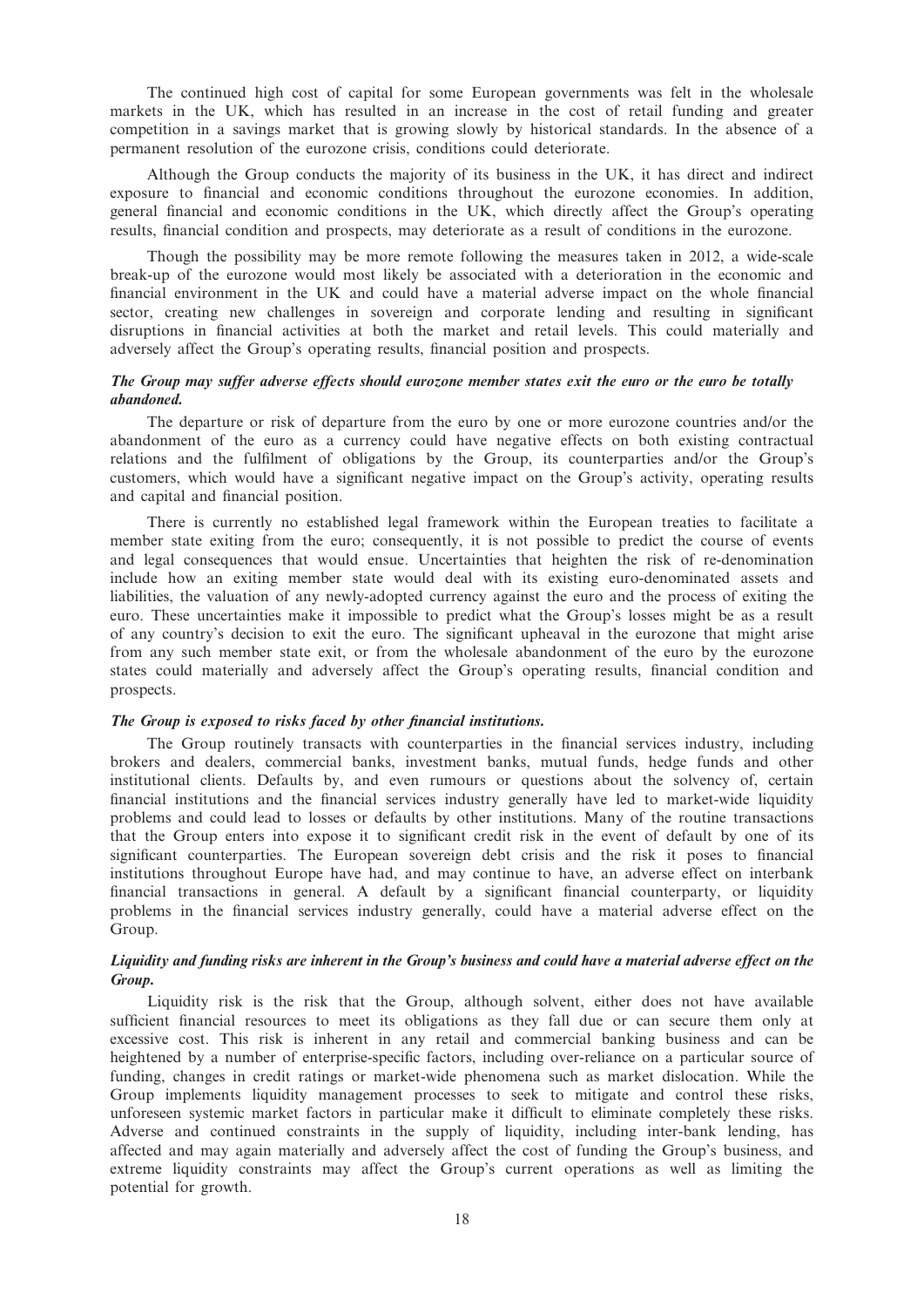Continued or worsening disruption and volatility in the global financial markets could have a material adverse effect on the Group's ability to access capital and liquidity on financial terms acceptable to it. The Group's cost of obtaining funding is directly related to prevailing market interest rates and to its credit spreads. Increases in interest rates and the Group's credit spreads can significantly increase the cost of its funding. Changes in the Group's credit spreads are market-driven, and may be influenced by market perceptions of its creditworthiness. Changes to interest rates and the Group's credit spreads occur continuously and may be unpredictable and highly volatile.

If wholesale markets financing ceases to become available, or becomes excessively expensive, the Group may be forced to raise the rates it pays on deposits, with a view to attracting more customers, and/or to sell assets, potentially at depressed prices. The persistence or worsening of these adverse market conditions or an increase in base interest rates could have a material adverse effect on the Group's ability to access liquidity and cost of funding (whether directly or indirectly).

Although central banks around the world have made coordinated efforts to increase liquidity in the financial markets, by taking measures such as increasing the amounts they lend directly to financial institutions, lowering interest rates and significantly increasing temporary reciprocal currency arrangements (or swap lines), it is not known how long central bank schemes will continue or on what terms. The Bank of England's Special Liquidity Scheme expired at the end of January 2012, although the Bank of England has implemented the Extended Collateral Term Repo facility (''ECTR'') which aims to increase liquidity in the market, and the Funding for Lending Scheme (the "FLS") which aims to reduce cost of funding for participating financial institutions such as the Group. As at 31 December, 2012, the Group had drawn £1.0bn of UK treasury bills under the FLS and it may make further usage of the FLS before the drawdown period ends on 31 January, 2014.

The availability of Bank of England facilities for UK financial institutions, to the extent that they provide the Group with access to cheaper and more attractive funding than other sources, reduces the Group's reliance on retail or wholesale markets. To the extent that the Group makes use of Bank of England facilities, any significant reduction or withdrawal of those facilities would increase the Group's funding costs. In addition, other financial institutions who have relied significantly on Government support to meet their funding needs will also need to find alternative sources of funding and, in such a scenario, the Group expects to face increased competition for funding, particularly retail funding on which the Group relies. This competition could further increase the Group's funding costs and so adversely impact its results of operations and financial position. The Group's cost of funding could also increase as a result of an increase in interest rates by the Bank of England.

Each of the factors described above – the persistence or worsening of adverse market conditions, and the lack of availability, or withdrawal, of such central bank schemes or an increase in base interest rates – could have a material adverse effect on the Group's ability to access liquidity and cost of funding (whether directly or indirectly).

The Group aims for a funding structure that is consistent with its assets, avoids excessive reliance on short term wholesale funding, attracts enduring commercial deposits and provides diversification in products and tenor. The Group therefore relies, and will continue to rely, on commercial deposits to fund a significant proportion of lending activities. The ongoing availability of this type of funding is sensitive to a variety of factors outside the Group's control, such as general economic conditions and the confidence of commercial depositors in the economy, in general, and the financial services industry in particular, and the availability and extent of deposit guarantees, as well as competition between banks for deposits. Any of these factors could significantly increase the amount of commercial deposit withdrawals in a short period of time, thereby reducing the Group's ability to access commercial deposit funding on appropriate terms, or at all, in the future.

The Group anticipates that its customers will continue to make short-term deposits (particularly demand deposits and short-term time deposits), and the Group intends to maintain its emphasis on the use of banking deposits as a source of funds. The short-term nature of this funding source could cause liquidity problems for the Group in the future if deposits are not made in the volumes it expects or are not renewed. If a substantial number of the Group's depositors withdraw their demand deposits or do not roll over their time deposits upon maturity, the Group may be materially and adversely affected.

A sudden or unexpected shortage of funds in the banking system could lead to increased funding costs, a reduction in the term of funding instruments or require the Group to liquidate certain assets. If these circumstances were to arise, this could have a material adverse effect on the Group's operating results, financial condition and prospects.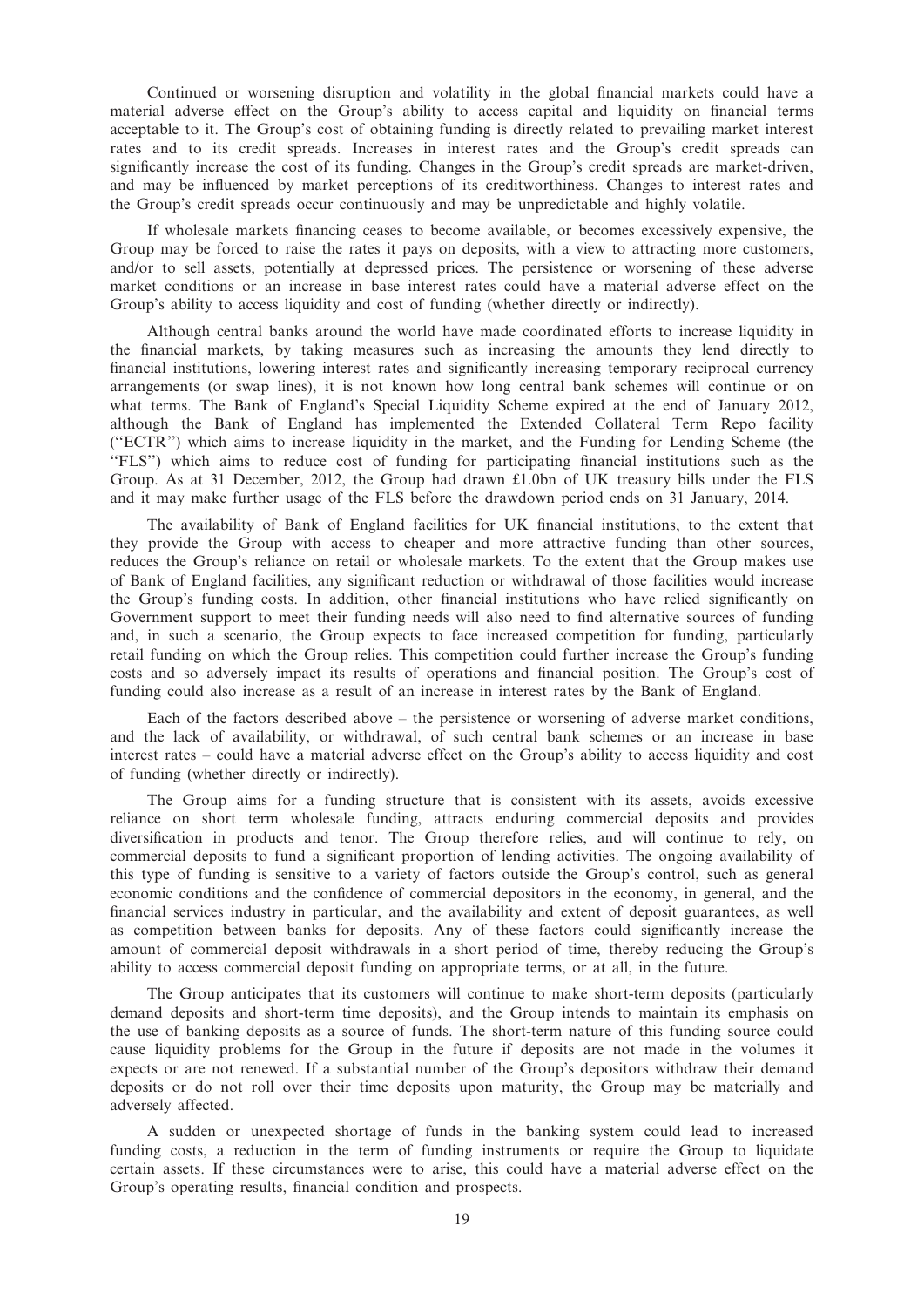## Credit, market and liquidity risk may have an adverse effect on the Group's credit ratings and the Group's cost of funds. A downgrade of the Group's credit rating would likely increase cost of funding, require the Group to post additional collateral or take other actions under some of the Group's derivative contracts and adversely affect the Group's interest margins and results of operations.

Credit ratings can in some instances affect the cost and other terms upon which the Group is able to obtain funding. Credit rating agencies regularly evaluate the Group, and their credit ratings of its debt in issue are based on a number of factors, including the Group's financial strength as well as conditions affecting the financial services industry generally.

Any downgrade in the Group's credit ratings could increase its borrowing costs and could require the Group to post additional collateral or take other actions under some of its derivative contracts, and could limit its access to capital markets and adversely affect its commercial business. For example, a credit rating downgrade could adversely affect the Group's ability to sell or market certain of its products, engage in certain longer-term and derivatives transactions and retain its customers, particularly customers who need a minimum rating threshold in order to invest. In addition, under the terms of certain of the Group's derivative contracts, it may be required to maintain a minimum credit rating or otherwise terminate such contracts. Any of these results of a credit rating downgrade could, in turn, reduce the Group's liquidity and have an adverse effect on the Group, including its operating results and financial condition.

For example, the Group estimates that as at 31 December, 2012, if all the rating agencies were to downgrade its long-term credit ratings by one notch, and thereby trigger a short-term credit rating downgrade, this could result in outflows from the Group's total liquid assets of £2.0bn of cash and £6.6bn in additional collateral that the Group would be required to be post under the terms of its secured funding and derivative contracts. A hypothetical two notch downgrade would result in an additional outflow of £0.4bn of cash and £1.4bn of collateral under the Group's secured funding and derivative contracts.

However, while certain potential impacts are contractual and quantifiable, the full consequences of a credit rating downgrade are inherently uncertain, as they depend upon numerous dynamic, complex and inter-related factors and assumptions, including market conditions at the time of any downgrade, whether any downgrade of a firm's long-term credit rating precipitates downgrades to its short-term credit rating, and assumptions about the potential behaviours of various customers, investors and counterparties. Actual outflows could be higher or lower than this hypothetical example, depending upon certain factors including which credit rating agency had downgraded the Group's credit rating, any management or restructuring actions that could be taken to reduce cash outflows and the potential liquidity impact from loss of unsecured funding (such as from money market funds) or loss of secured funding capacity. Although unsecured and secured funding stresses are included in the Group's stress testing scenarios and a portion of the Group's total liquid assets is held against these risks, it is still the case that a credit rating downgrade could have a material adverse effect on the Group. In addition, if the Group were required to cancel its derivatives contracts with certain counterparties and were unable to replace such contracts, its market risk profile could be altered.

Likewise, a downgrade of the UK sovereign credit rating, or the perception that such a downgrade may occur, may have a material adverse effect on the Group's operating results, financial condition, prospects and the marketability and trading value of the Group's securities. This might also impact on the Group's own credit rating, borrowing costs and its ability to secure funding. A UK sovereign credit rating downgrade or the perception that such a downgrade may occur could also have a material effect in depressing consumer confidence, restricting the availability, and increasing the cost, of funding for individuals and companies, further depressing economic activity, increasing unemployment and/or reducing asset prices.

In light of the difficulties in the financial services industry and the financial markets, there can be no assurance that the credit rating agencies will maintain the Group's current credit ratings or outlooks. The Group's failure to maintain favourable credit ratings and outlooks would likely increase the Group's cost of funding and adversely affect the Group's interest margins, which could have a material negative effect on it.

## The Group's financial results are constantly exposed to market risk. The Group is subject to fluctuations in interest rates and other market risks, which may materially and adversely affect it.

Market risk refers to the probability of variations in the Group's net interest income or in the market value of the Group's assets and liabilities due to volatility of interest rate, exchange rate or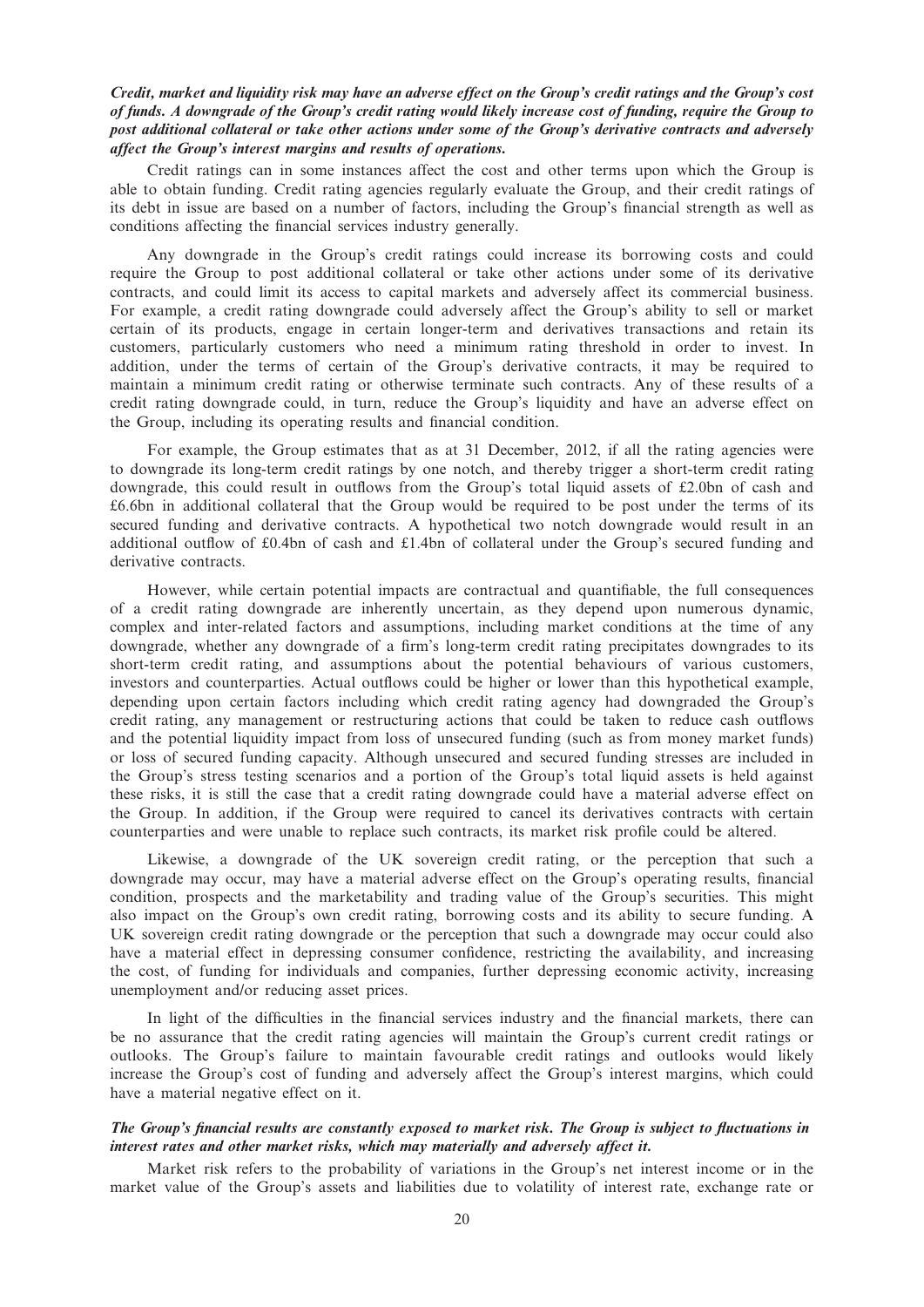equity price. Changes in interest rates affect the following areas, among others, of the Group's business:

- $>$  net interest income:
- $>$  the volume of loans originated;
- $\geq$  the market value of the Group's securities holdings; and
- $>$  gains from sales of loans and securities.

Variations in short-term interest rates could affect the Group's net interest income, which comprises the majority of its revenue. When interest rates rise, the Group may be required to pay higher interest on its floating-rate borrowings while interest earned on its fixed-rate assets does not rise as quickly, which could cause profits to grow at a reduced rate or decline in some parts of the Group's portfolio. Interest rate variations could adversely affect the Group, including the Group's net interest income, reducing its growth rate or even resulting in losses. Interest rates are highly sensitive to many factors beyond the Group's control, including increased regulation of the financial sector, monetary policies, domestic and international economic and political conditions and other factors.

Increases in interest rates may reduce the volume of loans the Group originates. Sustained high interest rates have historically discouraged customers from borrowing and have resulted in increased delinquencies in outstanding loans and deterioration in the quality of assets. Increases in interest rates may also reduce the propensity of the Group's customers to prepay or refinance fixed-rate loans, may reduce the value of the Group's financial assets and reduce gains or require the Group to record losses on sales of loans or securities.

If interest rates decrease, although this is likely to reduce the Group's funding costs, it is likely to adversely impact the income the Group receive arising from the Group's investments in securities as well as loans with similar maturities.

The market value of a security with a fixed interest rate generally decreases when the prevailing interest rates rise, which may have an adverse effect on the Group's earnings and financial condition. In addition, the Group may incur costs (which, in turn, will impact the Group's results) as it implements strategies to reduce future interest rate exposure. The market value of an obligation with a floating interest rate can be adversely affected when interest rates increase, due to a lag in the implementation of re-pricing terms or an inability to refinance at lower rates.

The Group is also exposed to foreign exchange rate risk as a result of mismatches between assets and liabilities denominated in different currencies. Fluctuations in the exchange rate between currencies may negatively affect the Group's earnings and value of the Group's assets and securities. The Group's capital is stated in pound sterling and the Group does not fully hedge its capital position against changes in currency exchange rates. Although the Group seeks to hedge most of the Group's currency risk through hedging and purchase of cross-currency swaps, these hedges do not eliminate currency risk and the Group can make no assurance that it will not suffer adverse financial consequences as a result of currency fluctuations. Significant exchange rate volatility and the depreciation of the pound sterling in particular could have an adverse impact on the Group's results of operations and its ability to meet its US dollar and euro-denominated obligations, and could have a material adverse effect on the Group's operating results, financial condition and prospects.

The Group is also exposed to equity price risk in connection with the Group's trading investments in equity securities as part of the Group's normal course of business as a commercial bank. The performance of financial markets may cause changes in the value of the Group's investment and trading portfolios. The volatility of world equity markets due to continued economic uncertainty and sovereign debt tensions, has had a particularly strong impact on the financial sector. Continued volatility may affect the value of the Group's investments in entities in this sector and, depending on their fair value and future recovery expectations, could become a permanent impairment which would be subject to write-offs against the Group's results. To the extent any of these risks materialise, the Group's net interest income or the market value of the Group's assets and liabilities could be adversely affected.

## Market conditions have resulted in material changes, and could result in further material changes to the estimated fair values of the Group's financial assets. Negative fair value adjustments could have a material adverse effect on the Group's operating results, financial condition and prospects.

In the past five years, financial markets have been subject to significant stresses resulting in steep falls in perceived or actual financial asset values, particularly due to volatility in global financial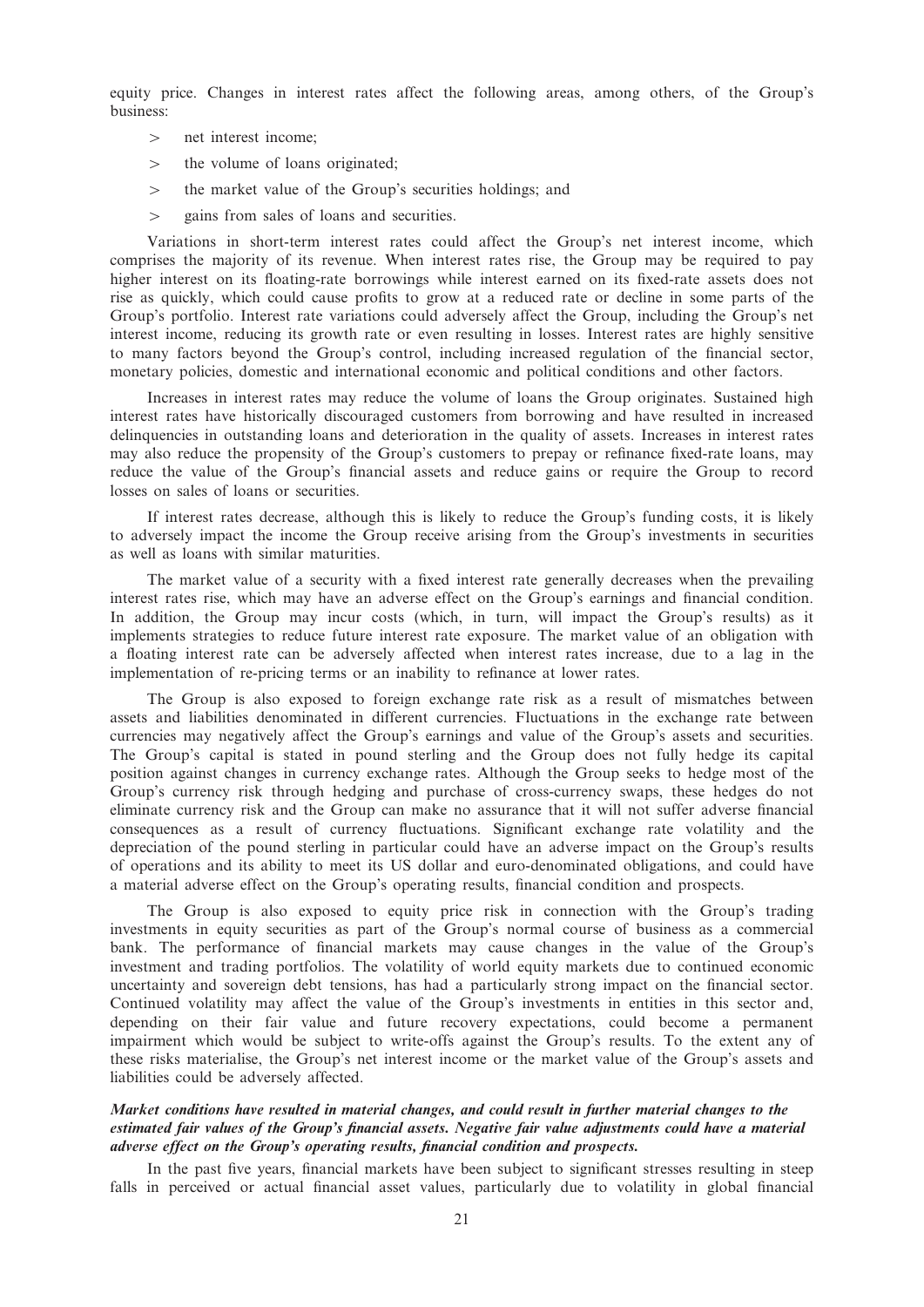markets and the resulting widening of credit spreads. The Group has material exposures to securities and other investments that are recorded at fair value and are therefore exposed to potential negative fair value adjustments. Asset valuations in future periods, reflecting then prevailing market conditions, may result in negative changes in the fair values of the Group's financial assets and these may also translate into increased impairments. In addition, the value ultimately realised by the Group on disposal may be lower than the current fair value. Any of these factors could require the Group to record negative fair value adjustments, which may have a material adverse effect on the Group's operating results, financial condition or prospects.

In addition, to the extent that fair values are determined using financial valuation models, such values may be inaccurate or subject to change, as the data used by such models may not be available or may become unavailable due to changes in market conditions, particularly for illiquid assets, and particularly in times of economic instability. In such circumstances, the Group's valuation methodologies require it to make assumptions, judgements and estimates in order to establish fair value. This is a challenging task as reliable assumptions are difficult to make and are inherently uncertain. Moreover valuation models are complex, making them inherently imperfect predictors of actual results. Any consequential impairments or write-downs could have a material adverse effect on the Group's operating results, financial condition and prospects.

### Failure to successfully implement and continue to improve the Group's credit risk management system could materially and adversely affect its business.

As a commercial bank, one of the main types of risks inherent in the Group's business is credit risk. For example, an important feature of the Group's credit risk management system is to employ an internal credit rating system to assess the particular risk profile of a customer. This system is primarily generated internally but, in the case of counterparties with a global presence, also builds off the credit assessment assigned by other Group members. As this process involves detailed analyses of the customer or credit risk, taking into account both quantitative and qualitative factors, it is subject to human error. In exercising their judgement, the Group's employees may not always be able to assign an accurate credit rating to a customer or credit risk, which may result in its exposure to higher credit risks than indicated by the Group's risk rating system.

In addition, the Group has been trying to refine its credit policies and guidelines to address potential risks associated with particular industries or types of customers, such as affiliated entities and Group customers. However, the Group may not be able to detect these risks before they occur, or due to limited tools available to it, its employees may not be able to effectively implement them, which may increase the Group's credit risk. Failure to effectively implement, consistently follow or continuously refine the Group's credit risk management system may result in an increase in the level of non-performing loans and a higher risk exposure for the Group, which could have a material adverse effect on it.

### The Group is subject to market, operational and other related risks associated with its derivative transactions that could have a material adverse effect on it.

The Group enters into derivative transactions for trading purposes as well as for hedging purposes. The Group is subject to market and operational risks associated with these transactions, including basis risk (the risk of loss associated with variations in the spread between the asset yield and the funding and/or hedge cost) and credit or default risk (the risk of insolvency or other inability of the counterparty to a particular transaction to perform its obligations thereunder, including providing sufficient collateral). Any downgrade in the Group's ratings could increase the Group's borrowing costs and require the Group to post additional collateral or take other actions under some of its derivative contracts, and could limit the Group's access to capital markets and adversely affect the Group's commercial business.

Market practices and documentation for derivative transactions in the UK may differ from those in other countries. In addition, the execution and performance of these transactions depend on the Group's ability to develop adequate control and administration systems and to hire and retain qualified personnel. Moreover, the Group's ability to adequately monitor, analyse and report derivative transactions continues to depend, to a great extent, on the Group's information technology systems. This factor further increases the risks associated with these transactions and could have a material adverse effect on the Group.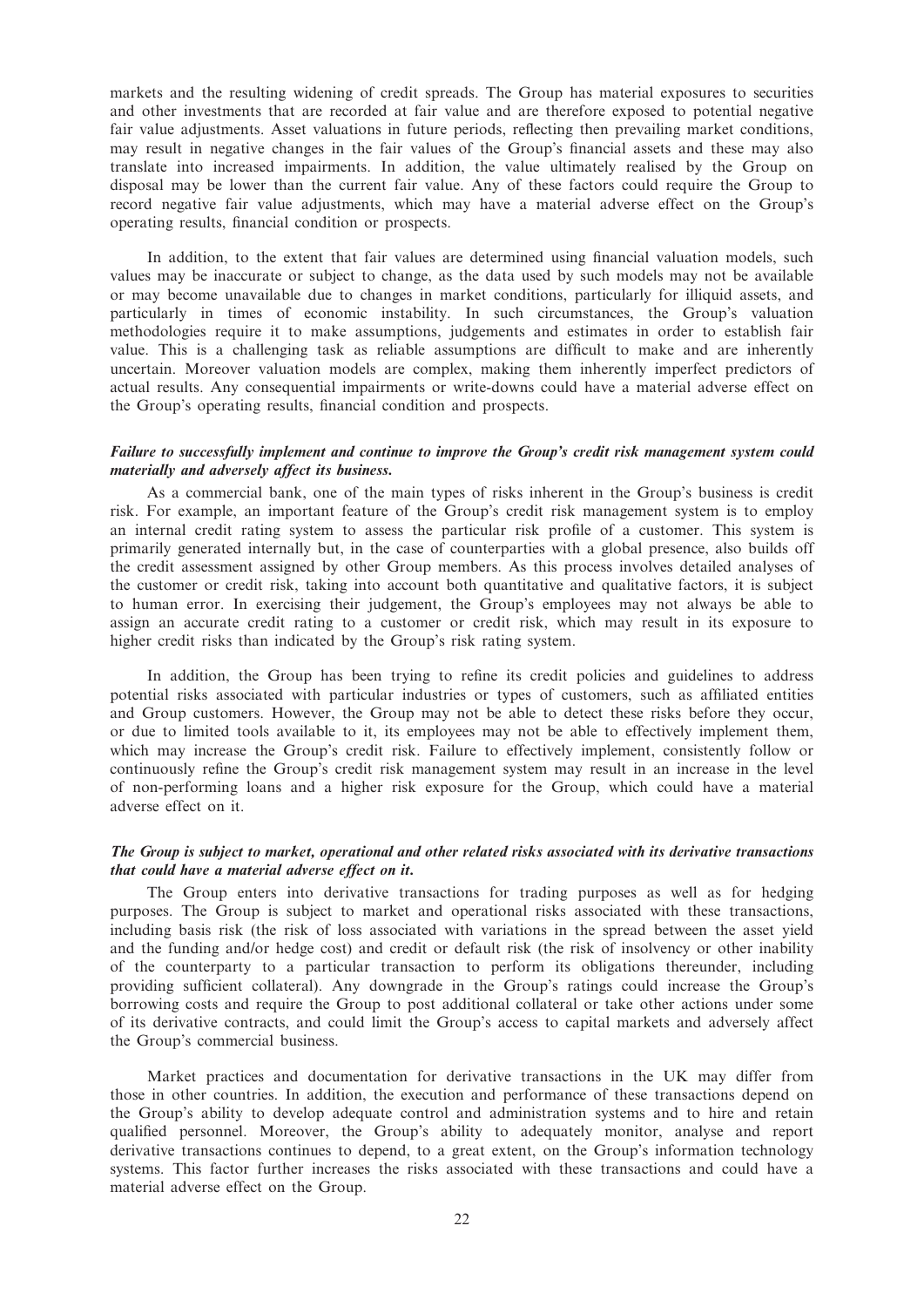## Operational risks, including risks relating to data collection, processing and storage systems are inherent in the Group's business.

The Group's businesses depend on the ability to process a large number of transactions efficiently and accurately, and on its ability to rely on its digital technologies, computer and email services, software and networks, as well as on the secure processing, storage and transmission of confidential and other information in its computer systems and networks. The proper functioning of financial control, accounting or other data collection and processing systems is critical to the Group's businesses and to its ability to compete effectively. Losses can result from inadequate personnel, human error, inadequate or failed internal control processes and systems, or from external events that interrupt normal business operations. The Group faces the risk that the design of its controls and procedures prove to be inadequate or are circumvented. Although the Group works with its clients, vendors, service providers, counterparties and other third parties to develop secure transmission capabilities and prevent against cyber attacks, it routinely exchanges personal, confidential and proprietary information by electronic means, and it may be the target of attempted cyber attacks. If the Group cannot maintain an effective data collection, management and processing system, it may be materially and adversely affected.

The Group takes protective measures and continuously monitors and develops its systems to protect its technology infrastructure and data from misappropriation or corruption, but its systems, software and networks nevertheless may be vulnerable to unauthorised access, misuse, computer viruses or other malicious code and other events that could have a security impact. An interception, misuse or mishandling of personal, confidential or proprietary information sent to or received from a client, vendor, service provider, counterparty or third party could result in legal liability, regulatory action and reputational harm. Furthermore, these may require the Group to expend significant additional resources to modify its protective measures or to investigate and remediate vulnerabilities or other exposures. There can be no assurance that it will not suffer material losses from operational risk in the future, including relating to cyber attacks or other such security breaches. Further, as cyber attacks continue to evolve, the Group may incur significant costs in its attempt to modify or enhance its protective measures or investigate or remediate any vulnerabilities.

The Group manages and holds confidential personal information of customers in the conduct of its banking operations. Although the Group has procedures and controls to safeguard personal information in its possession, unauthorised disclosures could subject it to legal actions and administrative sanctions as well as damages that could materially and adversely affect its results of operations and financial condition.

In addition, the Group's businesses are exposed to risk from potential non-compliance with policies, employee misconduct or negligence and fraud, which could result in regulatory sanctions and serious reputational or financial harm. In recent years, a number of multinational financial institutions have suffered material losses due to the actions of 'rogue traders' or other employees. It is not always possible to deter employee misconduct and the precautions the Group takes to prevent and detect this activity may not always be effective.

The Group is required to report every event related to information security issues, such as hacking or hacking attempts, events where customer information may be compromised, unauthorised access and other security breaches, to the Information Commissioner. As of the date of this Prospectus, the Group has not experienced information security problems and it has not had to report any such events to the Information Commissioner. Any material disruption or slowdown of the Group's systems could cause information, including data related to customer requests, to be lost or to be delivered to its clients with delays or errors, which could reduce demand for its products and services and could materially and adversely affect it.

## Despite the Group's risk management policies, procedures and methods, the Group may nonetheless be exposed to unidentified or unanticipated risks.

The management of risk is an integral part of the Group's activities. The Group seeks to monitor and manage its risk exposure through a variety of separate but complementary financial, credit, market, operational, compliance and legal reporting systems. While the Group employs a broad and diversified set of risk monitoring and risk mitigation techniques, such techniques and strategies may not be fully effective in mitigating the Group's risk exposure in all economic market environments or against all types of risk, including risks that the Group fails to identify or anticipate. Some of the Group's qualitative tools and metrics for managing risk are based upon its use of observed historical market behaviour. The Group applies statistical and other tools to these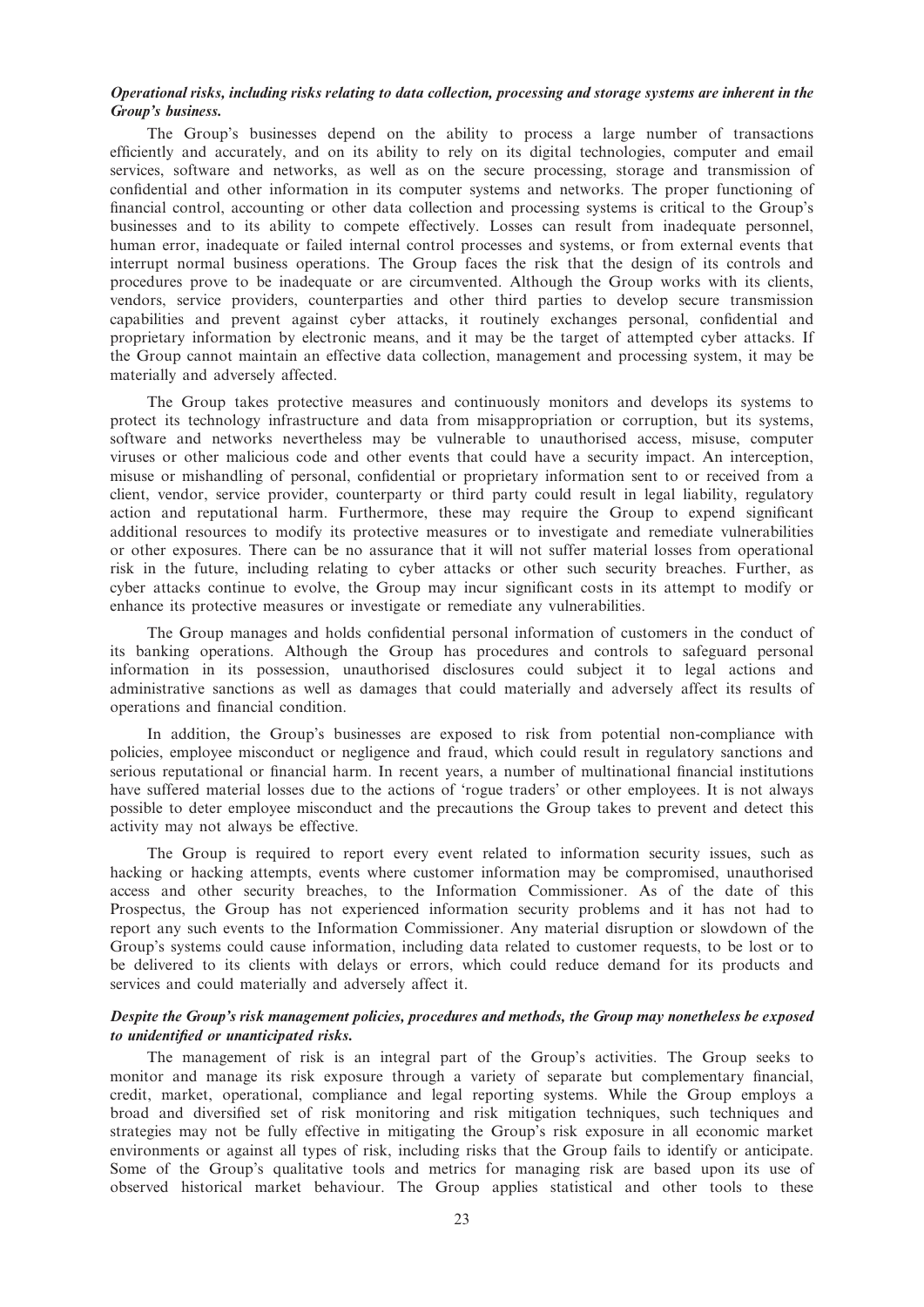observations to arrive at quantifications of the Group's risk exposures. These qualitative tools and metrics may fail to predict future risk exposures. These risk exposures could, for example, arise from factors the Group did not anticipate or correctly evaluate in its statistical models. This would limit the Group's ability to manage its risks. The Group's losses thus could be significantly greater than the historical measures indicate. In addition, the Group's quantified modelling does not take all risks into account. The Group's more qualitative approach to managing those risks could prove insufficient, exposing it to material unanticipated losses. If existing or potential customers believe the Group's risk management is inadequate, they could take their business elsewhere. This could harm the Group's reputation as well as its revenues and profits. Notwithstanding anything in this risk factor, this risk factor should not be taken as implying that the Group will be unable to comply with its obligations as a company with securities admitted to the Official List or as a supervised firm regulated by the FSA (including any successor).

#### Competition with other financial institutions could adversely affect the Group.

The Group faces substantial competition in all parts of the Group's business, including in originating loans and in attracting deposits. The competition in originating loans comes principally from other domestic and foreign banks, mortgage banking companies, consumer finance companies, insurance companies and other lenders and purchasers of loans. The market for UK financial services is highly competitive and the recent financial crisis has reshaped the banking landscape in the UK, particularly the financial services and mortgage markets, reinforcing both the importance of a retail deposit funding base and strong capitalisation. Lenders have moved increasingly towards a policy of concentrating on the highest quality customers, judged by credit score and loan to value criteria, and there is strong competition for these customers. The supply of credit is much more limited for those potential customers without a large deposit or good credit history.

The Group expects competition to intensify in response to consumer demand, technological changes, the impact of consolidation, regulatory actions and other factors. If financial markets remain unstable, financial institution consolidation may continue (whether as a result of the UK Government taking ownership and control over other financial institutions in the UK or otherwise). Financial institution consolidation could also result from the UK Government disposing of its stake in those financial institutions it currently controls. Such consolidation could adversely affect the Group's operating results, financial condition and prospects. There can be no assurance that this increased competition will not adversely affect the Group's growth prospects, and therefore its operations. The Group also faces competition from non-bank competitors, such as supermarkets and department stores for some credit products, and generally from other loan providers.

Increasing competition could require that the Group increase its rates offered on deposits or lower the rates it charges on loans, which could also have a material adverse effect on the Group, including its profitability. It may also negatively affect the Group's business results and prospects by, among other things, limiting its ability to increase its customer base and expand the Group's operations and increasing competition for investment opportunities.

In addition, if the Group's customer service levels were perceived by the market to be materially below those of the Group's competitor financial institutions, the Group could lose existing and potential business. If the Group is not successful in retaining and strengthening customer relationships, it may lose market share, incur losses on some or all of its activities or fail to attract new deposits or retain existing deposits, which could have a material adverse effect on its operating results, financial condition and prospects.

## The Group's ability to maintain its competitive position depends, in part, on the success of new products and services that it offers, its customers and its ability to continue offering products and services from third parties, and the Group may not be able to manage various risks it faces as it expands the Group's range of products and services that could have a material adverse effect on it.

The success of the Group's operations and the Group's profitability depends, in part, on the success of new products and services the Group offers its customers. However, the Group cannot guarantee that its new products and services will be responsive to customer demands or successful once they are offered to the Group's customers, or that they will be successful in the future. In addition, the Group's customers' needs or desires may change over time, and such changes may render its products and services obsolete, outdated or unattractive and the Group may not be able to develop new products that meet its customers' changing needs. If the Group cannot respond in a timely fashion to the changing needs of the Group's customers, it may lose customers, which could in turn materially and adversely affect it.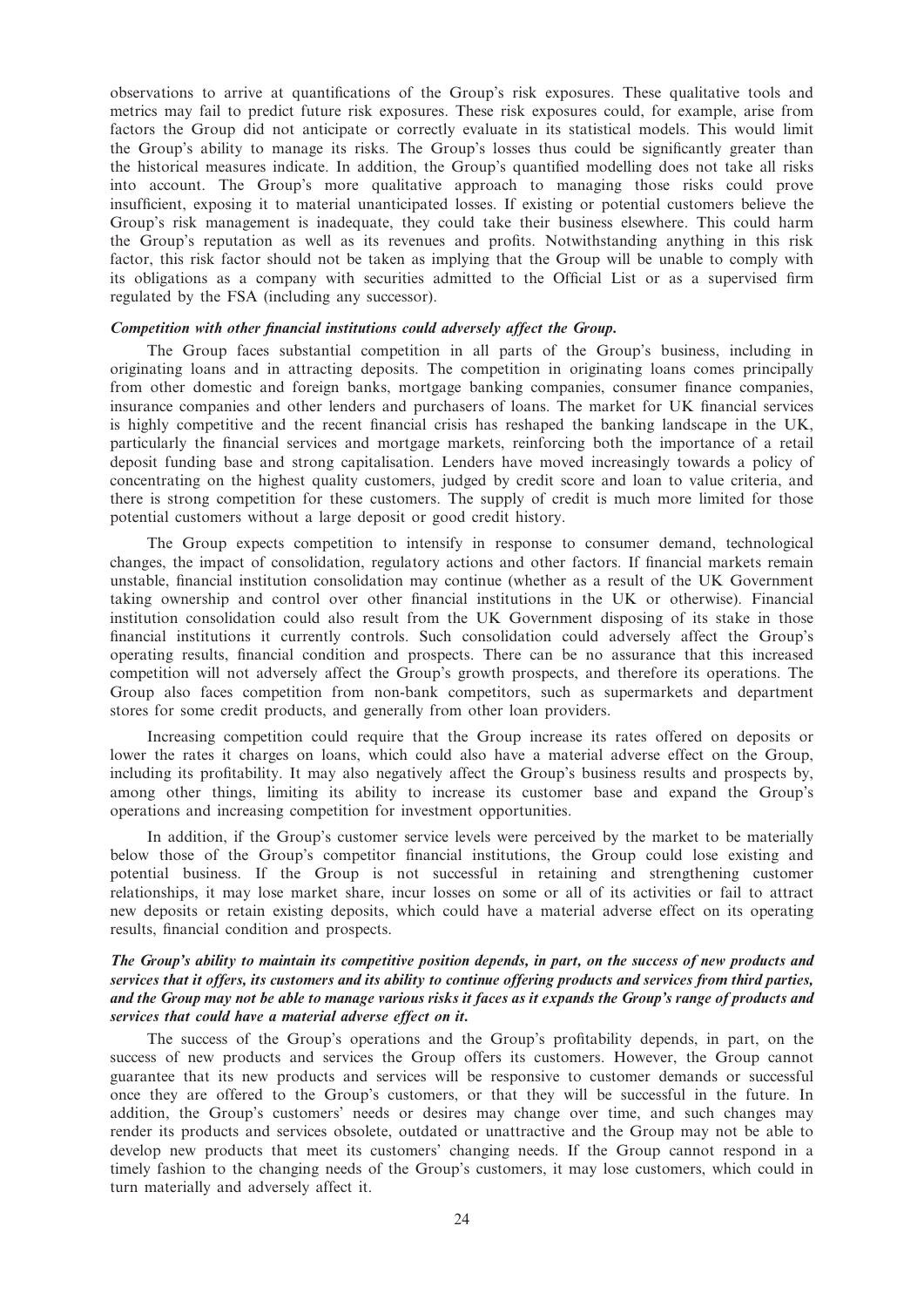As the Group expands the range of its products and services, some of which may be at an early stage of development in the UK market, the Group will be exposed to new and potentially increasingly complex risks and development expenses, with respect to which its experience and the experience of its partners may not be helpful. The Group's employees and its risk management systems may not be adequate to handle such risks. In addition, the cost of developing products that are not launched is likely to affect the Group's results of operations. Any or all of these factors, individually or collectively, could have a material adverse effect on it.

## If the Group is unable to effectively control the level of non-performing or poor credit quality loans in the future, or if its loan loss reserves are insufficient to cover future loan losses, this could have a material adverse effect on it.

Risks arising from changes in credit quality and the recoverability of loans and amounts due from counterparties are inherent in a wide range of the Group's businesses. Non-performing or low credit quality loans can negatively impact the Group's results of operations. The Group cannot be sure that it will be able to effectively control the level of the impaired loans in the Group's total loan portfolio. In particular, the amount of the Group's reported non-performing loans may increase in the future as a result of growth in the Group's total loan portfolio, including as a result of loan portfolios that the Group may acquire in the future, or factors beyond the Group's control, such as adverse changes in the credit quality of the Group's borrowers and counterparties or a general deterioration in the UK or global economic conditions, impact of political events, events affecting certain industries or events affecting financial markets and global economies.

The Group's current loan loss reserves may not be adequate to cover an increase in the amount of non-performing loans or any future deterioration in the overall credit quality of the Group's total loan portfolio. The Group's loan loss reserves are based on its current assessment of and expectations concerning various factors affecting the quality of the Group's loan portfolio. These factors include, among other things, the Group's borrowers' financial condition, repayment abilities and repayment intentions, the realisable value of any collateral, the prospects for support from any guarantor, government macroeconomic policies, interest rates and the legal and regulatory environment. As the recent global financial crisis has demonstrated, many of these factors are beyond the Group's control. As a result, there is no precise method for predicting loan and credit losses, and the Group cannot provide assurance that its loan loss reserves will be sufficient to cover actual losses. If the Group's assessment of and expectations concerning the above mentioned factors differ from actual developments, if the quality of the Group's total loan portfolio deteriorates, for any reason, including the increase in lending to individuals and small and medium enterprises, the volume increase in the credit card portfolio and the introduction of new products, or if the future actual losses exceed the Group's estimates of incurred losses, the Group may be required to increase its loan loss reserves, which may adversely affect it. If the Group is unable to control or reduce the level of its nonperforming or poor credit quality loans, this could have a material adverse effect on it.

Interest rates payable on a significant portion of the Group's outstanding mortgage loan products fluctuate over time due to, among other factors, changes in the Bank of England base rate. As a result borrowers with variable interest rate mortgage loans are exposed to increased monthly payments when the related mortgage interest rate adjusts upward. Similarly, borrowers of mortgage loans with fixed or introductory rates adjusting to variable rates after an initial period are exposed to the risk of increased monthly payments at the end of this period. Over the last few years both variable and fixed interest rates have been at relatively low levels, which has benefited borrowers of new loans and those repaying existing variable rate loans regardless of special or introductory rates. Future increases in borrowers' required monthly payments may result in higher delinquency rates and losses in the future. Borrowers seeking to avoid these increased monthly payments by refinancing their mortgage loans may no longer be able to find available replacement loans at comparably low interest rates. Recent declines in housing prices and/or any further declines in housing prices may also leave borrowers with insufficient equity in their homes to permit them to refinance. These events, alone or in combination, may contribute to higher delinquency rates and losses.

#### The Group's loan portfolio is subject to risk of prepayment, which could have a material adverse effect on it.

The Group's loan portfolio is subject to prepayment risk, which results from the ability of a borrower or issuer to pay a debt obligation prior to maturity. Generally, in a declining interest rate environment, prepayment activity increases, which reduces the weighted average lives of the Group's earning assets, and could have a material adverse effect on it. The Group would also be required to amortise net premiums into income over a shorter period of time, thereby reducing the corresponding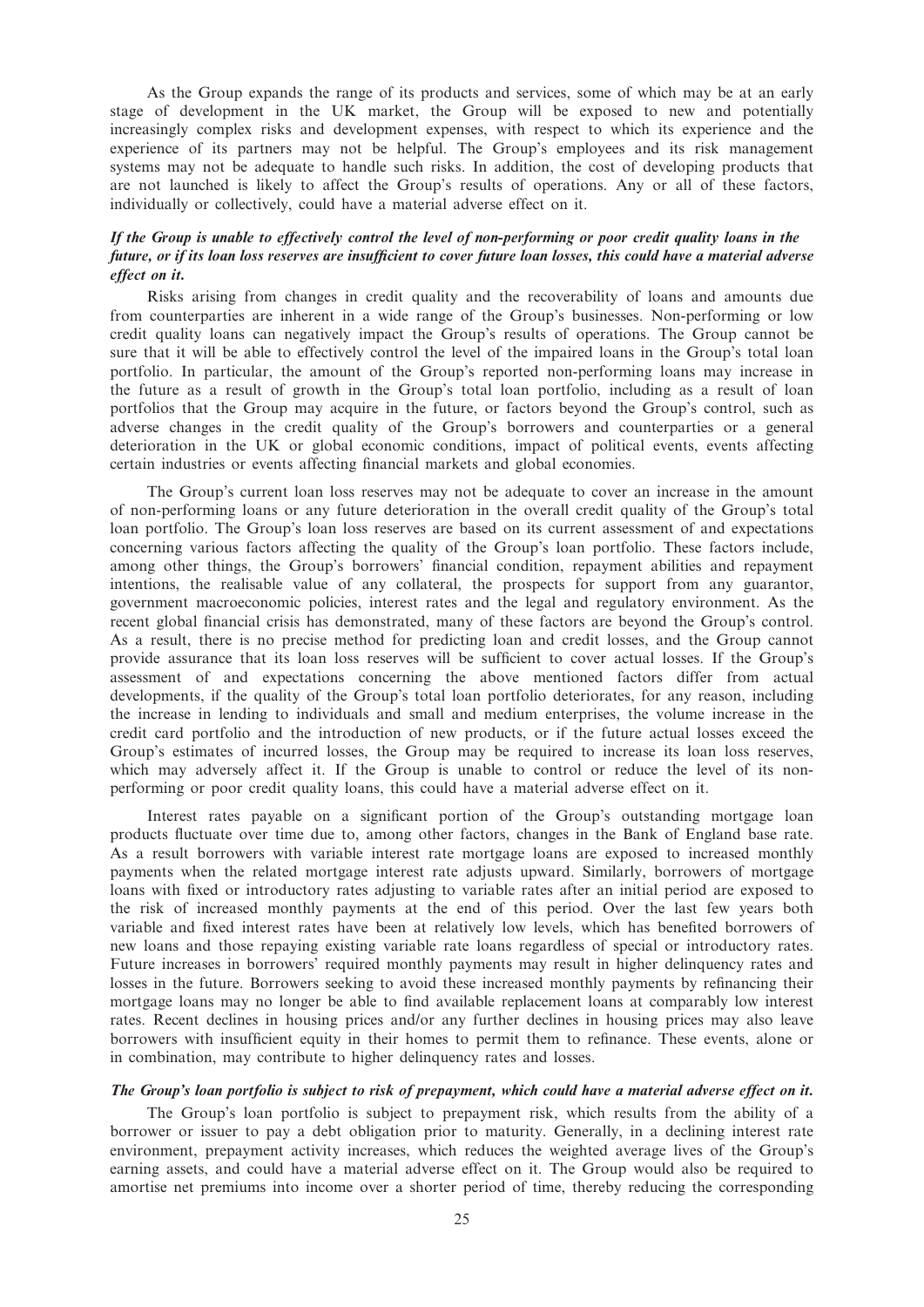asset yield and net interest income. Prepayment risk also has a significant adverse impact on credit card and collateralised mortgage loans, since prepayments could shorten the weighted average life of these assets, which may result in a mismatch in the Group's funding obligations and reinvestment at lower yields. Prepayment risk is inherent to the Group's commercial activity and an increase in prepayments could have a material adverse effect on it.

## The value of the collateral, including real estate, securing the Group's loans may not be sufficient, and it may be unable to realise the full value of the collateral securing its loan portfolio.

The value of the collateral securing the Group's loan portfolio may significantly fluctuate or decline due to factors beyond the Group's control, including macroeconomic factors affecting the UK's economy. The real estate market is particularly vulnerable in the current economic climate and the residential mortgage loan portfolio is one of the Group's principal assets, comprising 85% of the Group's loan portfolio as of 31 December, 2012. As a result, the Group is highly exposed to developments in the residential property market in the UK.

The UK housing market has remained muted throughout 2012, with transaction levels well below historic norms and house prices broadly flat for the past two years. An increase in house prices may be limited by the high level of prices relative to household earnings and the more restricted availability of mortgage credit relative to pre-crisis levels. The depth of the previous house price declines as well as the continuing uncertainty as to the timing and extent of the economic recovery will mean that losses could be incurred on loans should they go into possession. The UK commercial property market conditions remain extremely challenging. After some recovery, commercial property capital values have seen further steady declines since Q4 2011 and the investment market has had lower transaction levels in 2012 as a result of weak demand. These developments mean that the outlook for the UK commercial property market remains uncertain.

The continued effect of margin pressure and exposure to both retail and commercial loan impairment charges resulting from the impact of general economic conditions means that the Group may continue to experience low levels of profitability and growth, and there remains the possibility of further downward pressure on profitability depending on a number of external influences, such as the consequences of a more austere economic environment.

The value of the collateral securing the Group's loan portfolio may also be adversely affected by force majeure events, such as natural disasters like floods or landslides which may cause widespread damage, could have an adverse impact on the economy of the affected region and may impair the asset quality of the Group's loan portfolio in that area.

The Group may also not have sufficiently recent information on the value of collateral, which may result in an inaccurate assessment for impairment losses of its loans secured by such collateral. If this were to occur, the Group may need to make additional provisions to cover actual impairment losses of its loans, which may materially and adversely affect its results of operations and financial condition.

## The credit card industry is highly competitive and entails significant risks, including the possibility of overindebtedness of customers, which could have a material adverse effect on the Group.

The Group's credit card business is subject to a number of risks and uncertainties, including the possibility of over-indebtedness of its customers, despite its focus on low-risk, medium- and highincome customers.

The credit card industry is characterised by higher consumer default than other credit industries, and defaults are highly correlated with macroeconomic indicators that are beyond the Group's control. Part of the Group's current growth strategy is to increase volume in the credit card portfolio, which may increase the Group's exposure to risk in the Group's loan portfolio. If UK economic growth slows or declines, or if the Group fails to effectively analyse the creditworthiness of its customers (including by targeting certain sectors), it may be faced with unexpected losses that could have a material adverse effect on it.

## The Group has a core strategy to grow the Group's operations but if the Group is unable to manage such growth effectively, this could have an adverse impact on its profitability.

The Group allocates management and planning resources to develop strategic plans for organic growth, and to identify possible acquisitions and disposals and areas for restructuring its businesses. The Group cannot provide assurance that it will, in all cases, be able to manage its growth effectively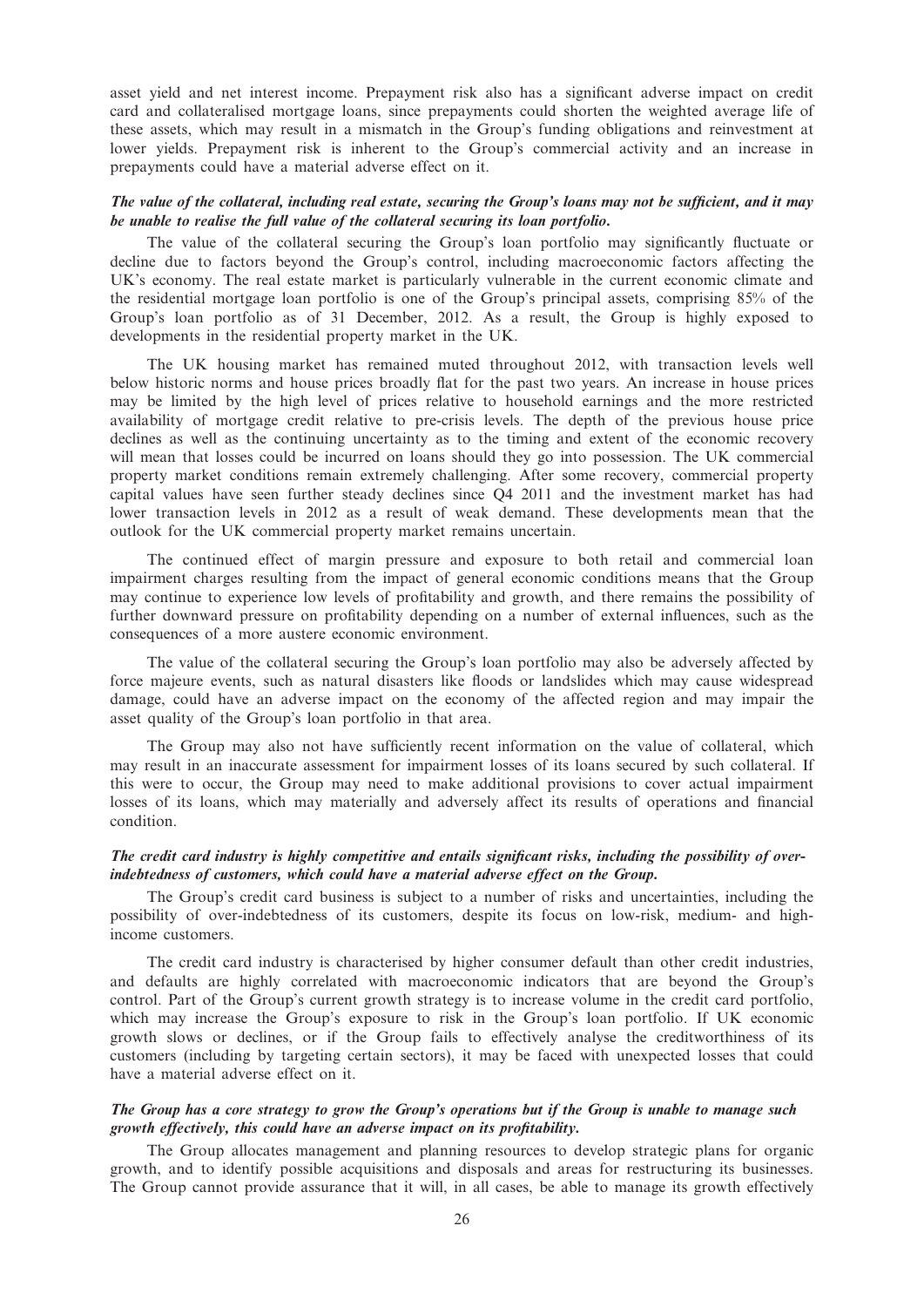or deliver its strategic growth objectives. Challenges that may result from the Group's strategic growth decisions include its ability to:

- $>$  manage efficiently the operations and employees of expanding businesses;
- $>$  maintain or grow its existing customer base;
- $\geq$  assess the value, strengths and weaknesses of investment or acquisition candidates;
- $\geq$  finance strategic opportunities, investments or acquisitions;
- $\geq$  fully integrate strategic investments, or newly-established entities or acquisitions, in line with its strategy;
- $>$  align its current information technology systems adequately with those of an enlarged Group;
- $>$  apply its risk management policy effectively to an enlarged Group; and
- $>$  manage a growing number of entities without over-committing management or losing key personnel.

Any failure to manage growth effectively, including relating to any or all of the above challenges associated with the Group's growth plans, could have a material adverse effect on the Group's operating results, financial condition and prospects.

#### The Group's future acquisitions may not be successful and may be disruptive to the Group's business.

The Group has acquired controlling interests in various companies, such as Alliance & Leicester plc, with effect from 2008, and have engaged in other strategic ventures such as the acquisition of certain retail assets of Bradford & Bingley plc in 2008. From time to time, the Group evaluates acquisition and partnership opportunities that it believes offer additional value to its shareholders and are consistent with its business strategy. However, the Group may not be able to identify suitable acquisition or partnership candidates, and the Group may not be able to acquire promising targets or form partnerships on favourable terms or at all. Furthermore preparations for acquisitions which do not complete can be disruptive. The Group bases its assessment of potential acquisitions and partnerships on limited and potentially inexact information and on assumptions with respect to value, operations, profitability and other matters that may prove to be incorrect. The Group's ability to benefit from any such acquisitions and partnerships will depend in part on its successful integration of those businesses. The Group cannot provide any assurance that its expectations with regards to integration and synergies will materialise. The integration of acquired businesses or partners' businesses entails significant risks, including:

- $>$  unforeseen difficulties in integrating operations and systems;
- $>$  inability to modify accounting standards rapidly;
- 4 problems assimilating or retaining the employees of acquired businesses or partners' businesses;
- $>$  challenges retaining customers of acquired businesses or partners' businesses;
- $\geq$  unexpected liabilities or contingencies relating to the acquired businesses, including legal claims;
- $\Rightarrow$  the possibility that management may be distracted from day-to-day business concerns by integration activities and related problem-solving; and
- $\geq$  the possibility of regulatory restrictions that prevent the Group from achieving the expected benefits of the acquisition or partnership.

In addition, an acquisition or a partnership could result in the loss of key employees and inconsistencies in standards, controls, procedures and policies. Moreover, the success of the acquisition or the partnership will at least in part be subject to a number of political, economic and other factors that are beyond the Group's control. Any or all of these factors, individually or collectively, could have a material adverse effect on it.

#### Goodwill impairments may be required in relation to acquired businesses.

The Group has made business acquisitions in recent years and may make more in the future. It is possible that the goodwill which has been attributed, or may be attributed, to these businesses may have to be written-down if the Group's valuation assumptions are required to be reassessed as a result of any deterioration in their underlying profitability, asset quality and other relevant matters.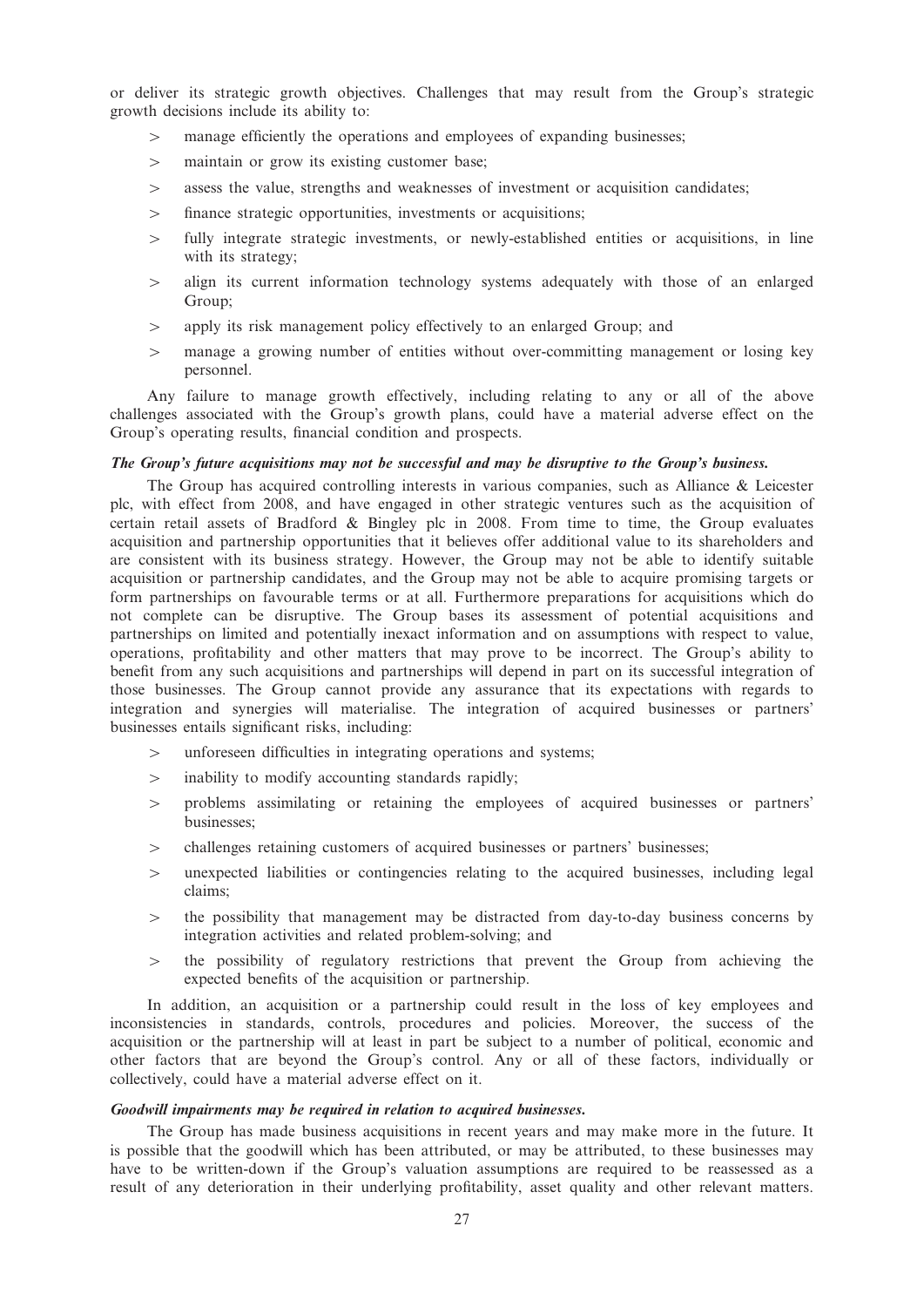Although no impairment of goodwill was recognised in 2012, in 2011 there was a £60m impairment as a result of a reassessment of the value of certain parts of the business in light of market conditions and regulatory developments. Impairment testing in respect of goodwill is performed annually, more frequently if there are impairment indicators present, and comprises a comparison of the carrying amount of the cash-generating unit with its recoverable amount. Goodwill impairment does not however affect the Group's regulatory capital. There can be no assurances that the Group will not have to write down the value attributed to goodwill in the future, which would adversely affect the Group's results and net assets.

## The Group is subject to substantial regulation and governmental oversight which could adversely affect the Group's business and operations.

As a financial institution, the Group is subject to extensive financial services laws, regulations, administrative actions and policies in the UK and each location in which it operates (including in the US and, indirectly, in Spain by the Banco de España (the Bank of Spain) as a result of being part of the Banco Santander, S.A. group) which materially affects the Group's businesses. Statutes, regulations and policies to which the Group are subject, in particular those relating to the banking sector and financial institutions, may be changed at any time, and the interpretation and the application of those laws and regulations by regulators is also subject to change. Any legislative or regulatory actions and any required changes to the Group's business operations resulting from such legislation and regulations could result in significant loss of revenue, limit its ability to pursue business opportunities in which it might otherwise consider engaging, affect the value of assets that it holds, require the Group to increase its prices and therefore reduce demand for the Group's products, impose additional costs on it or otherwise adversely affect the Group's businesses. Accordingly, there can be no assurance that future changes in regulations or in their interpretation or application will not adversely affect the Group.

During the recent market turmoil, there have been unprecedented levels of government and regulatory intervention and scrutiny, and changes to the regulations governing financial institutions and the conduct of business. In addition, in light of the financial crisis, regulatory and governmental authorities are considering, or may consider, further enhanced or new legal or regulatory requirements intended to prevent future crises or otherwise assure the stability of institutions under their supervision. It is anticipated that this intensive approach to supervision will be continued by the FCA and PRA (as successor regulatory authorities to the FSA).

Recent proposals and measures taken by governmental, tax and regulatory authorities and future changes in supervision and regulation, in particular in the UK, which are beyond the Group's control, could materially affect the Group's business, value of assets and operations, and result in significant increases in operational costs. Products and services offered by the Group could also be affected. Changes in UK legislation and regulation to address the stability of the financial sector may also affect the competitive position of the UK banks, including Santander UK, particularly if such changes are implemented before international consensus is reached on key issues affecting the industry, for instance in relation to the FCA and PRA's regulations on liquidity risk management and also the UK Government's introduction of the bank levy. Although the Group works closely with its regulators and continually monitors the situation, future changes in law, regulation, fiscal or other policies can be unpredictable and are beyond the Group's control. No assurance can be given generally that laws or regulations will be adopted, enforced or interpreted in a manner that will not have an adverse effect on the Group's business.

On 16 June, 2010, the Chancellor of the Exchequer announced the creation of the Independent Commission on Banking (the ''ICB''), chaired by Sir John Vickers. The ICB was asked to consider structural and related non-structural reforms to the UK banking sector to promote financial stability and competition, and to make recommendations to the UK Government. The ICB gave its recommendations on 12 September, 2011 and proposed: (i) implementation of a retail ring fence; (ii) increased capital requirements; and (iii) improvement of competition, which were broadly endorsed by the Government in its response published on 19 December, 2011. A White Paper was published on 14 June, 2012 detailing how the Government intends to implement the recommendations of the ICB. A draft of the initial bill to implement the ICB recommendations was published on 12 October, 2012, in the format of framework legislation to put in place the architecture to effect the reforms, with detailed policy being provided for through secondary legislation. On 4 February, 2013, the Financial Services (Banking Reform) Bill was introduced to Parliament. The Government expects the legislation to be in place by 2015 and to take effect by 2019. Implementation of the proposals may require the Group to make changes to its structure and business.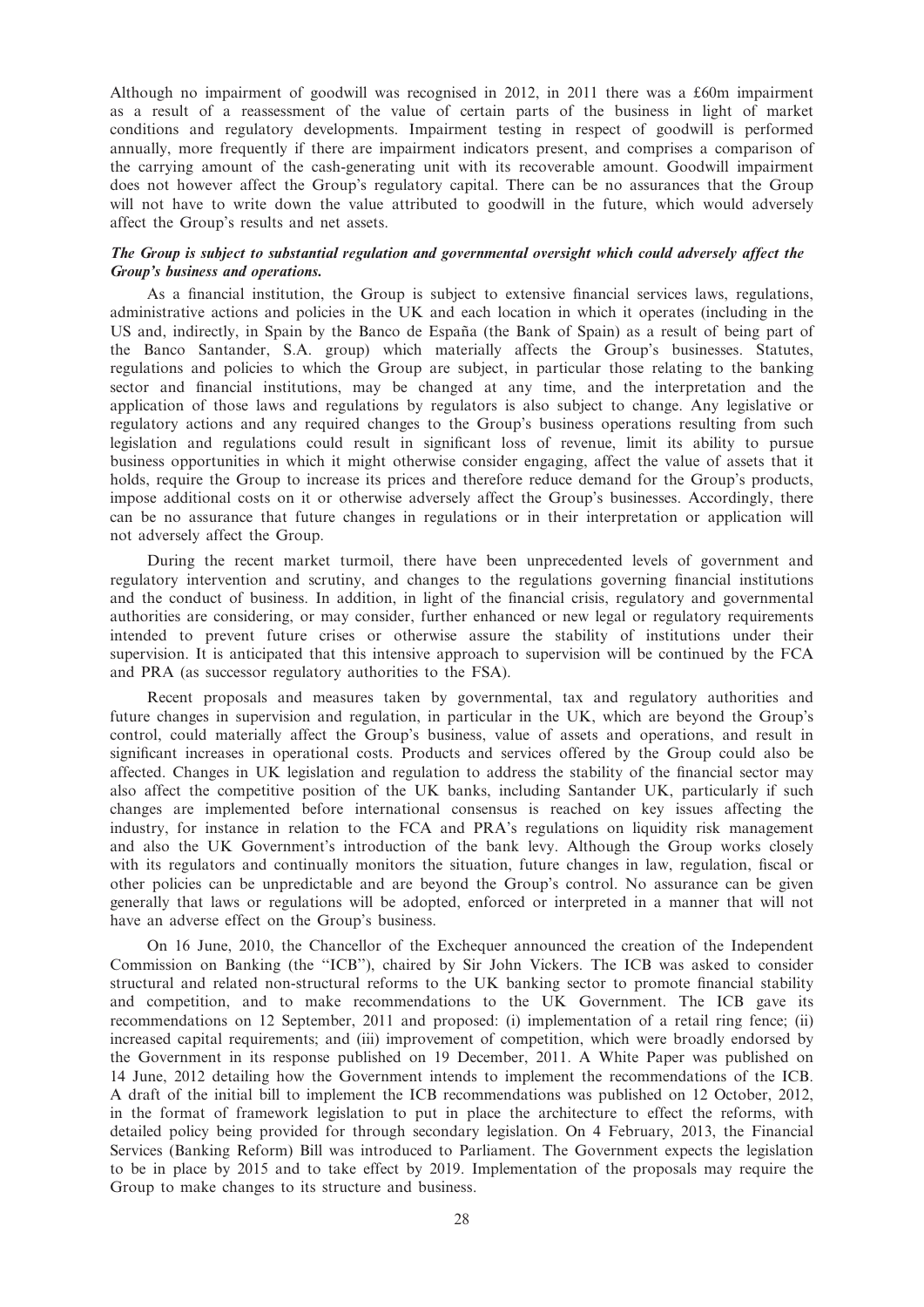In the United States (US), the Dodd-Frank Wall Street Reform and Consumer Protection Act, enacted 21 July, 2010 (the ''Dodd-Frank Act''), has been implemented in part and continues to be implemented by various US federal regulatory agencies. The Dodd-Frank Act, among other things, imposes a new regulatory framework on swap transactions, including swaps of the sort that the Group enters into, requires regulators to adopt new rules governing the retention of credit risk by securitisers or originators of securitisations, significantly expands the coverage and scope of regulations that limit affiliate transactions within a banking organisation and prohibits certain forms of proprietary trading. Each of these aspects of the Dodd-Frank Act, as well as others, may directly and indirectly impact various aspects of the Group's business. The full spectrum of risks that the Dodd-Frank Act poses to the Group is not yet known, however, such risks could be material and the Group could be materially and adversely affected by them.

The resolution of a number of issues, including regulatory reforms, investigations and reviews and court cases, affecting the UK financial services industry could have an adverse effect on the Group's operating results, financial condition and prospects, or the Group's relations with the Group's customers and potential customers.

## The structure of the financial regulatory authorities in the UK and the UK regulatory framework that applies to the Group is the subject of reform and reorganisation.

Under the Financial Services Act 2012 (the ''Act'') which received Royal Assent on 19 December, 2012 the Government announced a range of structural reforms to UK financial regulatory bodies that have been implemented in early 2013, as follows:

- the FSA has ceased to exist:
- $\geq$  a new Financial Policy Committee has been established within the Bank of England which is responsible for macroprudential regulation, or regulation of stability and resilience of the financial system as a whole;
- $>$  an independent subsidiary of the Bank of England, the PRA has been established to oversee micro-prudential regulation of financial institutions that manage significant risks on their balance sheets; and
- $\geq$  the FCA has been established and has the responsibility for conduct of business and markets regulation.

In addition, the Act also contains provisions enabling consumer credit regulation to be transferred from the Office of Fair Trading (the ''OFT'') to the FCA. This decision will be subject to further consultation. The FCA also represents the UK's interests in market regulation at the new European Securities and Markets Authority.

This substantial reorganisation of the regulatory framework could cause administrative and operational disruption for the regulatory authorities concerned. This disruption could impact on the resources which the FCA or PRA are able to devote to the supervision of regulated financial services firms, the nature of their approach to supervision and accordingly, the ability of regulated financial sector firms (including the Guarantor) to deal effectively with their supervisors and to anticipate and respond appropriately to developments in regulatory policy.

It is anticipated that future changes in the nature of, or policies for, prudential and conduct of business supervision, as performed by the FCA and PRA, will differ from the approach taken by the FSA and that this could lead to a period of some uncertainty for the Group. The implementation of the Act could result both in further increased regulatory oversight of the Group's activities as a financial services firm, resulting in constraints in the Group's business activities and/or increases in regulatory capital requirements, and/or increased amounts of the Group's time and resources required to be committed to compliance with the requirements of two new regulators with separate approaches and objectives, which could result in a material increase in compliance costs. No assurance can be given that further changes will not be made to the regulatory regime in the UK generally, the Group's particular business sectors in the market or specifically in relation to the Group. Any or all of these factors could have a material adverse effect on the conduct of the Group's business and, therefore, also on the Group's strategy and profitability, and ability to respond to and satisfy the supervisory requirements of the relevant UK regulatory authorities.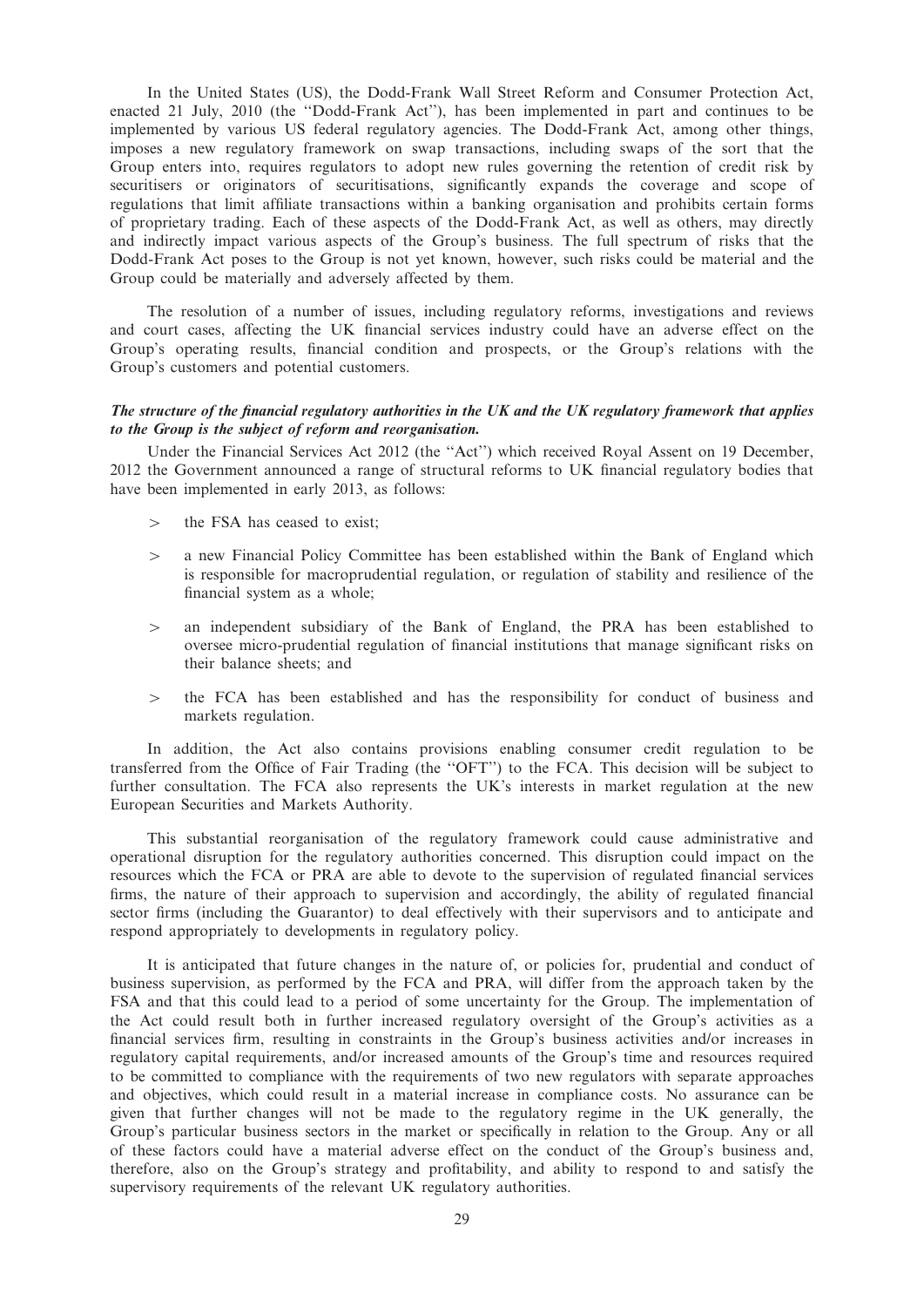## Various reforms to the mortgage lending and personal loans market have been proposed which could require significant implementation costs or changes to the Group's business strategy.

In March 2009, the Turner Review, ''A regulatory response to the global banking crisis'', was published and set out a detailed analysis of how the global financial crisis began along with a number of recommendations for future reforms and proposals for consultation. As part of the Turner Review, the FSA published a discussion paper outlining proposals for reform of the mortgage market. Subsequently the FSA commenced a wide ranging consultation on mortgage lending – the FSA's Mortgage Market Review (''MMR''). The MMR concluded with the publication of Final Rules by the FSA on 25 October, 2012 that will amend existing conduct rules for mortgage lending in the FSA Handbook. The new rules will come into effect on 26 April, 2014. Principal changes centre upon responsible lending and include:

- $>$  more thorough verification of borrowers income (no self-certification of income, mandatory third party evidence of income required);
- $\geq$  assessment of affordability of interest-only loans on a capital and interest basis unless there is a clearly understood and believable alternative source of capital repayment;
- 4 application of interest rate stress tests lenders must consider likely interest rate movements over a minimum period of 5 years from the start of the mortgage term;
- $\geq$  when making underwriting assessments lenders must take account of future changes to income and expenditure that a lender knows of or should have been aware of from information gathered in the application process; and
- $>$  lenders may base their assessment of customers' income on actual expected retirement age rather than state pension age. Lenders will be expected to assess income into retirement to judge whether the affordability tests can be met.

There are also significant changes to mortgage distribution and advice requirements in sales, arrears management and requirements on contract variations such as when additional borrowing is requested.

The impact of the changes is now clear and the reforms have presaged a period of significant change for the Group's mortgage lending business which will mean reforms to its mortgage sales delivery systems, changes to its mortgage documentation and significant reform of the Group's approach to risk assessment of prospective mortgage customers. These could have an adverse effect on the Group's operating results, financial condition and prospects.

Separately, throughout 2012, HM Treasury announced a number of measures with the aim of enhancing consumer protection in unsecured and secured credit lending. The measures provide for the transfer of responsibility for consumer credit control and supervision from the OFT to the new FCA. The intention of HM Treasury is that transfer of control will take place in April 2014. It is expected that HM Treasury will publish results of a Regulatory Impact Assessment together with a consultation on legislative change and the details of the high level regime in early 2013. Consultation will commence on the high level conduct of business rules in early 2013 and consultation on the new FCA consumer credit regime commenced in March 2013.

A likely consequence of these pending changes is that the Group will have to review and reform the sales processes and documentation of the Group's consumer credit products including the Group's credit card and unsecured personal loan products before April 2014. This review and the changes the Group may have to make could adversely affect its business.

#### The Group is exposed to risk of loss from legal and regulatory proceedings.

The Group faces various issues that may give rise to risk of loss from legal and regulatory proceedings. These issues, including appropriately dealing with potential conflicts of interest, and legal and regulatory requirements, could increase the amount of damages asserted against the Group or subject it to regulatory enforcement actions, fines and penalties. The current regulatory environment, with its increased supervisory focus on enforcement, combined with uncertainty about the evolution of the regulatory regime, may lead to material operational and compliance costs. These risks include that:

 $\ge$  certain aspects of the Group's business may be determined by the Bank of England, the FCA and PRA, HM Treasury, the OFT, the Financial Ombudsman Service ("FOS") or the courts as not being conducted in accordance with applicable laws or regulations, or, in the case of the FOS, with what is fair and reasonable in the Ombudsman's opinion;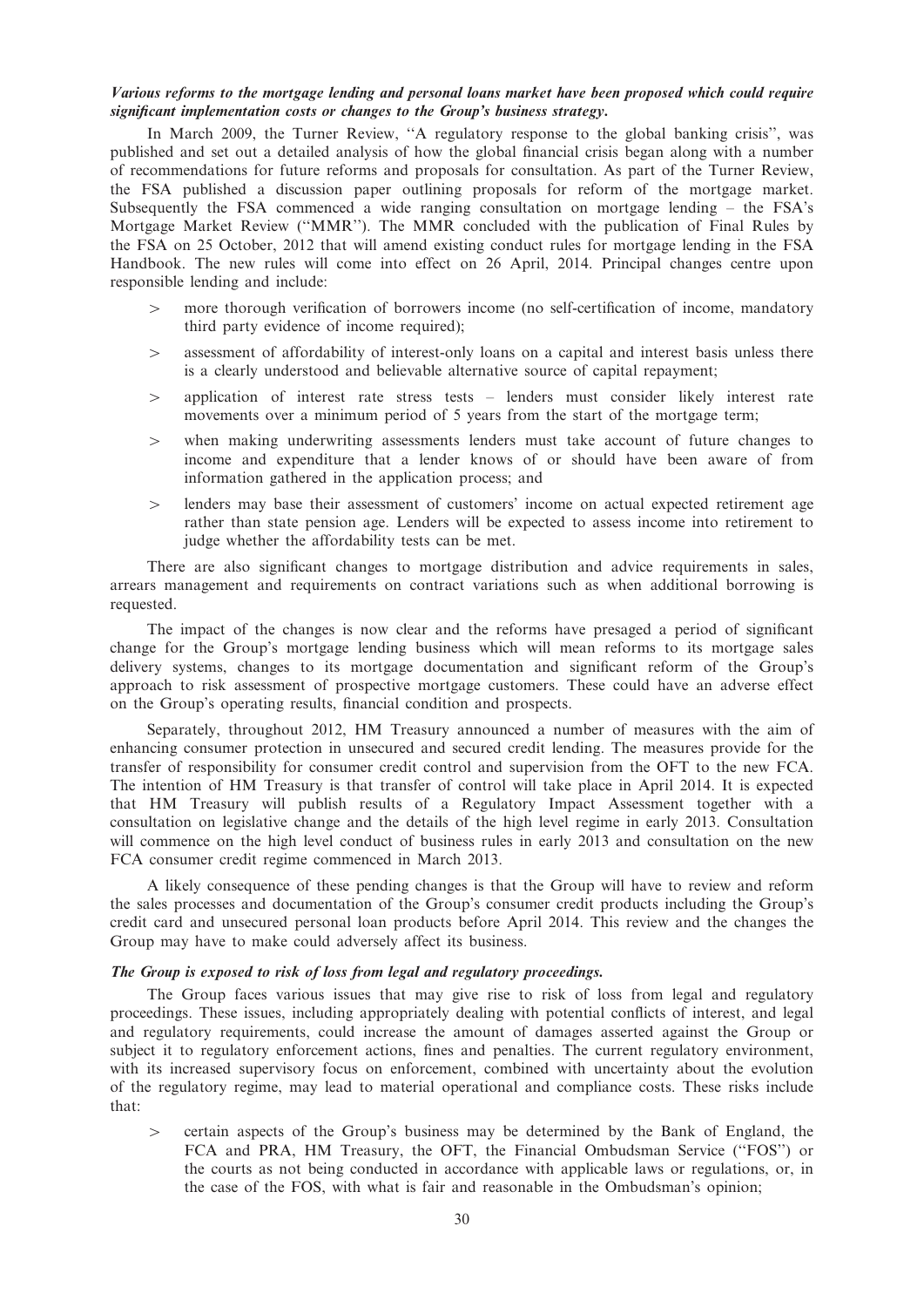- $\geq$  the alleged misselling of financial products, such as payment protection insurance, including as a result of having sales practices and/or rewards structures that are deemed to have been inappropriate, resulting in disciplinary action (including significant fines) or requirements to amend sales processes, withdraw products, or provide restitution to affected customers, all of which may require additional provisions to be recorded in the Group's financial statements and could adversely impact future revenues from affected products;
- $\geq$  the Group holds accounts for entities that might be or are subject to interest from various regulators, including the UK's Serious Fraud Office, regulators in the US and elsewhere. The Group is not aware of any current investigation into it as a result of any such enquiries, but cannot exclude the possibility of the Group's conduct being reviewed as part of any such investigation; and
- $\geq$  the Group may be liable for damage to third parties harmed by the conduct of its business.

The Group is from time to time subject to certain claims and parties to certain legal proceedings incidental to the normal course of its business, including in connection with its lending activities, relationships with its employees and other commercial or tax matters. These can be brought against the Group under UK regulatory processes or in the UK courts, or those in other jurisdictions where the Group operates including other European countries and the US. In view of the inherent difficulty of predicting the outcome of legal matters, particularly where the claimants seek very large or indeterminate damages, or where the cases present novel legal theories, involve a large number of parties or are in the early stages of discovery, the Group cannot state with confidence what the eventual outcome of these pending matters will be or what the eventual loss, fines or penalties related to each pending matter may be and these pending matters are not disclosed by name because they are under assessment. The Group believes that it has made adequate reserves related to the costs anticipated to be incurred in connection with these various claims and legal proceedings. However, the amount of these reserves is substantially less than the total amount of the claims asserted against the Group and in light of the uncertainties involved in such claims and proceedings, there can be no assurance that the ultimate resolution of these matters will not significantly exceed the reserves currently accrued by it. As a result, the outcome of a particular matter may be material to the Group's operating results for a particular period, depending upon, among other factors, the size of the loss or liability imposed and its level of income for that period.

The FCA and PRA carries out regular and frequent reviews of the conduct of business by financial institutions including banks. An adverse finding by the regulator could result in the need for extensive changes in systems and controls, business policies, and practices coupled with customer redress, fines and reputational damage.

Failure to manage these risks adequately could have a material adverse effect on the Group's reputation, operating results, financial condition and prospects.

## Potential intervention by the FCA or PRA may occur, particularly in response to customer complaints.

Following the onset of the recent financial crisis, the FSA adopted a more intrusive and direct style of regulation which it has termed ''intensive supervision''. This strategy, combined with the FSA and its successor bodies' outcome focused regulatory approach, more proactive enforcement and more punitive penalties for infringements means that FSA, FCA or PRA-authorised firms are facing increasing supervisory intrusion and scrutiny (resulting in increasing internal compliance costs and supervision fees) and in the event of a breach of their regulatory obligations are likely to face more stringent penalties. It is anticipated that this intensive approach to supervision will be continued by the FCA and PRA.

The regulatory regime requires the Group to be in compliance across all aspects of its business, including the training, authorisation and supervision of personnel, systems, processes and documentation. If the Group fail to be compliant with relevant regulations, there is a risk of an adverse impact on its business from sanctions, fines or other action imposed by the regulatory authorities. Customers of financial services institutions, including the Group's customers, may seek redress if they consider that they have suffered loss as a result of the misselling of a particular product, or through incorrect application of the terms and conditions of a particular product. Given the inherent unpredictability of litigation and the evolution of judgements by the FOS, it is possible that an adverse outcome in some matters could have a material adverse effect on the Group's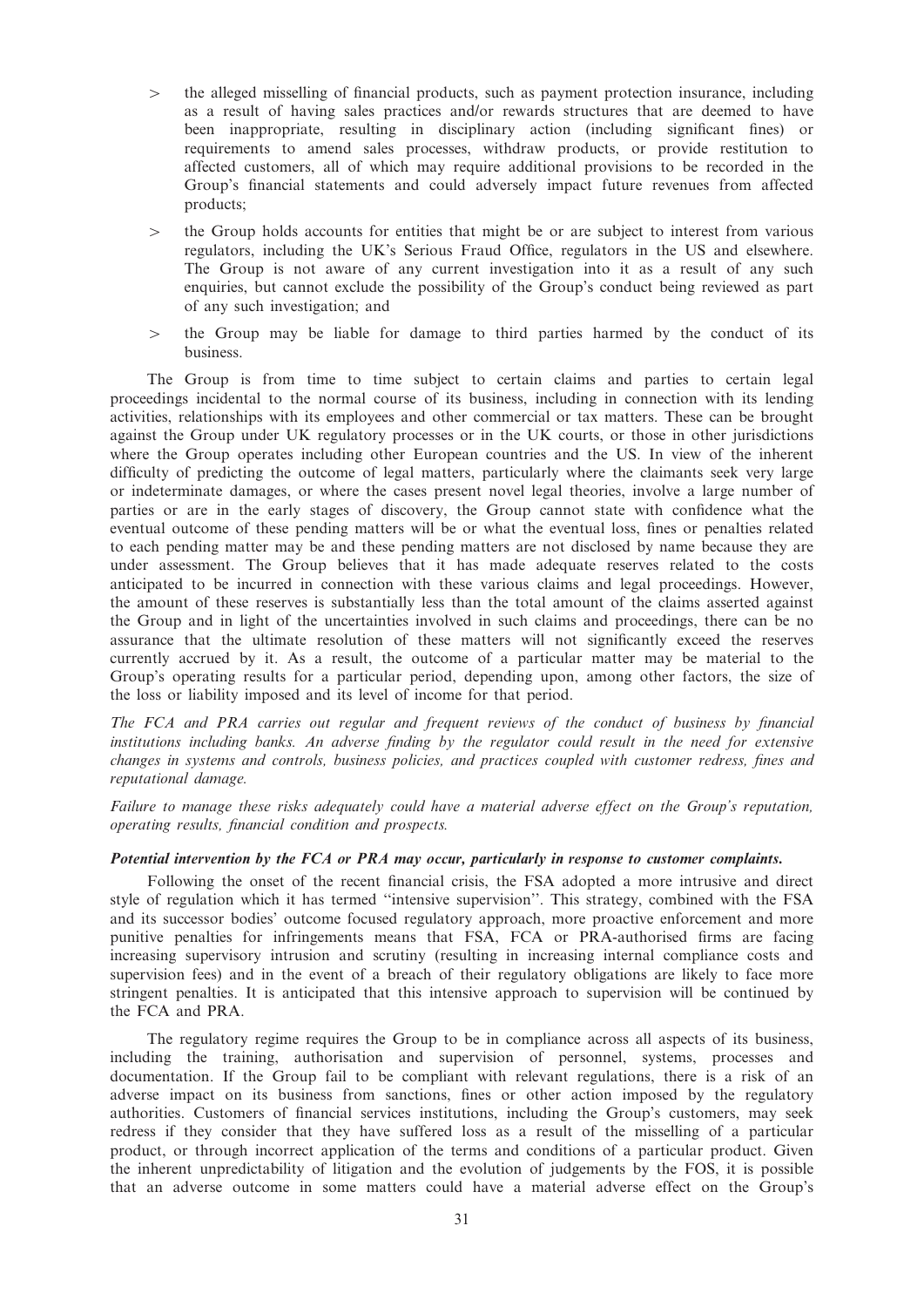operating results, financial condition and prospects arising from any penalties imposed or compensation awarded, together with the costs of defending such an action.

The Financial Services Act 2010 provided a new power for the FSA which enables the FSA to require authorised firms, including Santander UK, to establish a consumer redress scheme if it considers that consumers have suffered loss or damage as a consequence of a widespread or regular regulatory failing, including misselling.

In recent years there have been several industry-wide issues in which the FSA has intervened directly. One such issue is the misselling of payment protection insurance (''PPI''). In August 2010, the FSA published a policy statement entitled ''The assessment and redress of Payment Protection Insurance complaints''. This policy statement contained rules from the FSA which altered the basis on which the FSA regulated firms (including Santander UK and certain members of the Group) must consider and deal with complaints in relation to the sale of PPI and potentially increased the amount of compensation payable to customers whose complaints are upheld. A legal challenge of these rules by the British Bankers' Association (the 'BBA') was unsuccessful. In light of this and the consequential increase in claims levels the Group performed a detailed review of its provision requirements and as a result, revised its provision for PPI complaint liabilities to reflect the new information. The overall effect of the above was a substantial increase in the provision requirement for 2011.

The ultimate financial impact on the Group of the claims arising from PPI complaints is uncertain and will depend on a number of factors, including the implementation of the FSA's Policy Statement, the rate at which new complaints arise, the content and quality of the complaints (including the availability of supporting evidence), the role of claims management companies and the average uphold rates and redress costs. The Group can make no assurance that expenses associated with PPI complaints will not exceed the provision it has made relating to these claims. More generally, the Group can make no assurance that its estimates for potential liabilities are correct, and the reserves taken as a result may prove inadequate. If the Group were to incur additional expenses that exceed provisions for PPI liabilities or other provisions, these expenses could have a material adverse effect on the Group's operating results, financial condition and prospects.

All the above is similarly relevant to any future industry-wide misselling or other issues that could affect the Group, such as the sale of other retail products and interest-rate derivative products sold to Small and Medium Enterprises (''SMEs''). This may lead from time to time to: (i) significant direct costs or liabilities (including in relation to misselling); and (ii) changes in the practices of such businesses which benefit customers at a cost to shareholders.

Decisions taken by the FOS (or any overseas equivalent that has jurisdiction) could, if applied to a wider class or grouping of customers, have a material adverse effect on the Group's operating results, financial condition and prospects.

#### The Banking Act, and similar European legislation, may adversely affect the Group's business.

The Banking Act came into force on 21 February, 2009. The special resolution regime set out in the Banking Act provides HM Treasury, the Bank of England and the FSA (and its successor bodies) with a variety of powers for dealing with UK deposit taking institutions that are failing or likely to fail, including: (i) to take a bank or bank holding company into temporary public ownership; (ii) to transfer all or part of the business of a bank to a private sector purchaser; or (iii) to transfer all or part of the business of a bank to a ''bridge bank''. The special resolution regime also comprises a separate insolvency procedure and administration procedure each of which is of specific application to banks. These insolvency and administration measures may be invoked prior to the point at which an application for insolvency proceedings with respect to a relevant institution could be made.

If an instrument or order were made under the Banking Act in respect of Santander UK, such instrument or order (as the case may be) may (among other things): (i) result in a compulsory transfer of shares or other securities or property of Santander UK; (ii) impact on the rights of the holders of shares or other securities in Santander UK or result in the nullification or modification of the terms and conditions of such shares or securities; or (iii) result in the de-listing of Santander UK's shares and/or other securities. In addition, such an order may affect matters in respect of Santander UK and/or other aspects of Santander UK's shares or other securities which may negatively affect the ability of Santander UK to meet its obligations in respect of such shares or securities.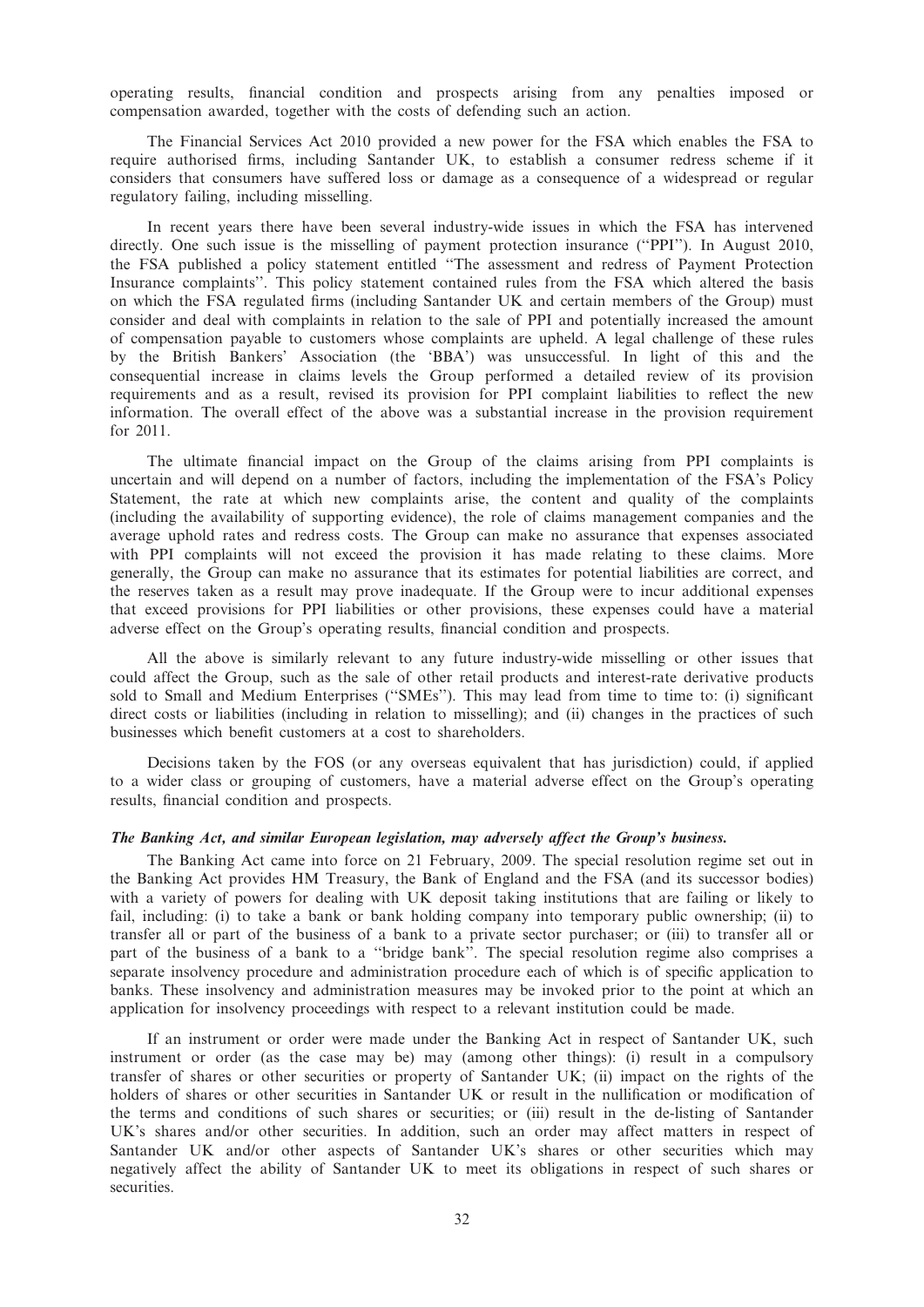At present, no instruments or orders have been made under the Banking Act relating to the Group and there has been no indication that any such order will be made, but there can be no assurance that holders of shares or other securities in Santander UK would not be adversely affected by any such order if made in the future.

In June 2012, the European Commission published a legislative proposal for a directive providing for the establishment of an EU-wide framework for the recovery and resolution of credit institutions and investment firms (the ''CMD''). The stated aim of the draft CMD is to provide authorities with common tools and powers to address banking crises pre-emptively in order to safeguard financial stability and minimise taxpayers' exposure to losses. The draft CMD currently contains similar resolution tools and powers to the Banking Act, and also includes a ''bail-in'' power which, if implemented, would give resolution authorities the power to write down the claims of unsecured creditors of a failing institution and to convert unsecured debt claims to equity (subject to certain parameters). The draft CMD, and similarly the Presidency Compromise text of the draft CMD dated 15 January 2013, currently contemplate that its provisions must be applied by Member States from 1 January, 2015 except for the bail-in tool (in relation to certain instruments) which is to be applied from 1 January, 2018.

The draft CMD envisages that the resolution powers, including the bail-in power, could, if certain trigger conditions are satisfied, be applied to credit institutions and certain large investment firms in the EU. Consequently, if the CMD were implemented in its current form and the relevant trigger conditions satisfied, there is a possibility that these powers could be applied to the Issuer or Santander UK. The implementation of such powers currently set out in the draft CMD would impact how credit institutions and investment firms (including the Issuer and Santander UK) are managed as well as, in certain circumstances, the rights of creditors. However, the proposed directive is not in final form and changes may be made to it in the course of the legislative process. In addition, many of the proposals contained in the draft CMD have already been implemented in the Banking Act and it is currently unclear as to what extent, if any, the provisions of the Banking Act may need to change once the draft CMD is implemented. Accordingly, it is not yet possible to assess the full impact of the draft CMD on the Group and there can be no assurance that, once it is implemented, the fact of its implementation or the taking of any actions currently contemplated in it would not materially and adversely affect the Group's operating results, financial position and prospects.

#### The Group is responsible for contributing to compensation schemes in the UK in respect of banks and other authorised financial services firms that are unable to meet their obligations to customers.

In the UK, the Financial Services Compensation Scheme (''FSCS'') was established under the Financial Services and Markets Act 2000 and is the UK's statutory fund of last resort for customers of authorised financial services firms. The FSCS can pay compensation to customers if an FSA, FCA or PRA-authorised firm is unable, or likely to be unable, to pay claims against it (for instance, an authorised bank is unable to pay claims by depositors). The FSCS is funded by levies on firms authorised by the FSA, FCA or PRA, including Santander UK and other members of the Group.

In the event that the FSCS raises funds from authorised firms, raises those funds more frequently or significantly increases the levies to be paid by such firms, the associated cost to the Group may have a material adverse effect on the Group's operating results, financial condition and prospects. The recent measures taken to protect the depositors of deposit-taking institutions involving the FSCS have resulted in a significant increase in the levies made by the FSCS on the industry and such levies may continue to go up if similar measures are required to protect depositors of other institutions.

In addition, regulatory reform initiatives in the UK and internationally may result in further changes to the FSCS, which could result in additional costs and risks for the Group. For instance, the FSA announced in October 2011 that it was restarting its review of the funding of the FSCS and on 25 July, 2012 it announced a consultation on proposed changes to the funding of the FSCS, with comments due by 25 October, 2012. Following this consultation, whilst most of the proposals were taken forward and came into effect from 1 April, 2013, other proposals relating to intermediaries and investment providers were revised and a consultation on these revised proposals closed on 18 February, 2013. Changes as a result of this may affect the profitability of Santander UK (and other members of the Group required to contribute to the FSCS).

As a result of the structural reorganisation and reform of the UK financial regulatory authorities, it is proposed that the FSCS levies will be collected by the FCA under the new regime. It is possible that future policy of the FSCS and future levies on the firms authorised by the FSA, FCA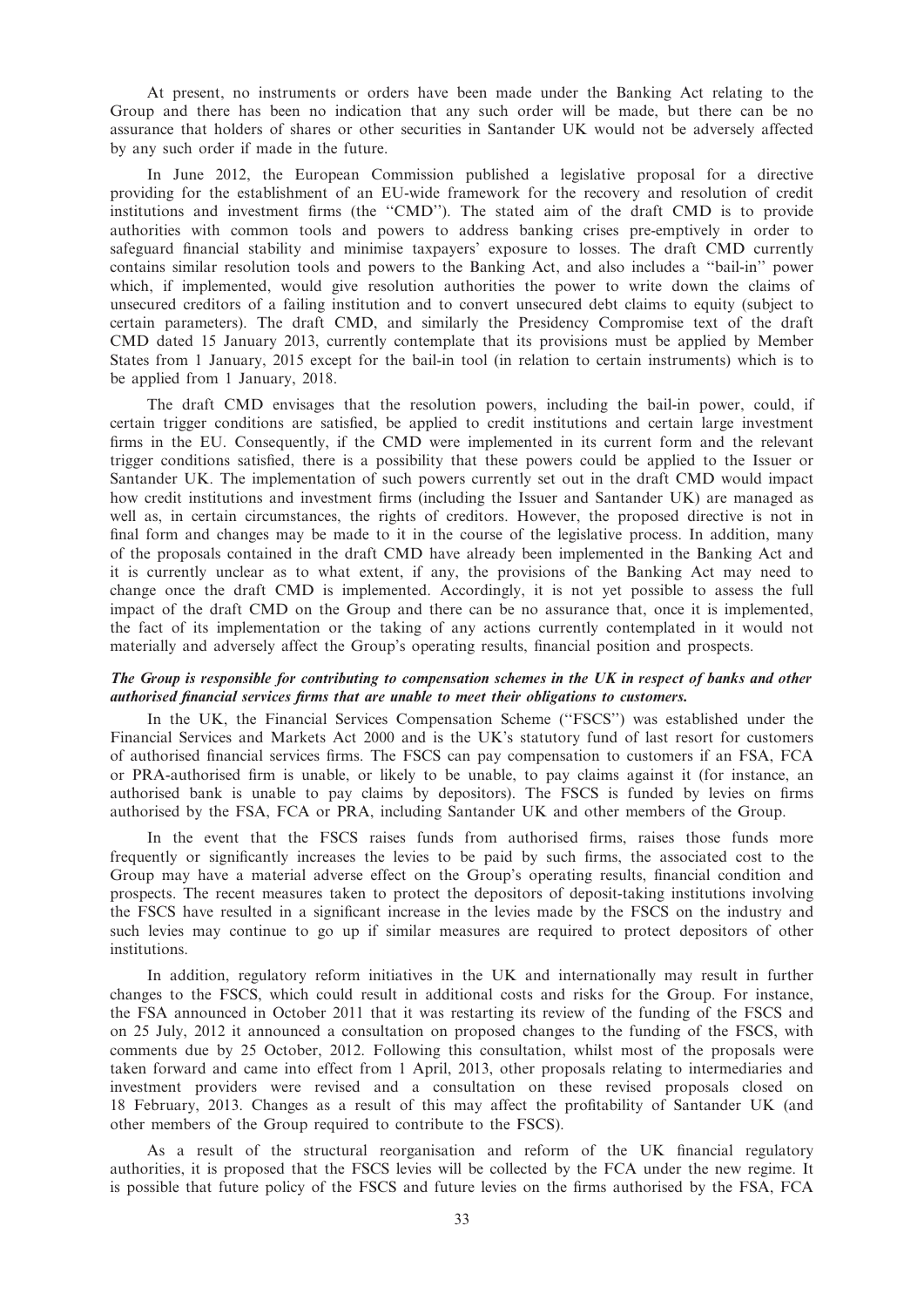or PRA may differ from those at present and that this could lead to a period of some uncertainty for members of the Group. In addition, it is possible that other jurisdictions where the Group operates could introduce or amend their similar compensation, contributory or reimbursement schemes. As a result of any such developments, the Group may incur additional costs and liabilities which may adversely affect its operating results, financial condition and prospects.

## The Group may not be able to detect money laundering and other illegal or improper activities fully or on a timely basis, which could expose it to additional liability and could have a material adverse effect on it.

The Group is required to comply with applicable anti-money laundering, anti-terrorism and other laws and regulations in the jurisdictions in which it operates. These laws and regulations require the Group, among other things, to adopt and enforce ''know-your-customer'' policies and procedures and to report suspicious and large transactions to the applicable regulatory authorities. These laws and regulations have become increasingly complex and detailed, require improved systems and sophisticated monitoring and compliance personnel and have become the subject of enhanced government supervision.

While the Group has adopted policies and procedures aimed at detecting and preventing the use of its banking network for money laundering and related activities, such policies and procedures have in some cases only been recently adopted and may not completely eliminate instances where the Group may be used by other parties to engage in money laundering and other illegal or improper activities. In addition, the personnel the Group employs in supervising these activities may not have experience that is comparable to the level of sophistication of criminal organisations. To the extent the Group fails to fully comply with applicable laws and regulations, the relevant government agencies to which the Group reports have the power and authority to impose fines and other penalties on it, including the revocation of licences. In addition, the Group's business and reputation could suffer if customers use the Group's banking network for money laundering or illegal or improper purposes.

In addition, while the Group reviews its relevant counterparties' internal policies and procedures with respect to such matters, the Group, to a large degree, relies upon its relevant counterparties to maintain and properly apply their own appropriate anti-money laundering procedures. Such measures, procedures and compliance may not be completely effective in preventing third parties from using the Group's (and its relevant counterparties) as a conduit for money laundering (including illegal cash operations) without the Group's (and its relevant counterparties') knowledge. If the Group is associated with, or even accused of being associated with, or of becoming a party to, money laundering, then its reputation could suffer and/or it could become subject to fines, sanctions and/or legal enforcement (including being added to any ''black lists'' that would prohibit certain parties from engaging in transactions with members of the Group), any one of which could have a material adverse effect on the Group's operating results, financial condition and prospects.

Notwithstanding anything in this risk factor, this risk factor should not be taken as implying that the Group will be unable to comply with its obligations as a company with securities admitted to the Official List or as a supervised firm regulated by the FCA or PRA.

#### Changes in taxes and other assessments may adversely affect the Group.

The tax and other assessment regimes to which the Group and its customers are subject are regularly reformed, or subject to proposed reforms. Such reforms include changes in the rate of assessments and, occasionally, enactment of temporary taxes, the proceeds of which are earmarked for designated governmental purposes. The effects of these changes and any other changes that result from enactment of additional tax reforms have not been, and cannot be, quantified and there can be no assurance that these reforms will not, once implemented, have an adverse effect upon the Group's business. Furthermore, such changes may produce uncertainty in the financial system, increasing the cost of borrowing and contributing to the increase in the Group's non-performing credit portfolio. The following paragraphs discuss three major reforms (the UK bank levy, FATCA and possible future changes in the taxation of banking groups in the European Union) which could have a material adverse effect on the Group's operating results, financial condition and prospects, and the competitive position of UK banks, including Santander UK.

UK Bank Levy: HM Treasury introduced an annual UK bank levy (the ''Bank Levy'') via legislation in the Finance Act 2011. The Bank Levy is imposed on (amongst other entities) UK banking groups and subsidiaries, and therefore applies to Santander UK. The amount of the Bank Levy is based on a bank's total liabilities, excluding (amongst other things) Tier 1 Capital, insured retail deposits and repos secured on sovereign debt. A reduced rate is applied to longer-term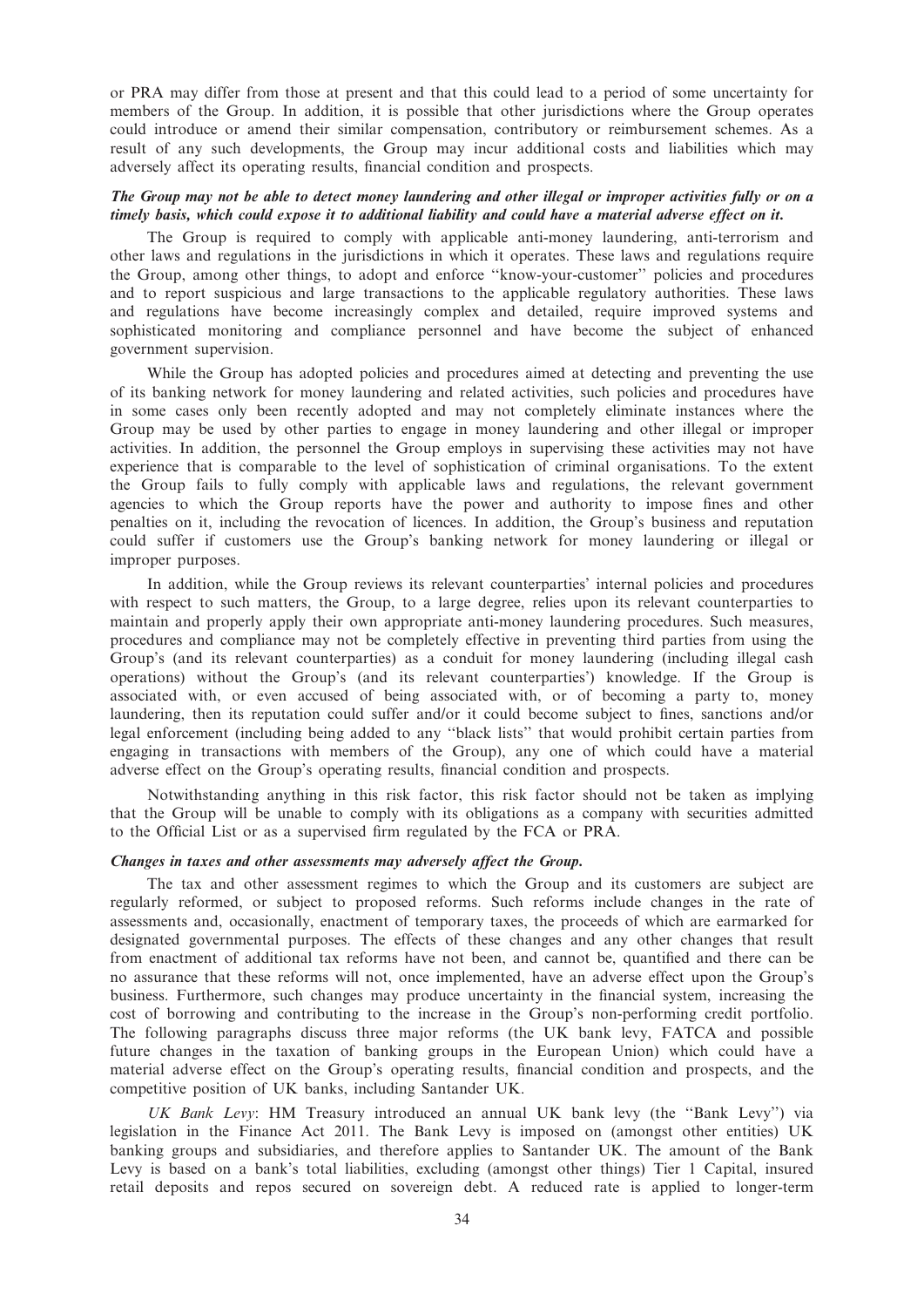liabilities. The UK Government intends that the Bank Levy should raise at least £2.5bn each year. To offset the shortfall in Bank Levy receipts, and also to take account of the benefit to the banking sector of reductions in the rate of corporation tax, there was an increase in the rates of Bank Levy from 1 January, 2012 with further increases from 1 January, 2013 and 1 January, 2014.

FATCA: Sections 1471 through 1474 of the United States Internal Revenue Code (''FATCA'') impose a new reporting regime and potentially a 30% withholding tax with respect to certain payments to any non-US financial institution (a ''foreign financial institution'' or ''FFI'' (as defined by FATCA)) that (i) does not become a ''Participating FFI'' by entering into an agreement with the US Internal Revenue Service (the ''IRS'') to provide the IRS with certain information in respect of its account holders and investors; or (ii) is not otherwise exempt from or in deemed compliance with FATCA. Santander UK is classified as an FFI. Final regulations implementing FATCA were promulgated in January 2013. The new reporting and withholding regime will be phased in over time (with withholding beginning 1 January, 2014 for certain payments from sources within the US and 1 January, 2017 for payments of gross proceeds on assets that could generate US source dividend or interest and ''foreign passthru payments'' (a term not yet defined)).

The US and the UK have entered into an agreement (the ''US-UK IGA'') under which the Group expects to be treated as a Reporting FI (as defined by the US-UK IGA) and accordingly does not anticipate being required to deduct any tax under FATCA. The Group will, however, be required to comply with certain due diligence and reporting requirements to HMRC. There can be no assurance that the Group will be treated as a Reporting FI or that in the future it would not be required to deduct tax under FATCA from payments it makes on certain financial products. The Regulations implementing the US-UK IGA and accompanying guidance on their application were published in draft form in December 2012 and remain subject to further consultation and revision.

European Taxation: As of 1 August, 2012, pursuant to the French amending finance law for 2012, a financial transaction tax in France was introduced (the ''French Financial Transaction Tax''). The French Financial Transaction Tax is set to be imposed on certain transactions, referenced to, or in relation with, French listed shares where the relevant issuer's stock market capitalisation exceeds 1 billion euros. The French Financial Transaction Tax rate is 0.1% of the sale price of the transaction.

Similarly, on 24 December, 2012, pursuant to paragraphs 491 to 500 of Article 1 of the Italian Law 288, a financial transaction tax in Italy was introduced (the ''Italian Financial Transaction Tax''). Secondary legislation implementing the Italian Financial Transaction Tax is still to be issued. The Italian Financial Transaction Tax is set to be imposed on certain transactions, referenced to, or in relation with, shares of Italian resident companies. The Italian Financial Transaction Tax rate is between 0.12% and 0.22% of the sale price of the transaction.

Furthermore, in September 2011, the European Commission (the ''Commission'') tabled a proposal for a common system of financial transactions taxes (''EU Financial Transaction Tax''). Despite intense discussions on this proposal, there was no unanimity amongst the 27 Member States. Eleven Member States (each a ''Participating Member State'') requested enhanced cooperation on a EU Financial Transaction Tax based upon the Commission's original proposal. The Commission presented a Decision to this effect and this Decision was adopted by the EU's Council of Finance Ministers at its committee meeting on 22 January, 2013. The formal Directive was published on 14 February, 2013, under which Participating Member States may charge a EU Financial Transaction Tax on all financial transactions with effect from 1 January, 2014 where (i) at least one party to the transaction is established in the territory of a Participating Member State and (ii) a financial institution established in the territory of a Participating Member State is a party to the transaction acting either for its own account or for the account of another person, or is acting in the name of a party to the transaction. Whilst the UK is not a Participating Member State, the Directive proposals are broad and as such may impact transactions completed by financial institutions operating in nonparticipating Member States. The Group is still assessing the proposals in order to determine their likely impact.

#### Changes in Santander UK's pension liabilities and obligations could have a materially adverse effect.

Santander UK provides retirement benefits for many of its former and current employees in the UK through a number of defined benefit pension schemes established under trust. Santander UK has limited control over the rate at which it pays into such schemes. Under the UK statutory funding requirements, employers are usually required to contribute to the schemes at the rate they agree with the scheme trustees, although if they cannot agree, such rate can be set by the Pensions Regulator.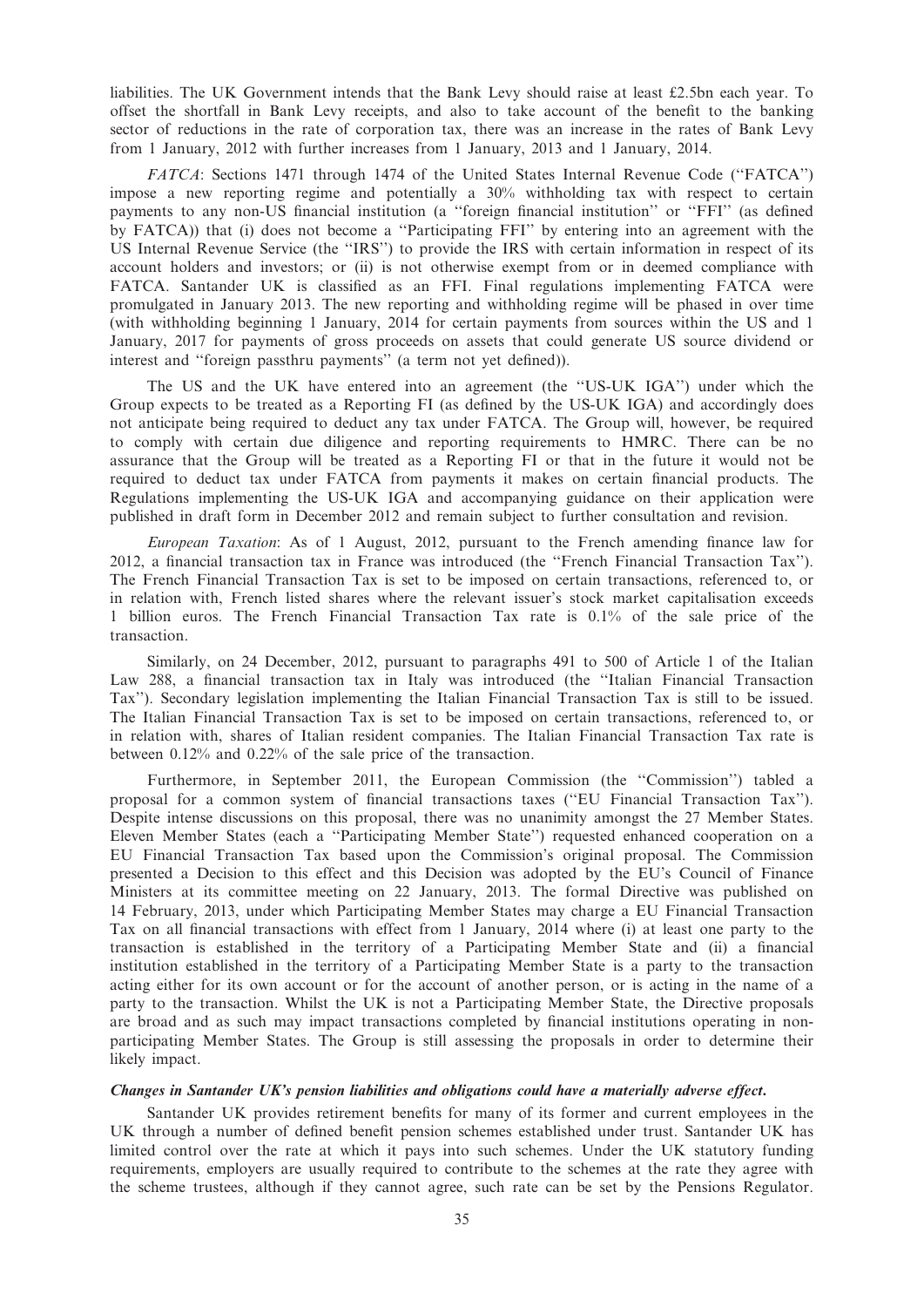The scheme trustees may, in the course of discussions about future valuations, seek higher employer contributions. The scheme trustees' power in relation to the payment of pension contributions depends on the terms of the trust deed and rules governing the pension schemes.

The UK Pensions Regulator has the power to issue a financial support direction to companies within a group in respect of the liability of employers participating in the UK defined benefit pension plans where that employer is a service company, or is otherwise ''insufficiently resourced'' (as defined for the purposes of the relevant legislation). As some of the employers within Santander UK are service companies, if they become insufficiently resourced, other companies within Santander UK which are connected with or an associate of those employers are at risk of a financial support direction in respect of those employers' liabilities to the defined benefit pension schemes in circumstances where the Pensions Regulator properly considers it reasonable to issue one. Such a financial support direction could require the companies to guarantee or provide security for the pension liabilities of those employers, or could require additional amounts to be paid into the relevant pension schemes in respect of them.

The UK courts have decided that liabilities under financial support directions issued by the Pensions Regulator against companies after they have gone into administration were payable as an expense of the administration, and did not rank as provable debts. This means that such liabilities will have to be satisfied before any distributions to unsecured creditors could be made. It is understood that leave to appeal to the Supreme Court has been requested and therefore it is likely that there will be a further decision to come.

The Pensions Regulator can also issue contribution notices if it is of the opinion that an employer has taken actions, or failed to take actions, deliberately designed to avoid meeting its pension promises or which are materially detrimental to the scheme's ability to meet its pension promises. A contribution notice can be moved to any company which is connected with or an associate of such employer in circumstances where the Regulator considers it reasonable to issue. The risk of a contribution notice being imposed may inhibit Santander UK's freedom to restructure or to undertake certain corporate activities.

Any increase in the current size of the deficit in the defined benefit schemes operated by Santander UK, due to a reduction in the value of the pension fund assets (depending on the performance of financial markets) or an increase in the pension fund liabilities due to changes in mortality assumptions, the rate of increase of salaries, discount rate assumptions, inflation, the expected rate of return on plan assets, or other factors, could result in Santander UK having to make increased contributions to reduce or satisfy the deficits which would divert resources from use in other areas of its business and reduce Santander UK's capital resources. While Santander UK can control a number of the above factors, there are some over which it has no or limited control. Although the trustees of the defined benefit pension schemes are obliged to consult with Santander UK before changing the pension schemes' investment strategy, the trustees have the final say. Increases in Santander UK's pension liabilities and obligations could have a material adverse effect on its operating results, financial condition and prospects.

The ongoing changes in the UK supervision and regulatory regime and particularly the implementation of the ICB's recommendations may require Santander UK to make changes to its structure and business which could have an impact on its pension schemes or liabilities.

#### The Group relies on recruiting, retaining and developing appropriate senior management and skilled personnel.

The Group's continued success depends in part on the continued service of key members of its management team. The ability to continue to attract, train, motivate and retain highly qualified and talented professionals is a key element of its strategy. The successful implementation of the Group's growth strategy depends on the availability of skilled management, both at its head office and at each of the Group's business units. If the Group or one of its business units or other functions fails to staff its operations appropriately or loses one or more of its key senior executives and fails to replace them in a satisfactory and timely manner, its business, financial condition and results of operations, including control and operational risks, may be adversely affected.

In addition, the financial industry has and may continue to experience more stringent regulation of employee compensation, which could have an adverse effect on the Group's ability to hire or retain the most qualified employees. If the Group fails or is unable to attract and appropriately train, motivate and retain qualified professionals, its business may also be adversely affected.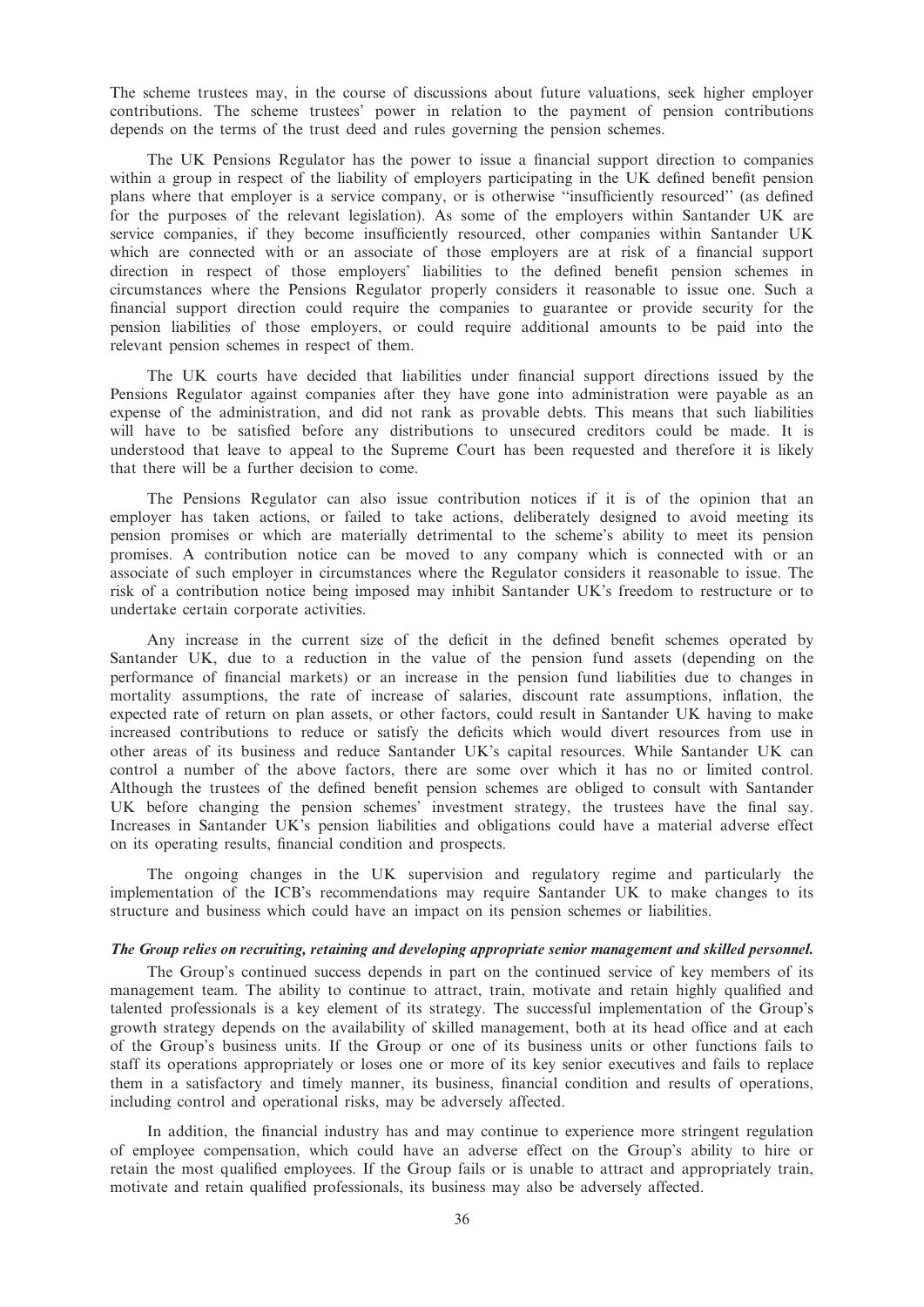## Damage to the Group's reputation could cause harm to its business prospects.

Maintaining a positive reputation is critical to the Group's attracting and maintaining customers, investors and employees and conducting business transactions with counterparties. Damage to the Group's reputation, the reputation of Banco Santander, S.A. (as the majority shareholder in Santander UK), or the reputation of affiliates operating under the ''Santander'' brand or any of the Group's other brands, can therefore cause significant harm to the Group's business and prospects. Harm to the Group's reputation can arise from numerous sources, including, among others, employee misconduct, litigation, failure to deliver minimum standards of service and quality, compliance failures, breach of legal or regulatory requirements, unethical behaviour (including giving adopted inappropriate sales and trading practices), and the activities of customers and counterparties. Further, negative publicity regarding the Group, whether or not true, may result in harm to the Group's operating results, financial condition and prospects.

Actions by the financial services industry generally or by certain members of, or individuals in, the industry can also affect the Group's reputation. For example, the role played by financial services firms in the financial crisis and the seeming shift toward increasing regulatory supervision and enforcement has caused public perception of the Group and others in the financial services industry to decline.

The Group could suffer significant reputational harm if it fails to properly identify and manage potential conflicts of interest. Management of potential conflicts of interest has become increasingly complex as the Group expands its business activities through more numerous transactions, obligations and interests with and among its customers. The failure to adequately address, or the perceived failure to adequately address, conflicts of interest could affect the willingness of customers to deal with the Group, or give rise to litigation or enforcement actions against it. Therefore, there can be no assurance that conflicts of interest will not arise in the future that could cause material harm to the Group.

## The Group's financial statements are based in part on assumptions and estimates which, if inaccurate, could cause material misstatement of the results of its operations and financial position.

The preparation of financial statements requires management to make judgements, estimates and assumptions that affect the reported amounts of assets, liabilities, income and expenses. Due to the inherent uncertainty in making estimates, actual results reported in future periods may be based upon amounts which differ from those estimates. Estimates, judgements and assumptions are continually evaluated and are based on historical experience and other factors, including expectations of future events that are believed to be reasonable under the circumstances. Revisions to accounting estimates are recognized in the period in which the estimate is revised and in any future periods affected. The accounting policies deemed critical to the Group's results and financial position, based upon materiality and significant judgements and estimates, include impairment of loans and advances, valuation of financial instruments, goodwill impairment, provision for conduct remediation and pensions.

The valuation of financial instruments measured at fair value can be subjective, in particular where models are used which include unobservable inputs. Given the uncertainty and subjectivity associated with valuing such instruments it is possible that the results of the Group's operations and financial position could be materially misstated if the estimates and assumptions used prove to be inaccurate.

If the judgement, estimates and assumptions the Group uses in preparing its consolidated financial statements are subsequently found to be incorrect, there could be a material effect on its results of operations and a corresponding effect on its funding requirements and capital ratios.

#### Changes in accounting standards could impact reported earnings.

The accounting standard setters and other regulatory bodies periodically change the financial accounting and reporting standards that govern the preparation of the Group's consolidated financial statements. These changes can materially impact how the Group records and reports its financial condition and results of operations. In some cases, the Group could be required to apply a new or revised standard retroactively, resulting in the restatement of prior period financial statements.

## Any failure to effectively improve or upgrade the Group's information technology infrastructure and management information systems in a timely manner could have a material adverse effect on it.

The Group's ability to remain competitive depends to a significant extent upon the functionality of its information technology systems (including Partenon, the global banking informational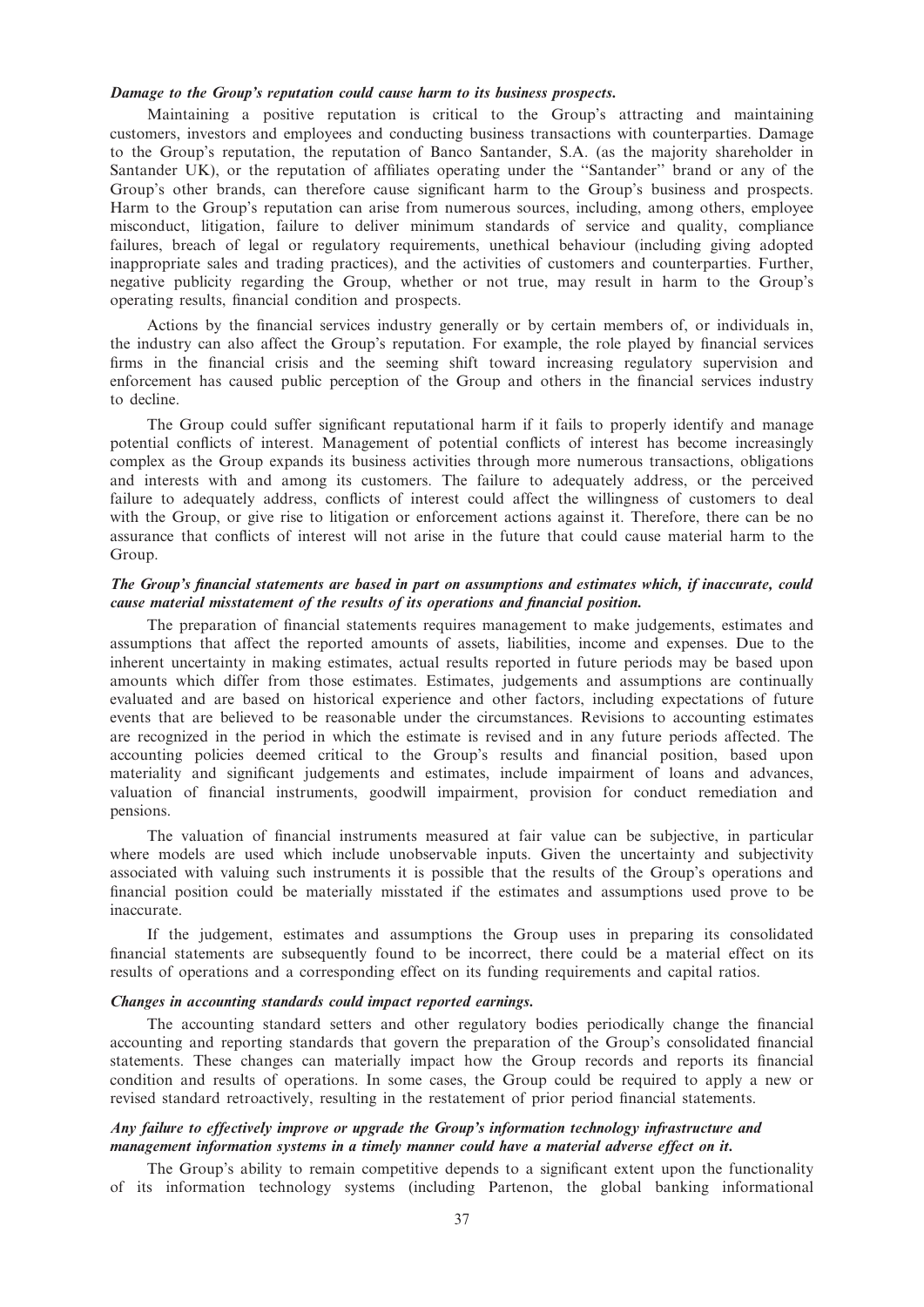technology platform utilised by Banco Santander, S.A and the Group), and on the Group's ability to upgrade and expand the capacity of the Group's information technology on a timely and costeffective basis. The proper functioning of the Group's financial control, risk management, credit analysis and reporting, accounting, customer service and other information technology systems, as well as the communication networks between its branches and main data processing centres, are critical to the Group's business and its ability to compete. The Group must continually make significant investments and improvements in its information technology infrastructure in order to remain competitive. The Group cannot provide assurances that in the future it will be able to maintain the level of capital expenditures necessary to support the improvement, expansion or upgrading of its information technology infrastructure as effectively as its competitors, which may result in a loss of the competitive advantages that it believes its information technology systems provide. Any failure to effectively improve, expand or upgrade the Group's information technology infrastructure and management information systems in a timely manner could have a material adverse effect on it.

## The Group relies on third parties for important infrastructure support products and services.

Third party vendors provide key components of the Group's business infrastructure such as loan and deposit servicing systems, internet connections and network access. Any problems caused by these third parties, including as a result of their not providing the Group their services for any reason or their performing their services poorly, could adversely affect the Group's ability to deliver products and services to customers and otherwise to conduct business. Replacing these third party vendors could also entail significant delays and expense.

## The Group has outstanding obligations under UK Government support schemes which could have a material adverse effect on it.

The Bank of England and HM Treasury launched the Funding for Lending Scheme ('FLS') in July 2012. The FLS is designed to boost lending to UK households and non-financial companies, by providing funding to banks and building societies for an extended period, with both the price and quantity of funding provided linked to the net lending to the UK non-financial sector over the 18 month period. The FLS will allow participants to borrow UK Treasury bills in exchange for eligible collateral during a drawdown window spanning the 18-month period from 1 August, 2012 to 31 January, 2014. Eligible collateral consists of all collateral eligible in the Bank of England's Discount Window Facility. Santander UK had an outstanding FLS drawing of £1 billion as at 31 December, 2012.

The Bank of England's Extended Collateral Term Repo Facility ('ECTR') was announced in June 2012, in order to provide short-term liquidity to the market. This is provided through monthly auctions and using eligible collateral as security. Eligible collateral consists of all collateral eligible in the Bank of England's Discount Window Facility.

Along with other major UK banks and building societies, Santander UK participated in the Bank of England's Special Liquidity Scheme ('SLS') whereby it exchanged self-subscribed for assetbacked security issuances for highly liquid Treasury Bills. All major UK banks and building societies were required to participate as part of the measures designed to improve the liquidity position of the UK banking system in general. Under the terms of the scheme, the extent of usage was confidential. Santander UK's balances outstanding under the SLS were repaid in January 2012.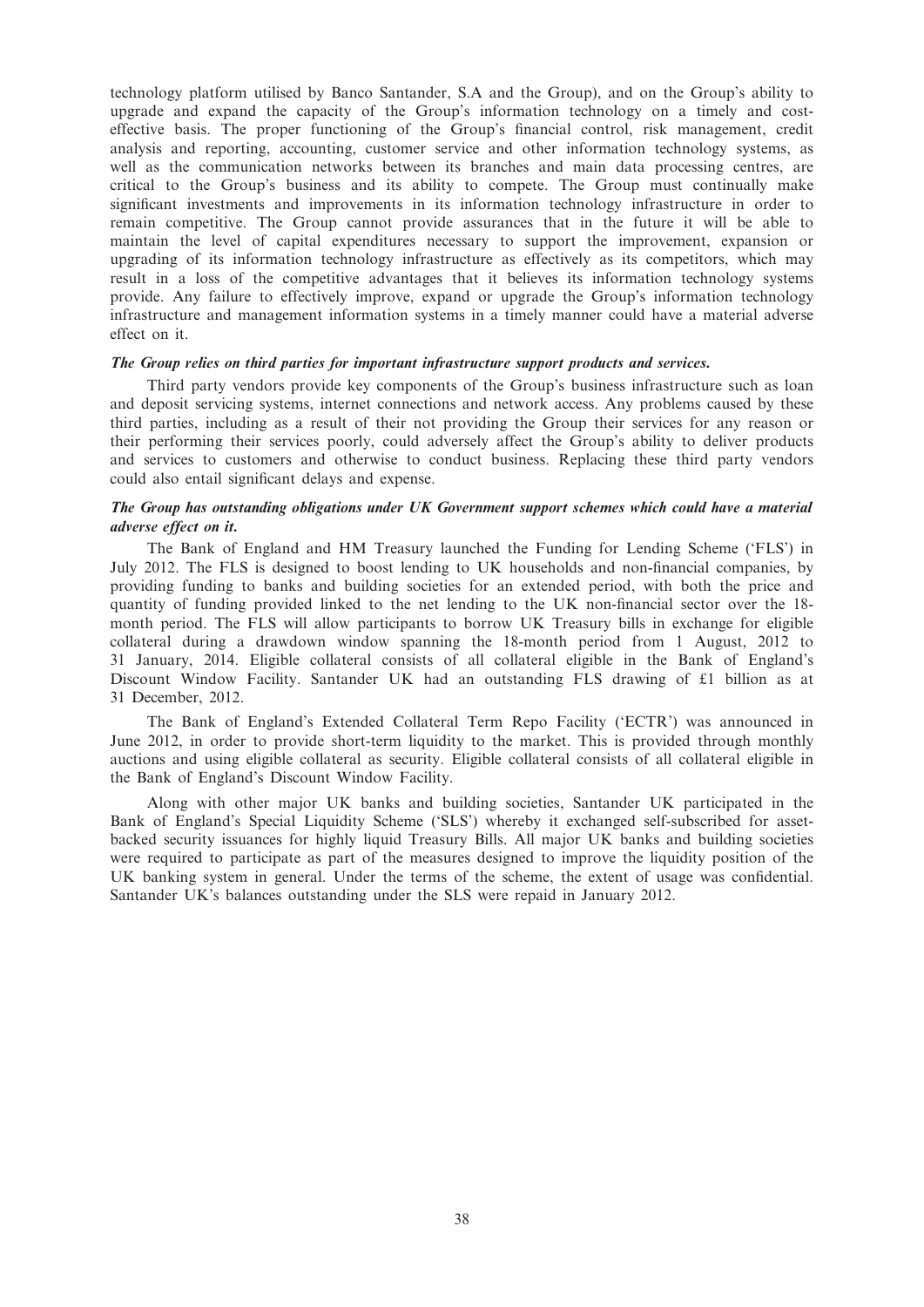## Risks relating to the Notes

In this context the following specific risks have been identified as areas for focus:

#### The Issuer and the Guarantor cannot assure a trading market for the Notes will ever develop or be maintained

The Issuer may issue Notes in different series with different terms in amounts that are to be determined. Such Notes may be unlisted or listed on a recognised stock exchange and there can be no assurance that an active trading market will develop for any series of Notes. There can also be no assurance regarding the ability of Noteholders to sell their Notes or the price at which such holders may be able to sell their Notes. If a trading market were to develop, the Notes could trade at prices that may be higher or lower than the initial offering price and this may result in a return that is greater or less than the interest rate on the Notes, depending on many factors, including:

- $\bullet$  the Group's financial results;
- any change in the Issuer's or the Guarantor's creditworthiness;
- the market for similar securities:
- the method of calculating the principal, premium and interest in respect of the Notes;
- $\bullet$  the time remaining to the majority of the Notes;
- the outstanding amount of the Notes;
- the redemption features of the Notes; and
- $\bullet$  the level, direction and volatility of market interest rates generally.

In addition, certain Notes have a more limited trading market and experience more price volatility because they were designed for specific investment objectives or strategies. There may be a limited number of buyers when an investor decides to sell such Notes. This may affect the price an investor receives for such Notes or the ability of an investor to sell such Notes at all.

#### Risks associated with redemption of the Notes

If the applicable Final Terms specify that the Notes are redeemable at the option of an Issuer, or are otherwise subject to mandatory redemption, the Issuer may (in the case of optional redemption) or must (in the case of mandatory redemption) choose to redeem such Notes at times when prevailing interest rates may be relatively low. Accordingly, an investor generally will not be able to reinvest the redemption proceeds in a comparable security at an effective interest rate as high as that of the Notes.

#### The yield to maturity of the Notes may be adversely affected by redemptions by the Issuer

The yield to maturity of each class of Notes will depend mostly on: (i) the amount and timing of the repayment of principal on the Notes and (ii) the price paid by the Noteholders of each class. The yield to maturity of the Notes may be adversely affected by a higher or lower than anticipated rate of redemptions on the Notes.

## The Notes are subject to selling and transfer restrictions that may affect the existence and liquidity of any secondary market in the Notes

The Notes have not been, and will not be, registered under the Securities Act or any other securities laws. Accordingly, the Notes are subject to certain restrictions on the resale and other transfer thereof as set forth under ''Subscription and Sale and Transfer and Selling Restrictions''. As a result of such restrictions, the Issuer and the Guarantor cannot be certain of the existence of a secondary market for the Notes or the liquidity of such market if one develops. Consequently, a Noteholder must be able to bear the economic risk of an investment in such Notes for an indefinite period of time.

## The Issuer and the Guarantor may rely on third parties and the Noteholders may be adversely affected if such third party fails to perform their obligations

The Issuer and the Guarantor may be a party to contracts with a number of other third parties that have agreed to perform services in relation to the Notes. For example, a paying agent and the agent bank have agreed to provide payment and calculation services in connection with the Notes; and Euroclear and Clearstream, Luxembourg have in respect of Bearer Global Notes in NGN form, agreed, inter alia, to accept such Bearer Global Notes as eligible for settlement and to properly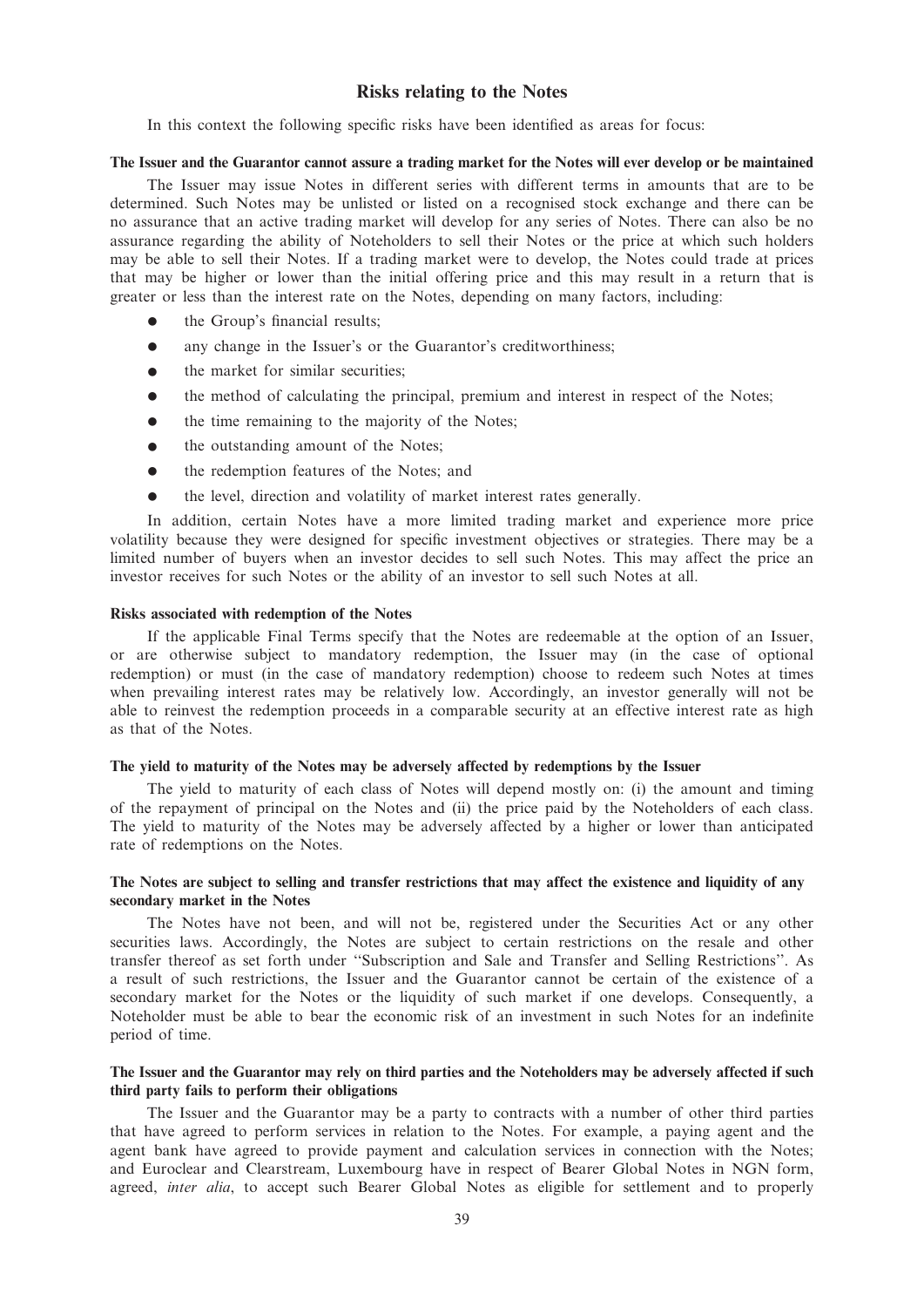service the same, and to maintain up to date records in respect of the total amount outstanding of such Bearer Global Notes in NGN form. In the event that any relevant third party was to fail to perform its obligations under the respective agreements to which it is a party, the Noteholders may be adversely affected.

#### If the United Kingdom joins the European Monetary Union prior to the maturity of the Notes, the Issuer and the Guarantor cannot assure the Noteholders that this would not adversely affect payments on the Notes

It is possible that prior to the maturity of the Notes the United Kingdom may become a participating member state in the European economic and monetary union and the euro may become the lawful currency of the United Kingdom. In that event (i) all amounts payable in respect of any Notes denominated in pounds sterling may become payable in euro; (ii) applicable provisions of law may allow or require the Issuer to re-denominate such Notes into euro and take additional measures in respect of such Notes; and (iii) the introduction of the euro as the lawful currency of the United Kingdom may result in the disappearance of published or displayed rates for deposits in pounds sterling used to determine the rates of interest on such notes or changes in the way those rates are calculated, quoted and published or displayed. It cannot be said with certainty what effect, if any, adoption of the euro by the United Kingdom would have on investors in the Notes.

#### Notes where denominations involve integral multiples: definitive Notes

In relation to any issue of Notes which have denominations consisting of a minimum Specified Denomination plus one or more higher integral multiples of another smaller amount, it is possible that such Notes may be traded in amounts that are not integral multiples of such minimum Specified Denomination. In such a case a holder who, as a result of trading such amounts, holds an amount which is less than the minimum Specified Denomination in his account with the relevant clearing system at the relevant time may not receive a definitive Note in respect of such holding (should definitive Notes be printed) and would need to purchase a principal amount of Notes such that its holding amounts to a Specified Denomination.

If definitive Notes are issued, holders should be aware that definitive Notes which have a denomination that is not an integral multiple of the minimum Specified Denomination may be illiquid and difficult to trade.

#### EU Savings Directive

Under EC Council Directive 2003/48/EC on the taxation of savings income (the ''Savings Directive''), Member States are required to provide to the tax authorities of another Member State details of payments of interest (or similar income) paid by a person within its jurisdiction to an individual resident in that other Member State or to certain limited types of entities established in that other Member State. However, for a transitional period, Luxembourg and Austria are instead required (unless during that period they elect otherwise) to operate a withholding system in relation to such payments (the ending of such transitional period being dependent upon the conclusion of certain other agreements relating to information exchange with certain other countries). A number of non-EU countries and territories, including Switzerland, have adopted similar measures (a withholding system in the case of Switzerland).

The European Commission has proposed certain amendments to the Savings Directive which may, if implemented, amend or broaden the scope of the requirements described above.

If a payment were to be made or collected through a Member State which has opted for a withholding system and an amount of, or in respect of, tax were to be withheld from that payment, neither the Issuer nor any Paying Agent nor any other person would be obliged to pay additional amounts with respect to any Note as a result of the imposition of such withholding tax. The Issuer is required to maintain a Paying Agent in a Member State that is not obliged to withhold or deduct tax pursuant to the Savings Directive.

The Savings Directive does not preclude Member States from levying other types of withholding tax.

#### U.S. Foreign Account Tax Compliance Act

The Issuer expects to satisfy the conditions of the US-UK IGA and accordingly does not expect to be required to deduct any tax under FATCA. There can be no assurance that the Issuer will be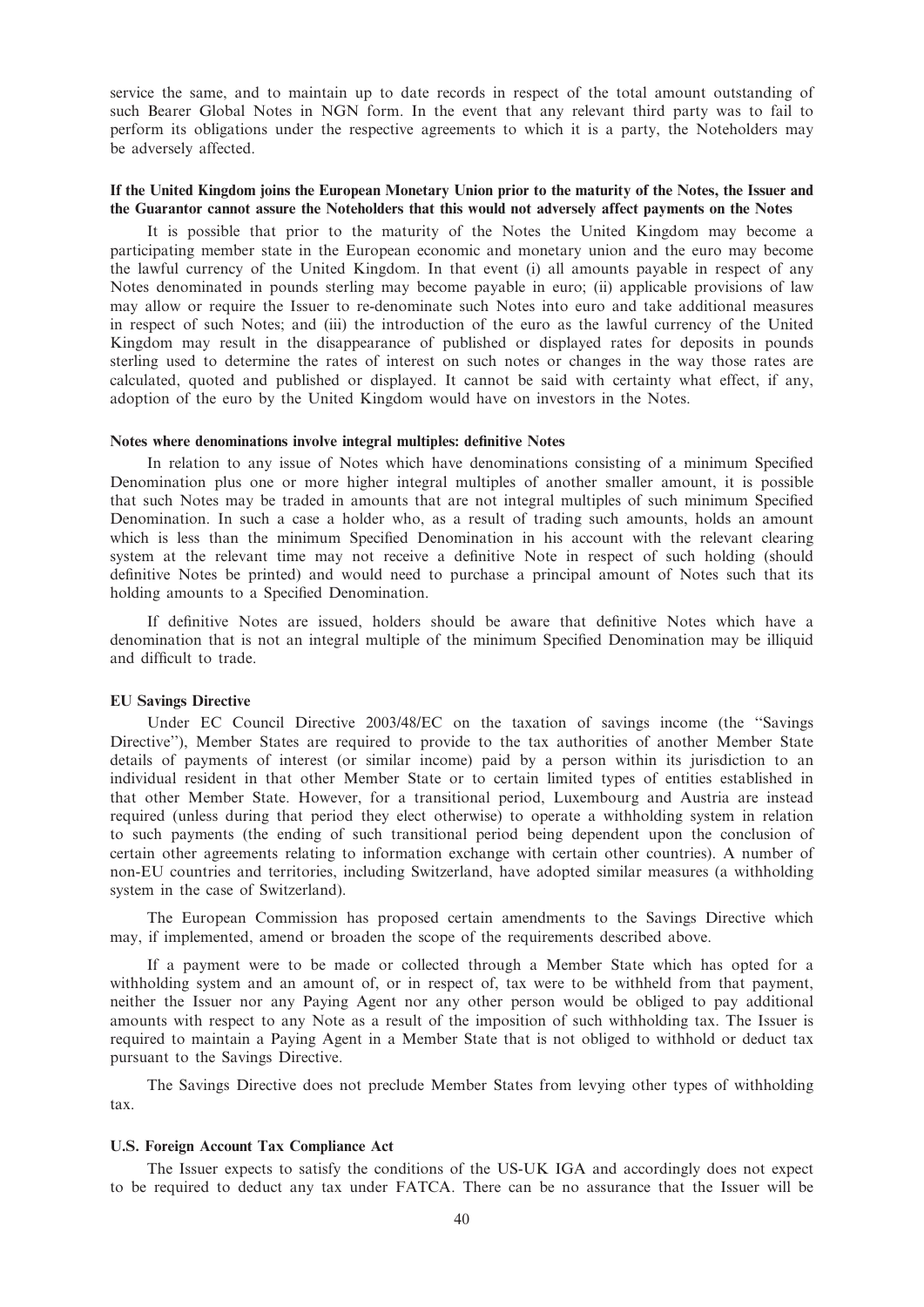treated as satisfying the conditions of the US-UK IGA or that in the future it would not be required to deduct tax under FATCA from foreign passthru payments on the Notes.

If an amount in respect of FATCA were to be deducted or withheld either against the Issuer or from interest, principal or other payments on the Notes, neither the Issuer nor any paying agent nor any other person would, pursuant to the conditions of the Notes, be required to pay additional amounts as a result of the deduction or withholding of such tax. FATCA is particularly complex and its application is uncertain at this time.

#### Risks relating to:

#### Fixed Rate Notes

Investment in Fixed Rate Notes involves the risk that subsequent changes in the market interest rates may adversely affect the value of the Fixed Rate Notes.

#### Fixed / Floating Rate Notes

Fixed/Floating Rate Notes may bear interest at a rate that converts from a fixed rate to a floating rate or vice versa. If the rate converts from a fixed rate to a floating rate, the spread on the Fixed/Floating Rate Notes may be less favourable than then prevailing spreads on comparable Floating Rate Notes relating to the same reference rate. In addition, the new floating rate at any time may be lower than the interest rates payable on other Notes. If the rate converts from a floating rate to a fixed rate, the fixed rate may be lower than the then prevailing interest rates payable on the Notes.

## Inverse Floating Rate Notes

Inverse Floating Rate Notes have an interest rate equal to a fixed rate minus a rate based upon a reference rate such as the London Interbank Offered Rate (''LIBOR''). The market value of Inverse Floating Rate Notes typically is more volatile than the market value of other more conventional floating rate debt securities based on the same reference rate (and with otherwise comparable terms). Inverse Floating Rate Notes are more volatile because an increase in the reference rate not only decreases the interest rate payable on the Notes, but may also reflect an increase in prevailing interest rates, which may further adversely affect the market value of these Notes.

#### Capped Floating Rate Notes

Capped Floating Rate Notes usually have an interest rate equal to the sum of a reference rate such as LIBOR and the specified margin (if any) subject to a maximum specified rate. The maximum amount of interest payable in respect of these Notes will occur when the sum of the reference rate and the specified margin (if any) equals the maximum specified rate. Investors in Capped Floating Rate Notes will therefore not benefit from any increase in the relevant reference rate which, when the specified margin is added to such reference rate, would otherwise cause such interest rate to exceed the maximum specified rate. The market value of these Notes would therefore typically fall the closer the sum of the relevant reference rate and the margin is to the maximum specified rate.

#### Leveraged Floating Rate Notes

Notes with floating interest rates can be volatile investments. If they are structured to include multipliers, or caps or floors, or any combination of those features, their market value may be more volatile than those for securities that do not include these features.

#### Variable Interest Notes

The market value of Variable Interest Notes may be more volatile than for securities that do not determine the accrual of interest on the basis of an underlying reference rate. The investor may receive substantially less interest than the rate of accrual interest specified in the applicable Final Terms or no interest at all on such Variable Interest Notes.

#### Notes issued at a substantial discount or premium

The market value of securities issued at a substantial discount or premium from their principal amount tend to fluctuate more in relation to general changes in interest rates than do prices for conventional interest-bearing securities. Generally, the longer the remaining term of the securities, the greater the price volatility as compared to conventional interest-bearing securities with comparable maturities.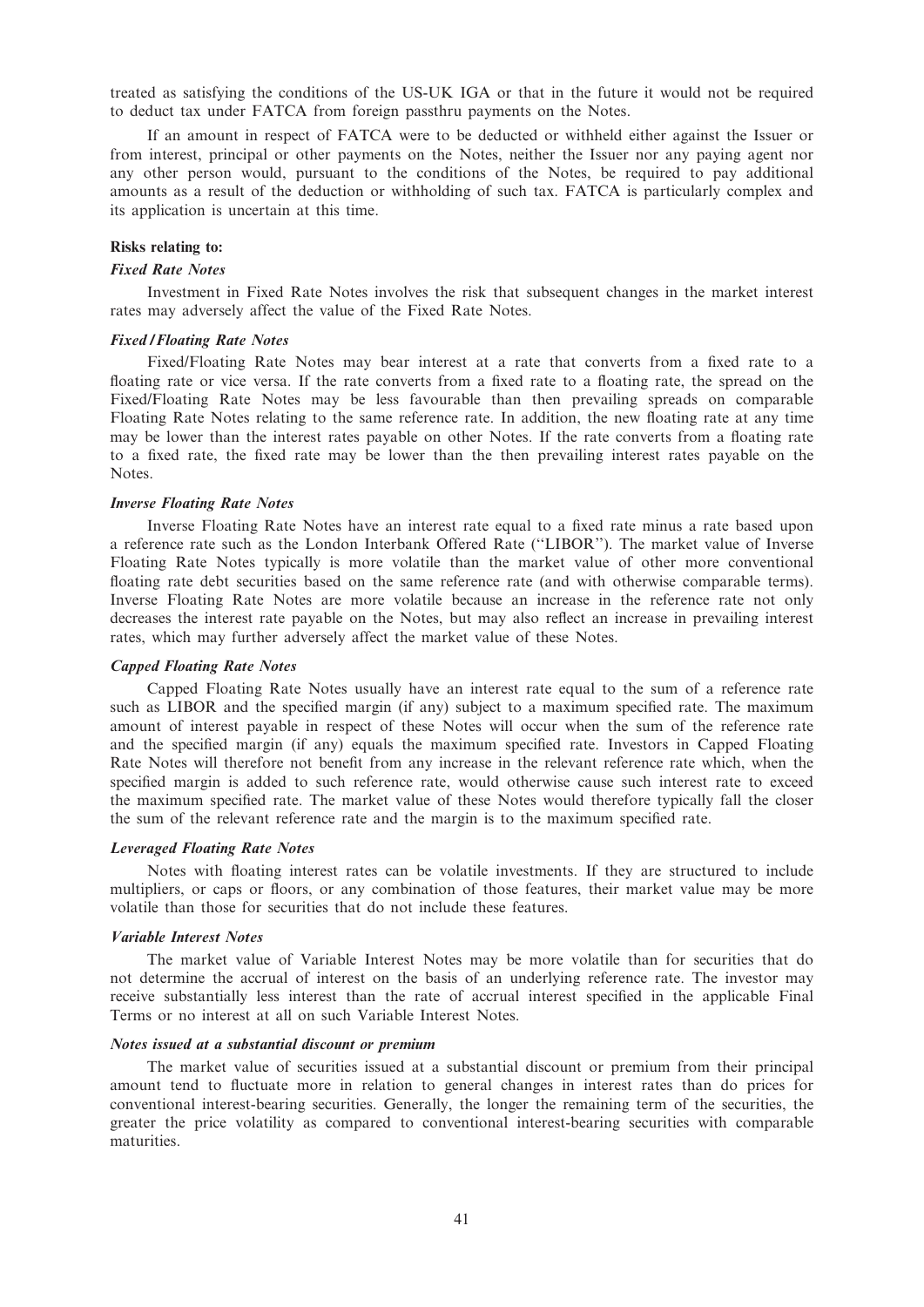## FORM OF THE NOTES

The Notes of each Series will be in either bearer form or registered (or inscribed) form. Bearer Notes will be issued outside the United States in reliance on Regulation S and Registered Notes will be issued both outside the United States in reliance on the exemption from registration provided by Regulation S and within the United States in reliance on Rule 144A.

#### Bearer Notes

Each Tranche of Bearer Notes will be initially represented by either a temporary bearer global note (a ''Temporary Bearer Global Note'') or a permanent bearer global note (a ''Permanent Bearer Global Note'' and, together with the Temporary Bearer Global Note, the ''Bearer Global Notes'') as indicated in the applicable Final Terms, which, in either case, will:

- (i) if the Global Notes are intended to be issued in new global note (''NGN'') form, as stated in the applicable Final Terms, be delivered on or prior to the original issue date of the Tranche to a common safekeeper (the ''Common Safekeeper'') for Euroclear Bank S.A./ N.V. ("Euroclear") and Clearstream Banking, société anonyme ("Clearstream, Luxembourg''); and
- (ii) if the Global Notes are not intended to be issued in NGN form, be delivered on or prior to the original issue date of the Tranche to a common depositary for Euroclear and Clearstream, Luxembourg.

Where the Global Notes issued in respect of any Tranche are in NGN form, the relevant clearing system(s) will be notified whether or not such Global Notes are intended to be held in a manner which would allow Eurosystem eligibility. Any indication that the Global Notes are to be so held does not necessarily mean that the Notes of the relevant Tranche will be recognised as eligible collateral for Eurosystem monetary policy and intra-day credit operations by the Eurosystem either upon issue or at any times during their life as such recognition depends upon satisfaction of the Eurosystem eligibility criteria. The Common Safekeeper for NGNs will either be Euroclear or Clearstream, Luxembourg or another entity approved by Euroclear and Clearstream, Luxembourg.

Whilst any Bearer Note is represented by a Temporary Bearer Global Note, payments of principal, interest (if any) and any other amount payable in respect of the Notes due prior to the Exchange Date (as defined below) will be made against presentation of the Temporary Bearer Global Note (if the Temporary Global Note is not intended to be issued in NGN form) only to the extent that certification (in a form to be provided) to the effect that the beneficial owners of interests in such Bearer Note are not U.S. persons or persons who have purchased for resale to any U.S. person, as required by U.S. Treasury regulations, has been received by Euroclear and/or Clearstream, Luxembourg and Euroclear and/or Clearstream, Luxembourg, as applicable, has given a like certification (based on the certifications it has received) to the Principal Paying Agent.

In respect of each Tranche of Notes in respect of which a Temporary Bearer Global Note is issued, on and after the date (the ''Exchange Date'') which is 40 days after the Temporary Bearer Global Note is issued, interests in such Temporary Bearer Global Note will be exchangeable (free of charge) upon a request as described therein for either:

- (i) interests in a Permanent Bearer Global Note of the same Series, or
- (ii) definitive Bearer Notes of the same Series with, where applicable, interest coupons and talons attached (as indicated in the applicable Final Terms and subject, in the case of definitive Bearer Notes, to such notice period as is specified in the applicable Final Terms).

In each case such exchange shall be made against certification of beneficial ownership as described above, unless such certification has already been given. Purchasers in the United States and certain U.S. persons will not be able to receive definitive Bearer Notes. The holder of a Temporary Bearer Global Note will not be entitled to collect any payment of interest, principal or other amount due on or after the Exchange Date unless, upon due presentation and certification, exchange of the Temporary Bearer Global Note for an interest in a Permanent Bearer Global Note or for definitive Bearer Notes is improperly withheld or refused.

Payments of principal, interest (if any) or any other amounts on a Permanent Bearer Global Note will be made through Euroclear and/or Clearstream, Luxembourg against presentation or surrender (as the case may be) of the Permanent Bearer Global Note (if the Permanent Global Note is not intended to be issued in NGN form) without any requirement for certification.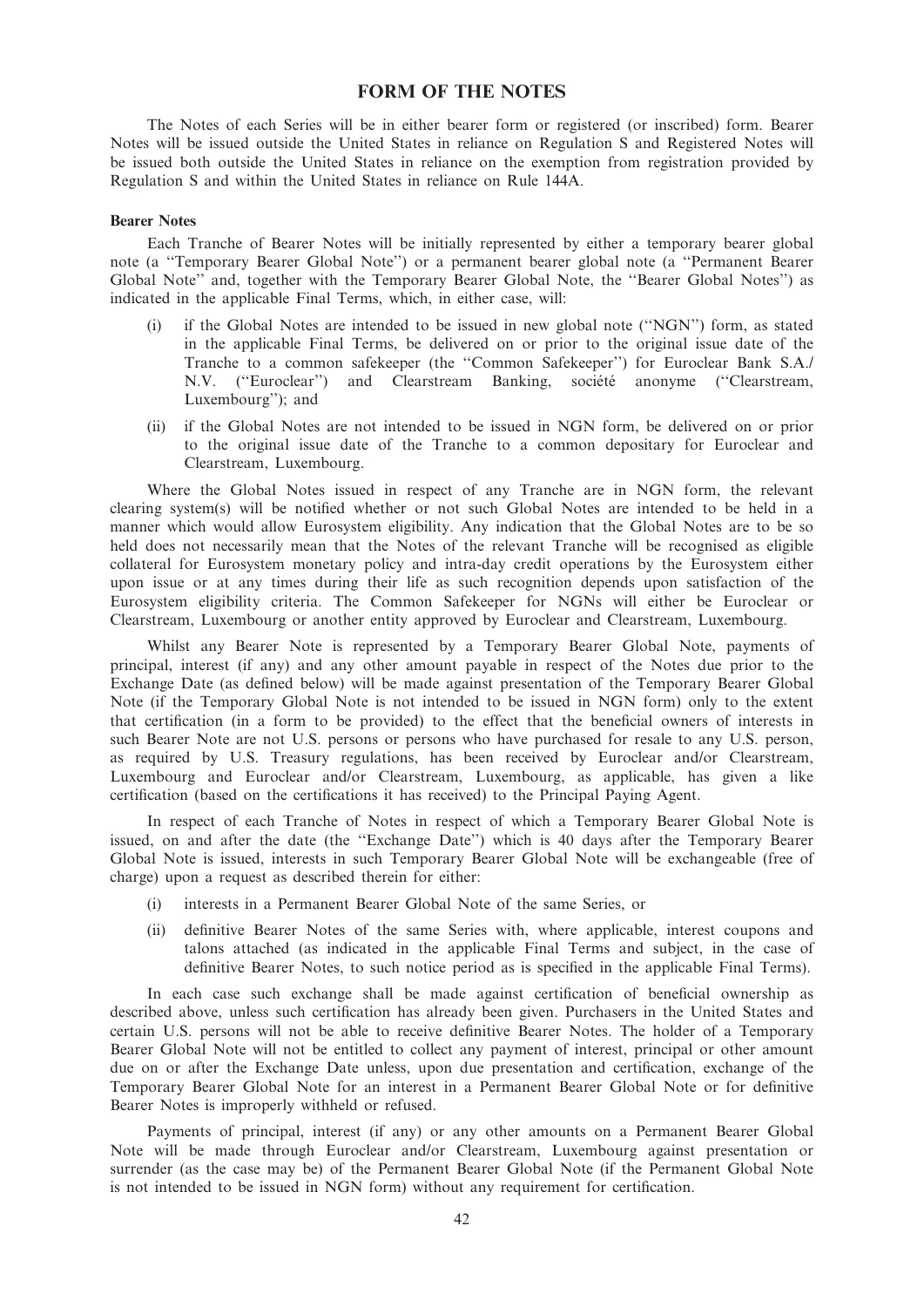The applicable Final Terms will specify that a Permanent Bearer Global Note will be exchangeable (free of charge), in whole but not in part, for definitive Bearer Notes with, where applicable, interest coupons and talons attached upon either:

- (1) not less than 60 days' written notice from Euroclear and/or Clearstream, Luxembourg (acting on the instructions of any holder of an interest in such Permanent Bearer Global Note) to the Principal Paying Agent, or
- (2) only upon the occurrence of an Exchange Event (as defined below).

No definitive Bearer Notes will be sent by post or otherwise delivered to any location in the United States or its possessions in connection with such exchange.

For these purposes, ''Exchange Event'' means that:

- (1) an Event of Default (as defined in Condition 9) has occurred and is continuing,
- (2) the Issuer has been notified that both Euroclear and Clearstream, Luxembourg have been closed for business for a continuous period of 14 days (other than by reason of holiday, statutory or otherwise) or have announced an intention permanently to cease business or have in fact done so and, in any such case, no alternative clearing system satisfactory to the Issuer, the Principal Paying Agent and the Trustee is available, or
- (3) the Issuer or the Guarantor has or will become subject to adverse tax consequences which would not be suffered were the Notes represented by the Permanent Bearer Global Note in definitive form.

The Issuer will promptly give notice to the Noteholders in accordance with Condition 13 if an Exchange Event occurs. In the event of the occurrence of an Exchange Event, Euroclear and/or Clearstream, Luxembourg (acting on the instructions of any holder of an interest in such Permanent Bearer Global Note) or the Trustee may give notice to the Principal Paying Agent requesting exchange and, in the event of the occurrence of an Exchange Event as described in (3) above, the Issuer or the Guarantor may also give notice to the Principal Paying Agent requesting exchange. Any such exchange shall occur not later than 45 days after the date of receipt of the first relevant notice by the Principal Paying Agent.

The following legend will appear on all Bearer Notes which have an original maturity of more than 365 days and on all Talons and Coupons relating to such Notes:

''ANY UNITED STATES PERSON WHO HOLDS THIS OBLIGATION WILL BE SUBJECT TO LIMITATIONS UNDER THE UNITED STATES INCOME TAX LAWS, INCLUDING THE LIMITATIONS PROVIDED IN SECTIONS 165(j) AND 1287(a) OF THE INTERNAL REVENUE CODE.''

The sections referred to provide that United States persons, with certain exceptions, will not be entitled to deduct any loss on Bearer Notes, Talons and Coupons and will not be entitled to capital gains treatment of any gain on any sale, disposition, redemption or payment of principal in respect of such Notes, Talons and Coupons.

The term ''United States person'', as used in this paragraph and in the preceding paragraph, has the meaning set forth in the Internal Revenue Code and the U.S. Treasury regulations thereunder.

Notes which are represented by a Bearer Global Note will only be transferable in accordance with the rules and procedures for the time being of Euroclear or Clearstream, Luxembourg, as the case may be.

#### Registered Notes

Registered Notes may be offered and sold in reliance on Regulation S or in reliance on Rule 144A.

Registered Notes offered and sold in reliance on Regulation S may only be offered and sold to non-U.S. persons outside the United States and will initially be represented by a global note in registered form, without interest coupons or talons (a ''Regulation S Global Note'') which will be deposited with a common depositary, common safekeeper or depositary, as the case may be, for, and registered in the name of a common nominee or nominee of, Euroclear and Clearstream, Luxembourg or such other clearing system as may be agreed between the Issuer and the relevant Dealer and specified in the Final Terms, or in the name of a nominee of the common safekeeper. Prior to expiry of the Distribution Compliance Period (as defined in ''Terms and Conditions of the Notes'') applicable to each Tranche of Notes, beneficial interests in a Regulation S Global Note may not be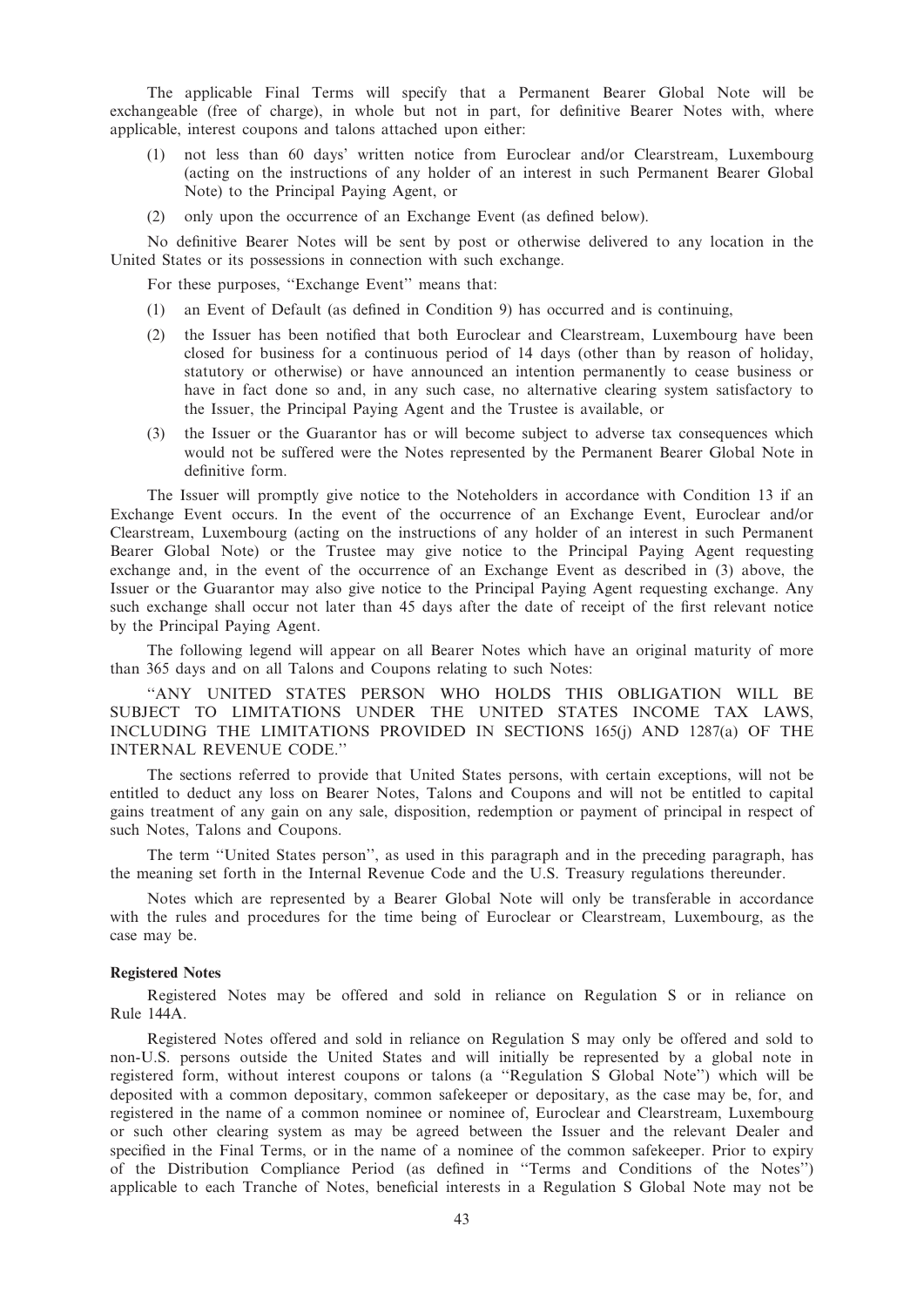offered or sold to, or for the account or benefit of, a U.S. person save as otherwise provided in Condition 2 and may not be held otherwise than through Euroclear or Clearstream, Luxembourg (or such other clearing system as may be agreed between the Issuer and the relevant Dealer and specified in the Final Terms) and such Regulation S Global Note will bear a legend regarding such restrictions on transfer.

Registered Notes offered and sold in reliance on Rule 144A may only be offered and sold in the United States or to U.S. persons in private transactions to ''qualified institutional buyers'' within the meaning of Rule 144A under the Securities Act (''QIBs'') and will be represented by a global note in registered form, without interest coupons or talons (a ''Rule 144A Global Note'' and, together with a Regulation S Global Note, the ''Registered Global Notes'') which will be deposited with a custodian for, and registered in the name of a nominee of, The Depository Trust Company (''DTC'').

Where a Registered Global Note issued in respect of any Tranche is intended to be held under the new safekeeping structure (''NSS''), the relevant clearing system(s) will be notified whether or not such Registered Global Note is intended to be held in a manner which would allow Eurosystem eligibility. Any indication that a Registered Global Note is to be so held under NSS does not necessarily mean that the Registered Notes of the relevant Tranche will be recognised as eligible collateral for Eurosystem monetary policy and intra-day credit operations by the Eurosystem either upon issue or at any times during their life as such recognition depends upon satisfaction of the Eurosystem eligibility criteria. The common safekeeper for a Registered Global Note held under NSS will either be Euroclear or Clearstream, Luxembourg or another entity approved by Euroclear and Clearstream, Luxembourg.

Persons holding beneficial interests in Registered Global Notes will be entitled or required, as the case may be, under the circumstances described below, to receive physical delivery of definitive Notes in registered form.

The Rule 144A Global Note will be subject to certain restrictions on transfer set forth therein and will bear a legend regarding such restrictions.

Payments of principal, interest and any other amount in respect of the Registered Global Notes will, in the absence of provision to the contrary, be made to the person(s) shown on the Register on the relevant Record Date (each as defined in Condition  $5(d)$ ) as the registered holder(s) of the Registered Global Notes. None of the Issuer, the Guarantor, the Trustee, any Paying Agent and the Registrar will have any responsibility or liability for any aspect of the records relating to or payments or deliveries made on account of beneficial ownership interests in the Registered Global Notes or for maintaining, supervising or reviewing any records relating to such beneficial ownership interests.

Payments of principal, interest or any other amount in respect of the Registered Notes in definitive form will, in the absence of provision to the contrary, be made to the persons shown on the Register on the relevant Record Date (as defined in Condition  $5(d)$ ) immediately preceding the due date for payment in the manner provided in that Condition.

Interests in a Registered Global Note will be exchangeable (free of charge), in whole but not in part, for definitive Registered Notes without interest coupons or talons attached only upon the occurrence of an Exchange Event. For these purposes, ''Exchange Event'' means that:

- (1) an Event of Default (as defined in Condition 9) has occurred and is continuing;
- (2) in the case of Notes represented by a Rule 144A Global Note only, DTC has notified the Issuer that it is unwilling or unable to continue to act as depository for the Notes and no alternative clearing system satisfactory to the Issuer, the Principal Paying Agent, the Registrar and the Trustee is available;
- (3) in the case of Notes represented by a Rule 144A Global Note only, DTC has ceased to constitute a clearing agency registered under the Exchange Act or in the case of Notes represented by a Regulation S Global Note only, the Issuer has been notified that both Euroclear and Clearstream, Luxembourg have been closed for business for a continuous period of 14 days (other than by reason of holiday, statutory or otherwise) or have announced an intention permanently to cease business or have in fact done so and, in any such case, no alternative clearing system satisfactory to the Issuer, the Principal Paying Agent, the Registrar and the Trustee is available; or
- (4) the Issuer or the Guarantor has or will become subject to adverse tax consequences which would not be suffered were the Notes represented by the Registered Global Note in definitive form.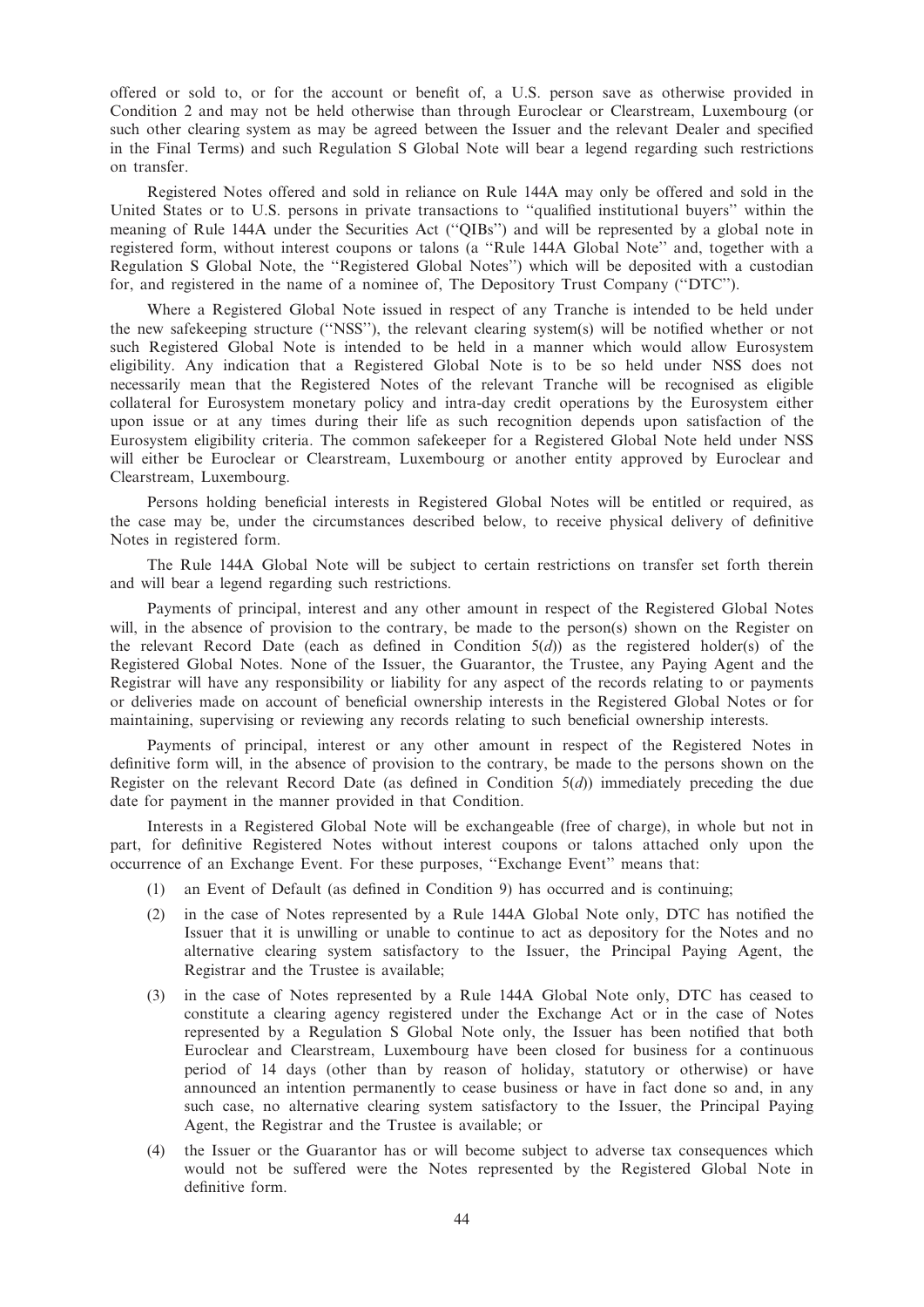The Issuer will promptly give notice to the Noteholders in accordance with Condition 13 if an Exchange Event occurs. In the event of the occurrence of an Exchange Event, DTC, Euroclear and/or Clearstream, Luxembourg (each acting on the instructions of any holder of an interest in such Registered Global Note) or the Trustee may give notice to the Registrar requesting exchange and, in the event of the occurrence of an Exchange Event as described in (4) above, the Issuer or the Guarantor may also give notice to the Registrar requesting exchange. Any such exchange shall occur not later than 10 days after the date of receipt of the first relevant notice by the Registrar.

#### Transfer of Interests

Interests in a Registered Global Note may, subject to compliance with all applicable restrictions, be transferred to a person who wishes to hold such interest in another Registered Global Note. No beneficial owner of an interest in a Registered Global Note will be able to transfer such interest, except in accordance with the applicable procedures of DTC, Euroclear and Clearstream, Luxembourg, in each case to the extent applicable. Registered Notes are also subject to the restrictions on transfer set forth therein and will bear a legend regarding such restrictions, see ''Subscription and Sale and Transfer and Selling Restrictions''.

#### General

Pursuant to the Agency Agreement (as defined under ''Terms and Conditions of the Notes''), the Principal Paying Agent shall arrange that, where a further Tranche of Notes is issued which is intended to form a single Series with an existing Tranche of Notes at a point after the Issue Date of the further Tranche, the Notes of such further Tranche shall be assigned a common code and ISIN and, where applicable, a CUSIP and CINS number which are different from the common code, ISIN, CUSIP and CINS assigned to Notes of any other Tranche of the same Series until such time as the Tranches are consolidated and form a single Series, which shall not be prior to the expiry of the Distribution Compliance Period (as defined in ''Terms and Conditions of the Notes'') applicable to the Notes of such Tranche.

For so long as any of the Notes is represented by a Bearer Global Note or a Regulation S Global Note held on behalf of or, as the case may be, registered in the name of a common nominee for, Euroclear, and/or Clearstream, Luxembourg (or, as the case may be, a nominee for the common safekeeper), each person (other than Euroclear or Clearstream, Luxembourg) who is for the time being shown in the records of Euroclear or of Clearstream, Luxembourg as the holder of a particular nominal amount of such Notes (in which regard any certificate or other document issued by Euroclear or Clearstream, Luxembourg as to the nominal amount of such Notes standing to the account of any person shall be conclusive and binding for all purposes save in the case of manifest error) shall be treated by the Issuer, the Guarantor, the Trustee, the Paying Agents, the Transfer Agents and the Registrar as the holder of such nominal amount of such Notes for all purposes other than with respect to the payment of principal or interest on such nominal amount of such Notes, for which purpose the bearer of the relevant Bearer Global Note or the registered holder of the relevant Regulation S Global Note shall be treated by the Issuer, the Guarantor, the Trustee, the Paying Agents, the Transfer Agents and the Registrar as the holder of such nominal amount of such Notes in accordance with and subject to the terms of the relevant Global Note and the expressions ''Noteholder'' and ''holder of Notes'' and related expressions shall be construed accordingly.

For so long as any of the Notes is represented by a Rule 144A Global Note registered in the name of DTC or its nominee, each person who is for the time being shown in the records of DTC or such nominee as the holder of a particular nominal amount of such Notes shall be treated by the Issuer, the Guarantor, the Trustee, the Paying Agents, the Registrar and the Transfer Agents as the holder of such nominal amount of such Notes for all purposes other than with respect to the payment of principal or interest on, or voting, giving consents or making requests in respect of, such nominal amount of such Notes, for which purpose DTC or, in the case of payments only, its nominee shall be treated by the Issuer, the Guarantor, the Trustee, the Principal Paying Agent, the Paying Agents, the Registrar and the Transfer Agents as the holder of such nominal amount of such Notes in accordance with and subject to the terms of such Rule 144A Global Note; and the expressions ''Noteholder'' and ''holder of Notes'' and related expressions shall be construed accordingly.

Any reference herein to DTC, Euroclear and/or Clearstream, Luxembourg shall, whenever the context so permits, except in relation to Notes issued in NGN form or held under the New Safekeeping Structure for registered global securities, be deemed to include a reference to any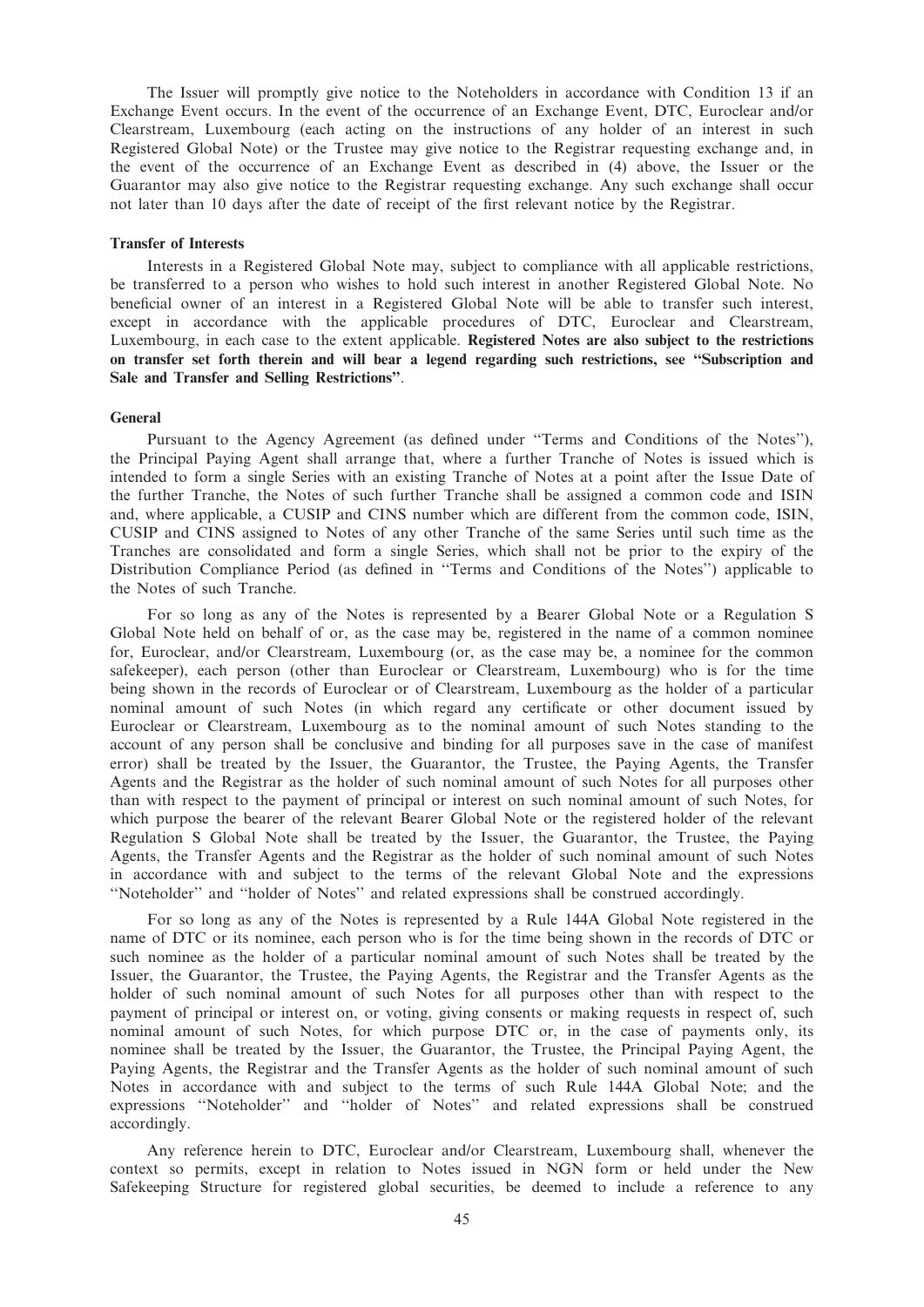successor operator and/or successor clearing system and/or any additional or alternative clearing system specified in the applicable Final Terms.

Any reference herein to the common depositary, depositary or, as applicable, common safekeeper shall, whenever the context so permits, be deemed to include references to any successor common depositary, depositary or, as applicable, common safekeeper or any additional or alternative common depositary, depositary or, as applicable, common safekeeper as is approved by the Issuer, the Guarantor, the Principal Paying Agent, the Registrar and the Trustee.

Any reference herein to the nominee or, as applicable, common nominee shall, whenever the context so permits, be deemed to include references to any successor nominee or, as applicable, common nominee or any additional or alternative nominee or, as applicable, common nominee as is approved by the Issuer, the Guarantor, the Principal Paying Agent, the Registrar and the Trustee.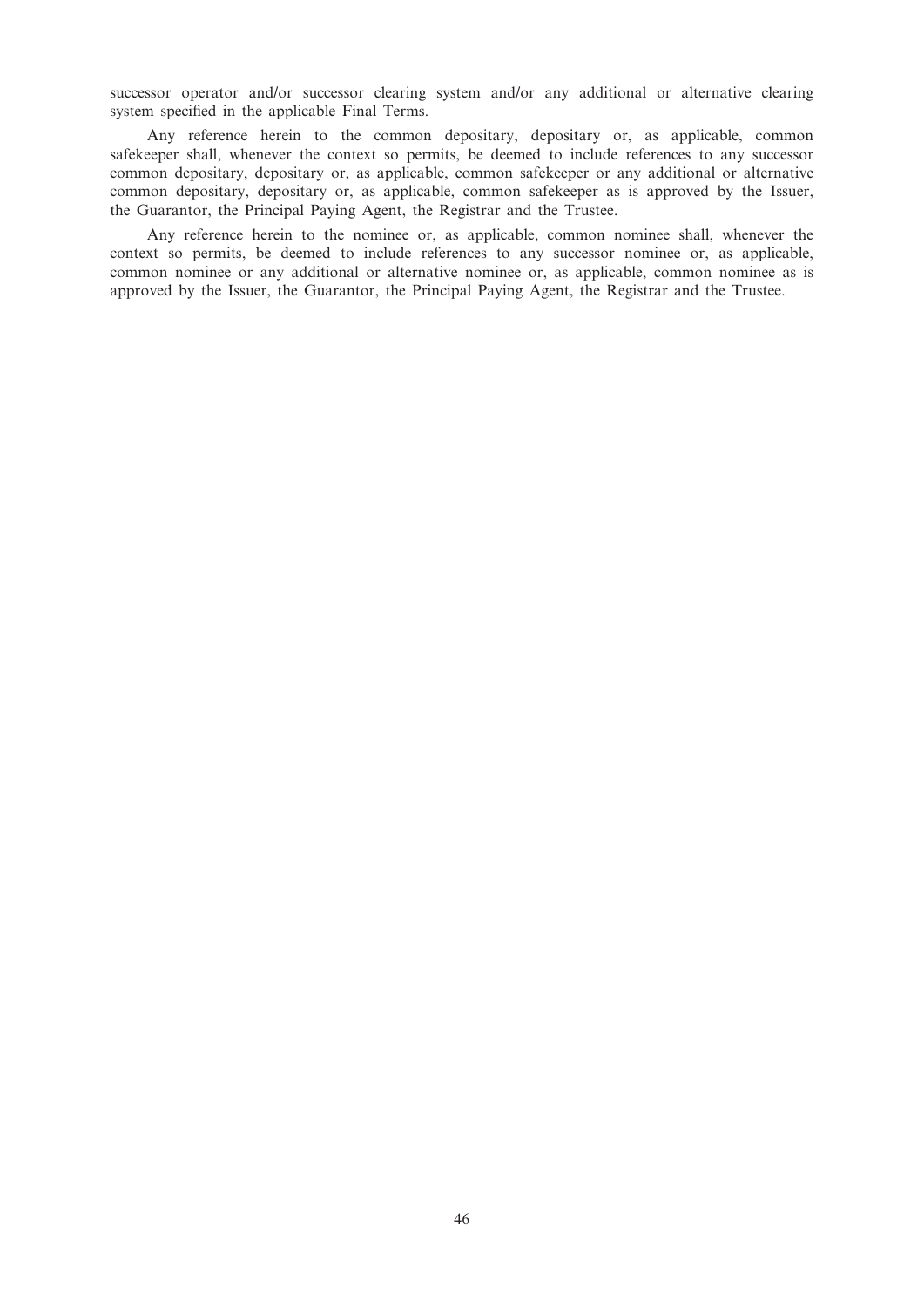Set out below is the form of Final Terms which will be completed for each Tranche of Notes issued under the Programme with a denomination of at least  $\epsilon$ 100,000 (or its equivalent in another currency) pursuant to this Prospectus.

#### [Date]

PLEASE CAREFULLY READ THE PROSPECTUS AND THE RISK FACTORS IN THE PROSPECTUS. EACH INVESTOR SHOULD CONSULT ITS OWN FINANCIAL AND LEGAL ADVISORS ABOUT THE RISKS ASSOCIATED WITH AN INVESTMENT IN THE NOTES AND THE SUITABILITY OF AN INVESTMENT IN THE NOTES IN LIGHT OF THEIR PARTICULAR CIRCUMSTANCES.

## ABBEY NATIONAL TREASURY SERVICES plc

## Issue of [Nominal Amount of Tranche] [Title of Notes] Guaranteed by Santander UK plc under the U.S.\$20,000,000,000 Euro Medium Term Note Programme

## PART A – CONTRACTUAL TERMS

[Terms used herein shall be deemed to be defined as such for the purposes of the Terms and Conditions (the "Conditions") set forth in the Prospectus dated [ ] [and the supplement[s] to it dated []] which [together] constitute[s] a base prospectus for the purposes of the Prospectus Directive. This document constitutes the Final Terms of the Notes described herein for the purposes of Article 5.4 of the Prospectus Directive and must be read in conjunction with the Prospectus[, as supplemented]. Full information on the Issuer, the Guarantor and the offer of the Notes is only available on the basis of the combination of these Final Terms and the Prospectus[, as supplemented]. The Prospectus [and the supplement [s] to it] [has / have] been published on the website of the London Stock Exchange through a regulatory information service (http://www.londonstockexchange.com/exchange/news/marketnews/marketnews-home.html).]

[Terms used herein shall be deemed to be defined as such for the purposes of the Terms and Conditions (the ''Conditions'') set forth in the Prospectus/[Information Memorandum] dated [ ] [and the supplement[s] to it dated [ ]] which are incorporated by reference in the Prospectus dated [ ]. This document constitutes the Final Terms of the Notes described herein for the purposes of Article 5.4 of the Prospectus Directive and must be read in conjunction with the Prospectus dated [ ] [and the supplement[s] to it dated [ ]] which [together] constitute[s] a base prospectus for the purposes of the Prospectus Directive. Full information on the Issuer, the Guarantor and the offer of the Notes is only available on the basis of the combination of these Final Terms and the Prospectus dated [ ] [and the supplement<sup>[s]</sup> to it dated [ ]]. Copies of such Information Memoranda and Prospectus [and the supplement[s] to [it] [them] have been published on the website of the London Stock Exchange through a regulatory information service (http://www.londonstockexchange.com/exchange/news/marketnews/marketnews-home.html).]

|    | (1)   | Issuer:                                                                      | Abbey National Treasury Services plc                                                                                                                                                                                                                                                       |
|----|-------|------------------------------------------------------------------------------|--------------------------------------------------------------------------------------------------------------------------------------------------------------------------------------------------------------------------------------------------------------------------------------------|
|    | (i)   | Designated Branch:                                                           | [ <i>Not Applicable</i> ]                                                                                                                                                                                                                                                                  |
|    | (iii) | Guarantor:                                                                   | Santander UK plc                                                                                                                                                                                                                                                                           |
|    | (1)   | Series Number:                                                               |                                                                                                                                                                                                                                                                                            |
|    | (i)   | Tranche Number:                                                              |                                                                                                                                                                                                                                                                                            |
|    | (111) | Date on which the Notes will be<br>consolidated and form a single<br>Series: | The Notes will be consolidated and form a single<br>Series with [ ] on [the Issue Date/exchange of the<br>Temporary Global Note for interests in the<br>Permanent Global Note, as referred to in paragraph<br>22 below, which is expected to occur on or about<br><b>II</b> Not Applicable |
| 3. |       | Specified Currency or Currencies:                                            |                                                                                                                                                                                                                                                                                            |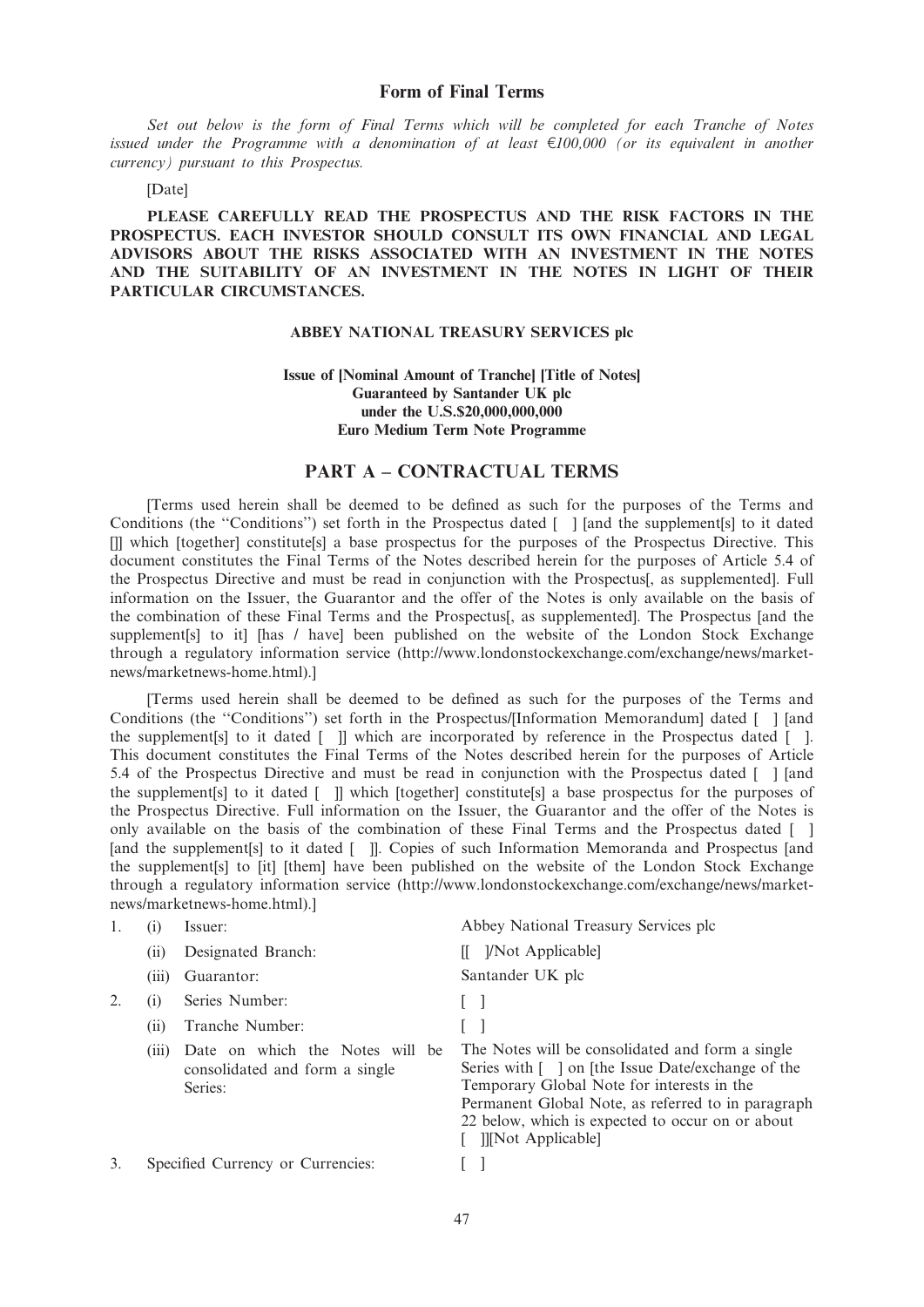| 4.  |      | Nominal Amount:                                                           |                                                                                                                                                                                                                                                                                                                                                                                                                                                                                                                                                                                                                             |
|-----|------|---------------------------------------------------------------------------|-----------------------------------------------------------------------------------------------------------------------------------------------------------------------------------------------------------------------------------------------------------------------------------------------------------------------------------------------------------------------------------------------------------------------------------------------------------------------------------------------------------------------------------------------------------------------------------------------------------------------------|
|     | (i)  | Tranche:                                                                  | $\overline{\phantom{a}}$                                                                                                                                                                                                                                                                                                                                                                                                                                                                                                                                                                                                    |
|     | (ii) | Series:                                                                   |                                                                                                                                                                                                                                                                                                                                                                                                                                                                                                                                                                                                                             |
| 5   |      | Issue Price of Tranche:                                                   | e per cent. of the Nominal Amount [plus accrued]<br>interest from $\lceil \quad \rceil$                                                                                                                                                                                                                                                                                                                                                                                                                                                                                                                                     |
| 6.  | (i)  | Specified Denominations:                                                  | 1                                                                                                                                                                                                                                                                                                                                                                                                                                                                                                                                                                                                                           |
|     | (ii) | <b>Calculation Amount</b>                                                 |                                                                                                                                                                                                                                                                                                                                                                                                                                                                                                                                                                                                                             |
| 7.  | (i)  | Issue Date:                                                               |                                                                                                                                                                                                                                                                                                                                                                                                                                                                                                                                                                                                                             |
|     | (ii) | $\int$<br>Interest Commencement Date<br>different from the Issue Date):   | ]/Not Applicable]<br>$\mathbb{I}$                                                                                                                                                                                                                                                                                                                                                                                                                                                                                                                                                                                           |
| 8.  |      | Maturity Date:                                                            | [[ I[not] subject to adjustment [in accordance with<br>the Business Day Convention set out in paragraph<br>$[14(iii)/15(vi)/16(iii)/17(iii)]$ below]/[Interest Payment]<br>Date falling in or nearest to $\begin{bmatrix} \quad \quad \end{bmatrix}$                                                                                                                                                                                                                                                                                                                                                                        |
| 9.  |      | Interest Basis:                                                           | [[ ] per cent. Fixed Rate]                                                                                                                                                                                                                                                                                                                                                                                                                                                                                                                                                                                                  |
|     |      |                                                                           | [[[ ] month [ ]LIBOR/EURIBOR/HIBOR/<br>SIBOR] +/- [ ] per cent. Floating Rate]                                                                                                                                                                                                                                                                                                                                                                                                                                                                                                                                              |
|     |      |                                                                           | $\begin{bmatrix} \end{bmatrix}$ per cent. minus $\begin{bmatrix} \end{bmatrix}$ month $\begin{bmatrix} \end{bmatrix}$ LIBOR/<br>EURIBOR/HIBOR/SIBOR] Inverse Floating Rate]                                                                                                                                                                                                                                                                                                                                                                                                                                                 |
|     |      |                                                                           | $[[ ] x [ ] month [[ ] LIBOR/EURIBOR/HIBOR/$<br>SIBOR] Leveraged Floating Rate]                                                                                                                                                                                                                                                                                                                                                                                                                                                                                                                                             |
|     |      |                                                                           | $\begin{bmatrix} \end{bmatrix}$ per cent. minus ( $\begin{bmatrix} \end{bmatrix}$ x $\begin{bmatrix} \end{bmatrix}$ month $\begin{bmatrix} \end{bmatrix}$ LIBOR/<br>EURIBOR/HIBOR/SIBOR]) Leveraged Inverse<br>Floating Rate]                                                                                                                                                                                                                                                                                                                                                                                               |
|     |      |                                                                           | [Zero Coupon/Discount]                                                                                                                                                                                                                                                                                                                                                                                                                                                                                                                                                                                                      |
|     |      |                                                                           | [Floating Rate: CMS Linked Interest]                                                                                                                                                                                                                                                                                                                                                                                                                                                                                                                                                                                        |
|     |      |                                                                           | [Variable Interest]                                                                                                                                                                                                                                                                                                                                                                                                                                                                                                                                                                                                         |
|     |      |                                                                           | [Convertible Interest Basis]                                                                                                                                                                                                                                                                                                                                                                                                                                                                                                                                                                                                |
|     |      |                                                                           | [In respect of the period from (and including) [the<br>Interest Commencement Date]/[ ] to (but excluding)<br>[ ], [[ ] per cent. per annum Fixed Rate]/[[ ]<br>month [ ]LIBOR/EURIBOR/HIBOR/SIBOR] +/-<br>[ ] per cent. Floating Rate]/[[ ] per cent. minus [ ]<br>month [ ]LIBOR/EURIBOR/HIBOR/SIBOR]<br>Inverse Floating Rate /[[ ] x [ ] month [ ]LIBOR/<br>EURIBOR/HIBOR/SIBOR] Leveraged Floating<br>Rate]/[[ ] per cent. minus $($ $] \times$ [[ ] month<br>[LIBOR/EURIBOR/HIBOR/SIBOR]) Leveraged<br>Inverse Floating Rate]/[Floating Rate: CMS Linked<br>Interest]]<br>(See paragraph[s] [11/14/15/16/17/18] below) |
| 10. |      | Redemption/Payment Basis:                                                 | Subject to any purchase and cancellation or early<br>redemption, the Notes will be redeemed on the<br>Maturity Date at [1] per cent. of their nominal<br>amount                                                                                                                                                                                                                                                                                                                                                                                                                                                             |
| 11. |      | Change of Interest Basis:                                                 | [Applicable (See paragraphs 9 above and [14/15/17]<br>18] below)/[Not Applicable]]                                                                                                                                                                                                                                                                                                                                                                                                                                                                                                                                          |
| 12. |      | Put/Call Options:                                                         | [Investor Put]<br>[Issuer Call]<br>[(See paragraph[s] [19/20] below)]<br>[Not Applicable]                                                                                                                                                                                                                                                                                                                                                                                                                                                                                                                                   |
| 13. |      | Date of [Board] approval for issuance of<br>Notes and Guarantee obtained: | [[ ] [and [ ], respectively]]/[Not Applicable]                                                                                                                                                                                                                                                                                                                                                                                                                                                                                                                                                                              |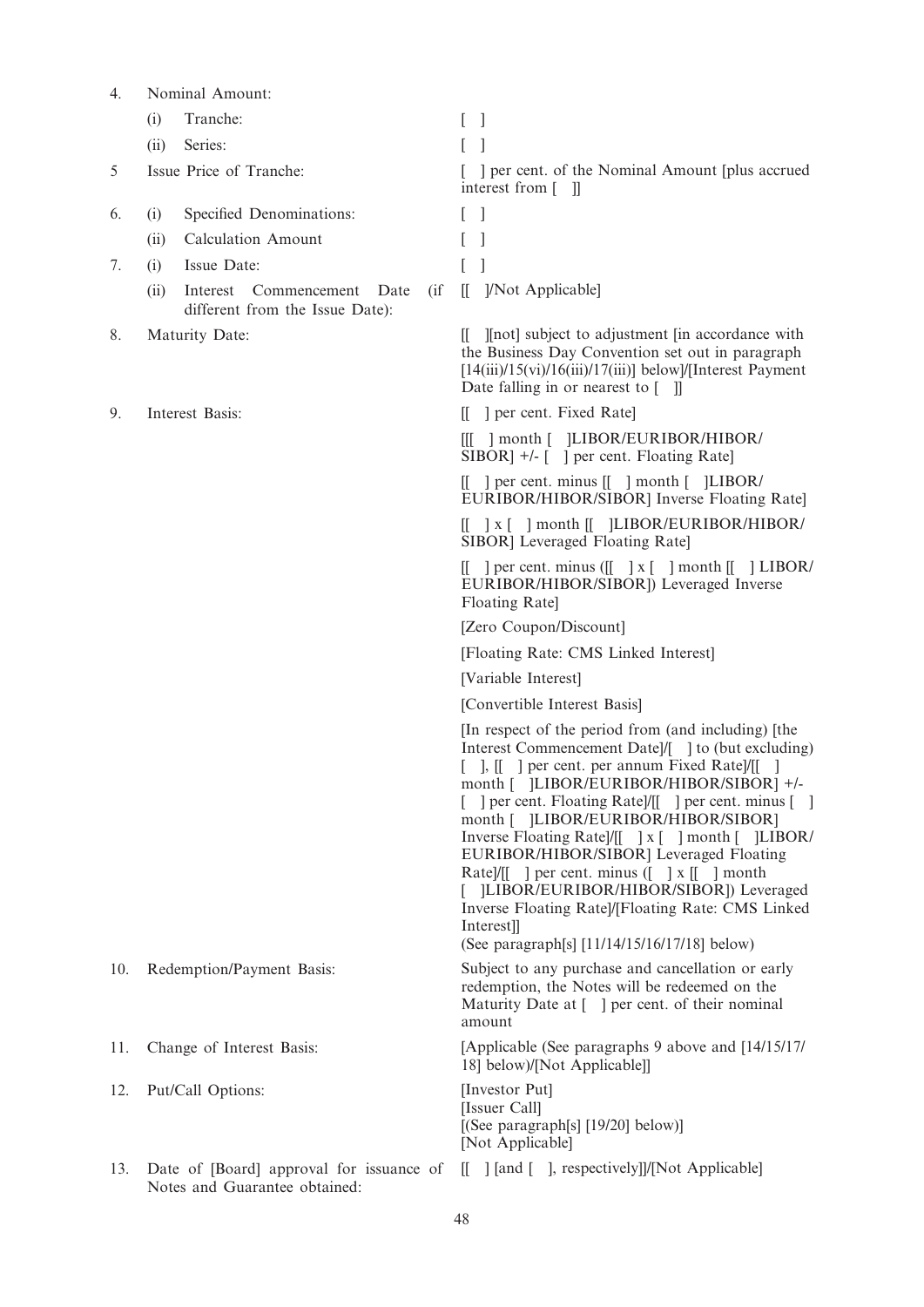# PROVISIONS RELATING TO INTEREST (IF ANY) PAYABLE

| 14. |       | Fixed Rate Note Provisions                                           | [Applicable/Not Applicable] [Applicable in respect of<br>the period from [the Interest Commencement Date]/<br>$[\ ]$ to $[\ ]$                                                                                                                                                                                                       |
|-----|-------|----------------------------------------------------------------------|--------------------------------------------------------------------------------------------------------------------------------------------------------------------------------------------------------------------------------------------------------------------------------------------------------------------------------------|
|     | (i)   | Rate(s) of Interest:                                                 | ] per cent. per annum payable [annually/semi-<br>annually/quarterly/[ ]] in arrear on each Interest<br>Payment Date]                                                                                                                                                                                                                 |
|     |       |                                                                      | [In respect of the period from (and including) [the<br>Interest Commencement Date]/[ ] to (but excluding)<br>], [ ] per cent. per annum Fixed Rate]                                                                                                                                                                                  |
|     | (ii)  | Interest Payment Date(s):                                            | in each year [commencing on [ ] and ending on<br>the Maturity Date[, subject to adjustment in<br>accordance with the Business Day Convention<br>specified in paragraph 14(iii) below]]                                                                                                                                               |
|     |       |                                                                      | [There will be a [short/long] first interest period from,<br>and including, the Interest Commencement Date to,<br>but excluding, [] (the "Stub Period")]                                                                                                                                                                             |
|     |       |                                                                      | [There will be a [short/long] final interest period from,<br>and including, [ ] to, but excluding, the Maturity<br>Date (the "Stub Period").]                                                                                                                                                                                        |
|     | (iii) | Business Day Convention:                                             | [Following Business Day Convention/Modified<br>Following Business Day Convention/Preceding<br><b>Business Day Convention]</b>                                                                                                                                                                                                        |
|     | (iv)  | Business Day(s):                                                     | $\perp$                                                                                                                                                                                                                                                                                                                              |
|     |       | Additional Business Centre(s):                                       | L                                                                                                                                                                                                                                                                                                                                    |
|     | (v)   | Fixed Coupon Amount(s) in respect<br>of definitive Fixed Rate Notes: | ] per Calculation Amount]<br>ſΓ                                                                                                                                                                                                                                                                                                      |
|     |       |                                                                      | [In respect of the period from (and including) [the<br>Interest Commencement Date]/[ ] to (but excluding)<br>[ ], [ ] per Calculation Amount]                                                                                                                                                                                        |
|     | (vi)  | Broken Amount(s) in respect<br>of<br>definitive Fixed Rate Notes:    | [In respect of the Stub Period, [] per Calculation<br>Amount, payable on the Interest Payment Date<br>falling on [ ]]/[Not Applicable]                                                                                                                                                                                               |
|     |       | (vii) Day Count Fraction:                                            | [30/360]<br>Actual/Actual (ICMA)<br>RBA Bond Basis] [adjusted/unadjusted]                                                                                                                                                                                                                                                            |
|     |       | (viii) Determination Date(s):                                        | [[ ] in each year]/[Not Applicable]                                                                                                                                                                                                                                                                                                  |
| 15. |       | Floating Rate Note Provisions                                        | [Applicable/Not Applicable] [Applicable in respect of<br>the period from [the Interest Commencement Date]/<br>$[$ ] to $[$ ]]                                                                                                                                                                                                        |
|     | (i)   | Straight Floating Rate:                                              | [Applicable/Not Applicable]                                                                                                                                                                                                                                                                                                          |
|     | (ii)  | Inverse Floating Rate:                                               | [Applicable/Not Applicable]<br>Set IFRN Rate: [ ] per cent.                                                                                                                                                                                                                                                                          |
|     | (iii) | Leveraged Floating Rate:                                             | [Applicable/Not Applicable]                                                                                                                                                                                                                                                                                                          |
|     |       |                                                                      | Leverage Factor: []                                                                                                                                                                                                                                                                                                                  |
|     |       | (iv) Leveraged Inverse Floating Rate:                                | [Applicable/Not Applicable]                                                                                                                                                                                                                                                                                                          |
|     |       |                                                                      | Leverage Factor: [ ]                                                                                                                                                                                                                                                                                                                 |
|     |       |                                                                      | Set IFRN Rate: [ ] per cent.                                                                                                                                                                                                                                                                                                         |
|     | (v)   | Interest Period(s)/<br>Interest Payment Dates:                       | $\overline{\phantom{a}}$<br>[There will be a [short/long] first interest period from,<br>and including, the Interest Commencement Date to,<br>but excluding, [ ] (the "Stub Period")]<br>[There will be a [short/long] last interest period from,<br>and including, [ ] to, but excluding, the Maturity<br>Date (the "Stub Period")] |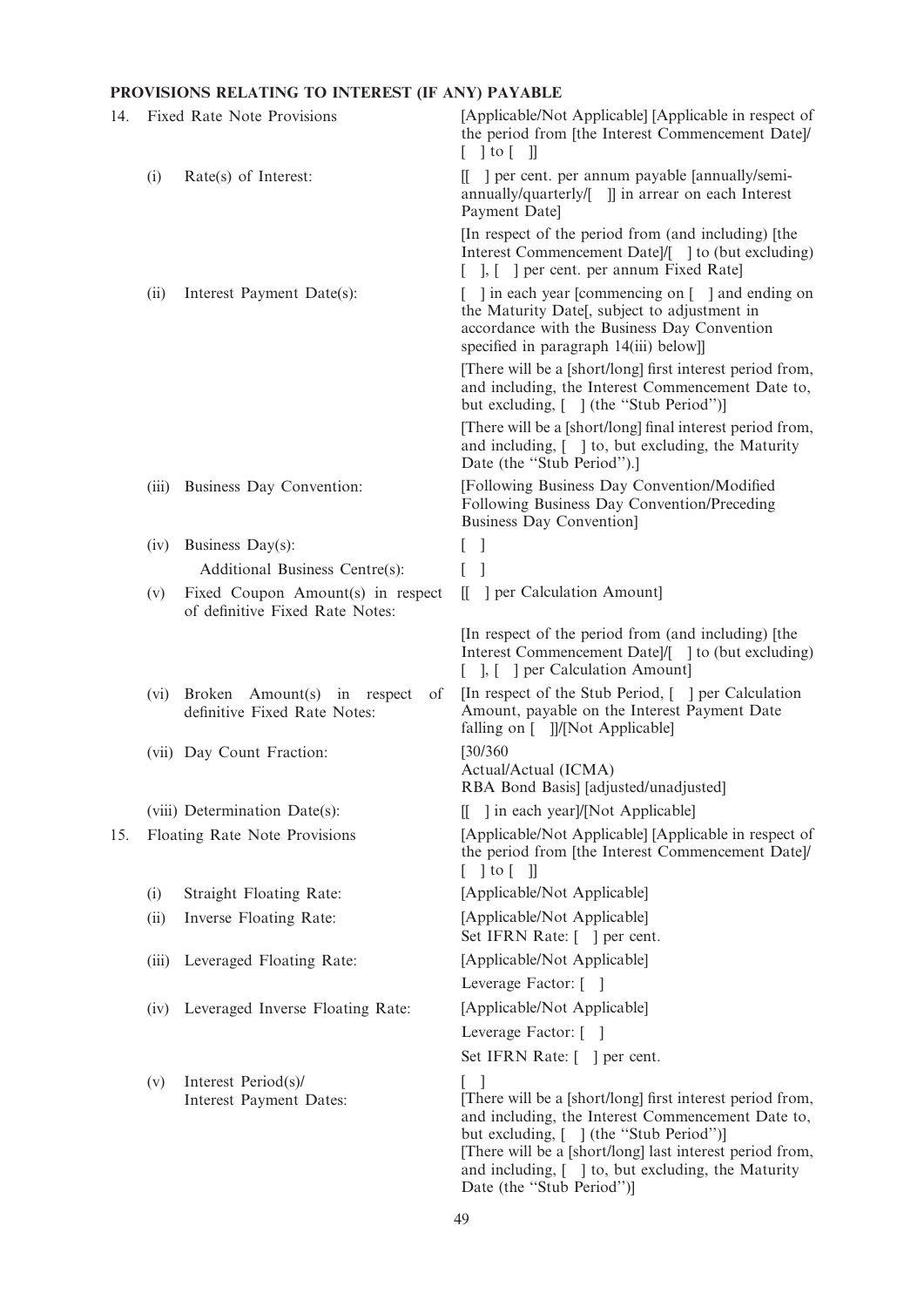| (vi) |     | Business Day Convention:                                                                        | [Following Business Day Convention/Modified]<br>Following Business Day Convention/Preceding<br>Business Day Convention/Floating Rate<br>Convention]                                           |
|------|-----|-------------------------------------------------------------------------------------------------|-----------------------------------------------------------------------------------------------------------------------------------------------------------------------------------------------|
|      |     | (vii) Business Day(s):                                                                          | $\Box$<br>L                                                                                                                                                                                   |
|      |     | Additional Business Centre(s):                                                                  | L                                                                                                                                                                                             |
|      | and | (viii) Manner in which the Rate of Interest<br>Interest<br>Amount is<br>be<br>to<br>determined: | [Screen Rate Determination/ISDA Determination]                                                                                                                                                |
| (ix) |     | Screen Rate Determination:                                                                      |                                                                                                                                                                                               |
|      |     | (A) Reference Rate:                                                                             | [[[] month []LIBOR/EURIBOR/HIBOR/SIBOR]/<br>CMS Reference Rate]                                                                                                                               |
|      | (B) | Interest Determination Date(s):                                                                 | $\mathbf{I}$                                                                                                                                                                                  |
|      | (C) | Relevant Screen Page:                                                                           | $\mathbf{I}$                                                                                                                                                                                  |
|      | (D) | Interpolation for Stub Period:                                                                  | [Applicable for the Stub Period]/[Not Applicable]                                                                                                                                             |
|      |     |                                                                                                 | Reference Rate 1: [[ ] month<br>[ ]LIBOR/EURIBOR/HIBOR/SIBOR]/[Not<br>Applicable]                                                                                                             |
|      |     |                                                                                                 | Relevant Screen Page 1: [ ]/[Not Applicable]                                                                                                                                                  |
|      |     |                                                                                                 | Reference Rate 2: [[ ] month<br>]LIBOR/EURIBOR/HIBOR/SIBOR]/[Not<br>Applicable]                                                                                                               |
|      |     |                                                                                                 | Relevant Screen Page 2: [ ]/[Not Applicable]                                                                                                                                                  |
|      | (E) | Reference Currency:                                                                             | ]/Not Applicable]<br>Ш                                                                                                                                                                        |
|      | (F) | Relevant Centre:                                                                                | ]/Not Applicable]<br>$\mathbb{I}$                                                                                                                                                             |
|      | (G) | Designated Maturity:                                                                            | ]/Not Applicable]<br>IL.                                                                                                                                                                      |
|      | (H) | Determination Time:                                                                             | [[a.m./p.m.] ([ ] time]]/[Not Applicable]<br>Ш                                                                                                                                                |
|      | (I) | CMS Rate Fixing Centre(s):                                                                      | L<br>$\mathbf{1}$                                                                                                                                                                             |
| (x)  |     | ISDA Determination:                                                                             |                                                                                                                                                                                               |
|      | (A) | Floating Rate Option:                                                                           | $\mathbf{I}$                                                                                                                                                                                  |
|      | (B) | Designated Maturity:                                                                            |                                                                                                                                                                                               |
|      | (C) | Reset Date:                                                                                     | ] [, subject to adjustment in accordance with the<br>Reset Date Business Day Convention referred to in<br>(E) below]                                                                          |
|      |     | (D) Interpolation for Stub Period:                                                              | [Applicable for the Stub Period]/[Not Applicable]                                                                                                                                             |
|      |     |                                                                                                 | Floating Rate Option 1: []                                                                                                                                                                    |
|      |     |                                                                                                 | Designated Maturity 1: []                                                                                                                                                                     |
|      |     |                                                                                                 | Reset Date 1: [ ] [, subject to adjustment in<br>accordance with the Reset Date Business Day<br>Convention referred to in (E) below]                                                          |
|      |     |                                                                                                 | Floating Rate Option 2: []                                                                                                                                                                    |
|      |     |                                                                                                 | Designated Maturity 2: []                                                                                                                                                                     |
|      |     |                                                                                                 | Reset Date 2: [ ] [, subject to adjustment in<br>accordance with the Reset Date Business Day<br>Convention referred to in (E) below]                                                          |
|      | (E) | <b>Business</b><br>Reset<br>Date<br>Day<br>Convention:                                          | [Following Business Day Convention/Modified]<br>Following Business Day Convention/Preceding<br>Business Day Convention/Floating Rate Convention]                                              |
| (xi) |     | $Margin(s)$ :                                                                                   | [[plus/minus] [] per cent. per annum]<br>[In respect of the period from (and including) [the<br>Interest Commencement Date]/[ ] to (but excluding)<br>], [plus/minus][ ] per cent. per annum] |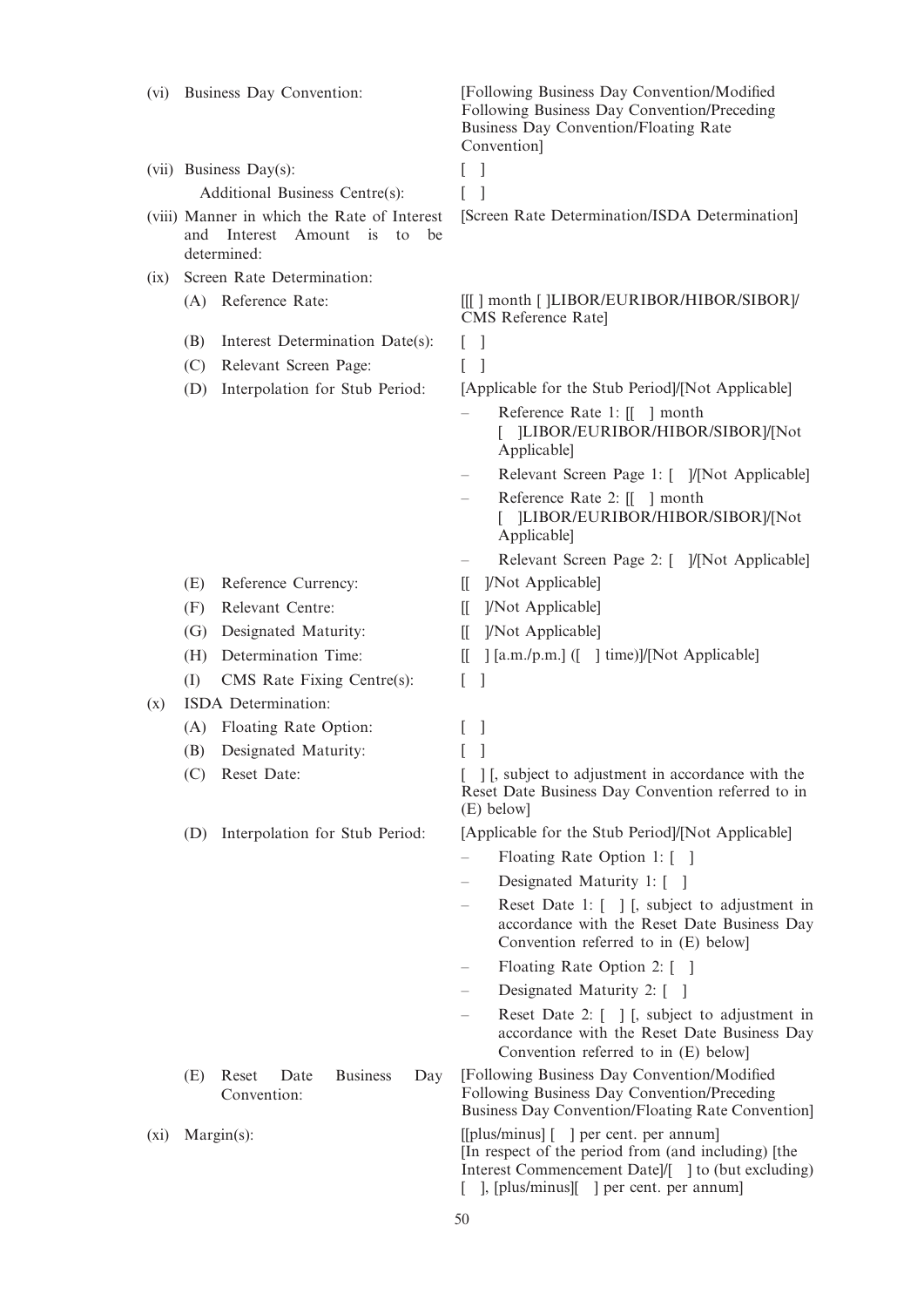|     |                      |                                                                        |                           | (xii) Minimum Rate of Interest:        |                                                                                                                               | per cent. per annum                                                                                                                              |
|-----|----------------------|------------------------------------------------------------------------|---------------------------|----------------------------------------|-------------------------------------------------------------------------------------------------------------------------------|--------------------------------------------------------------------------------------------------------------------------------------------------|
|     |                      | (xiii) Maximum Rate of Interest:                                       |                           |                                        |                                                                                                                               | per cent. per annum                                                                                                                              |
|     |                      | (xiv) Day Count Fraction:                                              |                           |                                        |                                                                                                                               | [Actual/Actual (ISDA)<br>Actual/Actual (ICMA)<br>Actual/365 (Fixed)                                                                              |
|     |                      |                                                                        |                           |                                        |                                                                                                                               | Actual/360                                                                                                                                       |
|     |                      |                                                                        |                           |                                        |                                                                                                                               | [30/360][360/360][Bond Basis]                                                                                                                    |
|     |                      |                                                                        |                           |                                        |                                                                                                                               | 30E/360<br>30E/360 (ISDA)]                                                                                                                       |
|     |                      |                                                                        |                           |                                        |                                                                                                                               | [adjusted/unadjusted]                                                                                                                            |
|     |                      |                                                                        |                           | (xv) Determination Date(s):            |                                                                                                                               | [[ ] in each year]/[Not Applicable]                                                                                                              |
| 16. |                      | Zero Coupon/Discount Note Provisions                                   |                           |                                        |                                                                                                                               | [Applicable/Not Applicable]                                                                                                                      |
|     | Stated Yield:<br>(i) |                                                                        |                           |                                        |                                                                                                                               | [ ] per cent. per annum                                                                                                                          |
|     | Issue Price:<br>(ii) |                                                                        | L                         |                                        |                                                                                                                               |                                                                                                                                                  |
|     | (iii)                | Business Day Convention:                                               |                           |                                        | [Following Business Day Convention/Modified]<br>Following Business Day Convention/Preceding<br><b>Business Day Convention</b> |                                                                                                                                                  |
|     | (iv)                 |                                                                        |                           | Business Day(s):                       | L                                                                                                                             | -1                                                                                                                                               |
|     |                      |                                                                        |                           | Additional Business Centre(s):         |                                                                                                                               |                                                                                                                                                  |
|     | (v)                  | Day Count Fraction in relation to<br>Early Redemption Amounts and late |                           |                                        |                                                                                                                               | [Actual/Actual (ICMA)                                                                                                                            |
|     |                      |                                                                        |                           |                                        |                                                                                                                               | 30/360<br>Actual/360                                                                                                                             |
|     |                      | payment:                                                               |                           |                                        | Actual/365 (Fixed)]                                                                                                           |                                                                                                                                                  |
|     |                      |                                                                        |                           |                                        |                                                                                                                               | [adjusted/unadjusted]                                                                                                                            |
| 17. |                      | Variable Interest Note Provisions                                      |                           |                                        |                                                                                                                               | [Applicable/Not Applicable]                                                                                                                      |
|     | (i)                  | Accrual Interest Rate(s):                                              |                           |                                        | Ш.                                                                                                                            | per cent. Fixed Rate                                                                                                                             |
|     |                      |                                                                        |                           |                                        | 吅                                                                                                                             | [1] -/- [1] LIBOR/EURIBOR/HIBOR/SIBOR]<br>per cent. Floating Rate]                                                                               |
|     |                      |                                                                        |                           |                                        |                                                                                                                               | [Floating Rate: CMS Linked Interest]                                                                                                             |
|     |                      |                                                                        |                           |                                        |                                                                                                                               | [In respect of the period from (and including) [the<br>Interest Commencement Date]/[ ] to (but excluding)<br>$[$ $], [$ $]]$                     |
|     |                      | (A)                                                                    |                           | Screen Rate Determination:             |                                                                                                                               | [Applicable/Not Applicable]                                                                                                                      |
|     |                      |                                                                        |                           | Reference Rate:                        |                                                                                                                               | [[[ ] month [ ]LIBOR/EURIBOR/HIBOR/<br>SIBOR]/Not Applicable]                                                                                    |
|     |                      |                                                                        |                           | Interest Determination<br>Date(s):     | Ш.                                                                                                                            | ]/Not Applicable]                                                                                                                                |
|     |                      |                                                                        |                           | Relevant Screen Page:                  | $\mathbb{H}^-$                                                                                                                | [/Not Applicable]                                                                                                                                |
|     |                      | (B)                                                                    |                           | ISDA Determination:                    |                                                                                                                               | [Applicable/Not Applicable]                                                                                                                      |
|     |                      |                                                                        |                           | Floating Rate Option:                  |                                                                                                                               |                                                                                                                                                  |
|     |                      |                                                                        |                           | Designated Maturity:                   |                                                                                                                               |                                                                                                                                                  |
|     |                      |                                                                        |                           | Reset Date:                            |                                                                                                                               | [1], subject to adjustment in accordance with the<br>Reset Date Business Day Convention referred to<br>below]                                    |
|     |                      |                                                                        |                           | Reset Date Business Day<br>Convention: |                                                                                                                               | [Following Business Day Convention/Modified]<br>Following Business Day Convention/Preceding<br>Business Day Convention/Floating Rate Convention] |
|     |                      | Margin:<br>(C)                                                         |                           |                                        | ]/[Not Applicable]                                                                                                            |                                                                                                                                                  |
|     |                      | (D)                                                                    | Minimum Rate of Interest: |                                        |                                                                                                                               | ] per cent. per annum/Not Applicable]                                                                                                            |
|     |                      | (E)                                                                    |                           | Maximum Rate of Interest:              | Ш.                                                                                                                            | ] per cent. per annum/Not Applicable]                                                                                                            |
|     | (ii)                 |                                                                        |                           | Interest Period(s)/                    | L                                                                                                                             | 1                                                                                                                                                |
|     |                      | Interest Payment Dates:                                                |                           |                                        |                                                                                                                               |                                                                                                                                                  |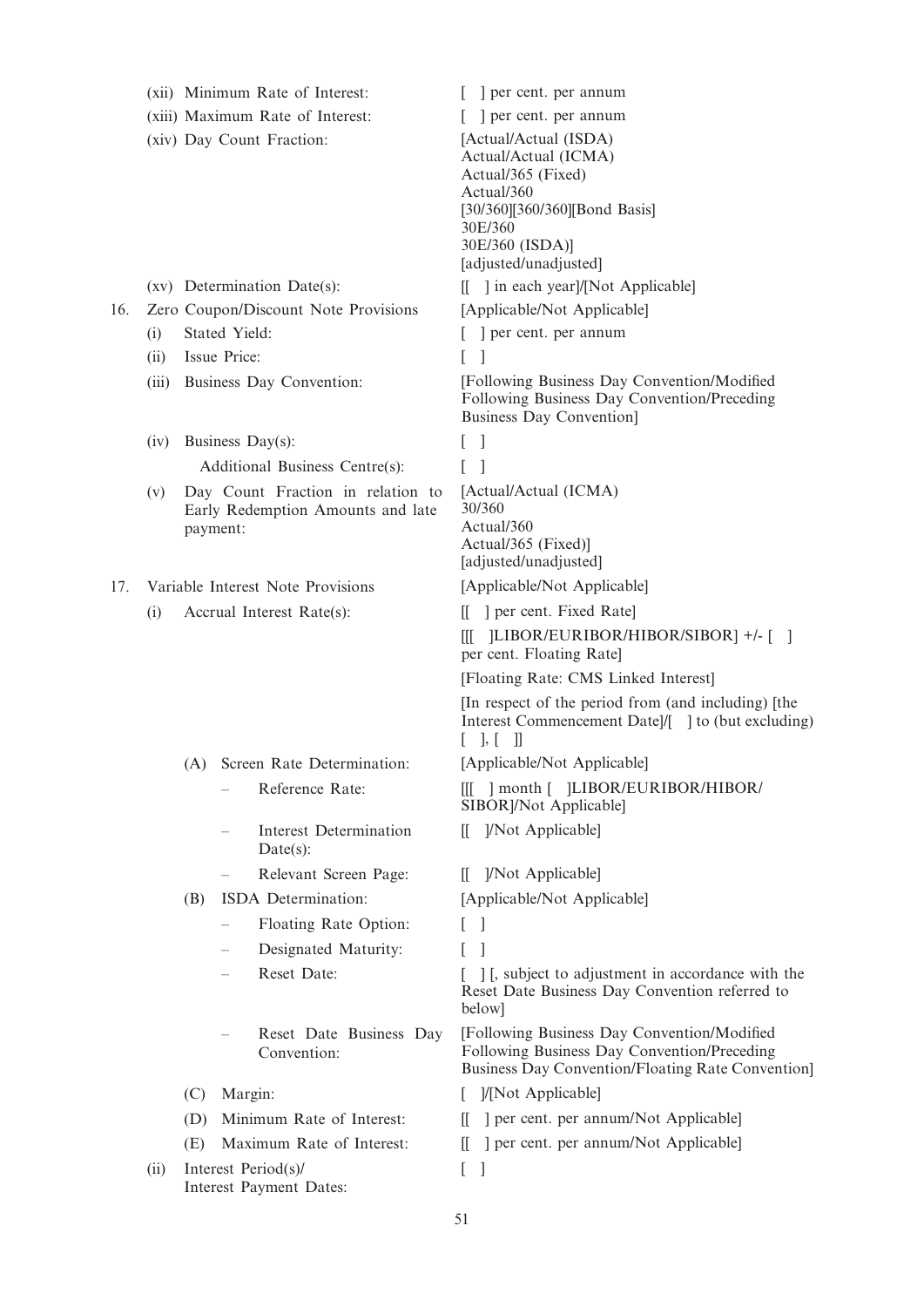|     | (iii) | Business Day Convention:                | [Following Business Day Convention/Modified<br>Following Business Day Convention/Preceding<br>Business Day Convention/Floating Rate Convention]                                                                                                                                                        |
|-----|-------|-----------------------------------------|--------------------------------------------------------------------------------------------------------------------------------------------------------------------------------------------------------------------------------------------------------------------------------------------------------|
|     | (iv)  | Business Day:                           | $\Box$<br>L                                                                                                                                                                                                                                                                                            |
|     |       | Additional Business Centre(s):          | L                                                                                                                                                                                                                                                                                                      |
|     | (v)   | Day Count Fraction:                     | [Actual/Actual (ISDA)<br>Actual/Actual (ICMA)<br>Actual/365 (Fixed)<br>30/360<br>30E/360<br>30E/360 (ISDA)]<br>[adjusted/unadjusted]                                                                                                                                                                   |
|     |       | (vi) Determination Date(s):             | 1 in each year]/[Not Applicable]                                                                                                                                                                                                                                                                       |
|     |       | (vii) Underlying Reference Rate:        | [[ ] month [ ]LIBOR/EURIBOR/HIBOR/SIBOR]<br>[CMS Reference Rate]<br>Relevant Screen Page: []<br>Reference Currency: [[ ]/Not Applicable]<br>Relevant Centre: [[ ]/Not Applicable]<br>$\overline{\phantom{0}}$<br>Designated Maturity: [[ ]/Not Applicable]<br>Determination Time: [[ ]/Not Applicable] |
|     |       | (viii) Lower Barrier(s):                | L<br>-1<br>[In respect of the period from (and including) [the<br>Interest Commencement Datel/[ ] to (but excluding)<br>$\vert , \lbrack \;\; \vert \; \vert$<br>L                                                                                                                                     |
|     |       | (ix) Upper Barrier(s):                  | $\Box$<br>[In respect of the period from (and including) [the<br>Interest Commencement Date]/[ ] to (but excluding)<br>$[ \quad ], [ \quad ]]$                                                                                                                                                         |
|     | (x)   | Rate Cut-off Date:                      | [The [ ] [Fixing Business Day]/[calendar day] prior<br>to the Interest Payment Date falling at the end of the<br>relevant Interest Period]                                                                                                                                                             |
|     |       | (xi) Additional Fixing Business Centre: | [[ ]/Not Applicable]                                                                                                                                                                                                                                                                                   |
| 18. |       | Convertible Interest Basis Provisions:  | [Applicable/Not Applicable]                                                                                                                                                                                                                                                                            |
|     | (i)   | First Interest Basis:                   | [[Fixed Rate/Floating Rate/Variable Interest] in<br>accordance with paragraph [14/15/17] above and<br>Condition 4(c)]                                                                                                                                                                                  |
|     | (ii)  | Second Interest Basis:                  | [[Fixed Rate/Floating Rate/Variable Interest] [in<br>accordance with paragraph [14/15/17] above and<br>Condition 4(c)]                                                                                                                                                                                 |
|     | (iii) | Interest Basis Conversion Date:         | [ ] [subject to adjustment in accordance with the<br>Business Day Convention [subject to no adjustment]                                                                                                                                                                                                |
|     |       | PROVISIONS RELATING TO REDEMPTION       |                                                                                                                                                                                                                                                                                                        |
| 19. |       | Issuer Call                             | [Applicable/Not Applicable]                                                                                                                                                                                                                                                                            |
|     | (i)   | Optional Redemption Date(s):            | L                                                                                                                                                                                                                                                                                                      |
|     | (ii)  | Optional Redemption Amount(s):          | [[[ ] per cent. of [t]/[T]he outstanding aggregate<br>nominal amount of Notes in [ ]] (if Notes are<br>represented by a Global Note), [ ] per cent. of the<br>Calculation Amount/[ ] per Calculation Amount (if<br>Notes are in definitive form)]                                                      |
|     | (iii) | If redeemable in part:                  | [Applicable/Not Applicable]                                                                                                                                                                                                                                                                            |
|     |       | Minimum Redemption Amount:<br>(1)       | ] (if Notes are represented by a Global Note),<br>II.<br>] per Calculation Amount (if Notes are in<br>definitive form)]                                                                                                                                                                                |